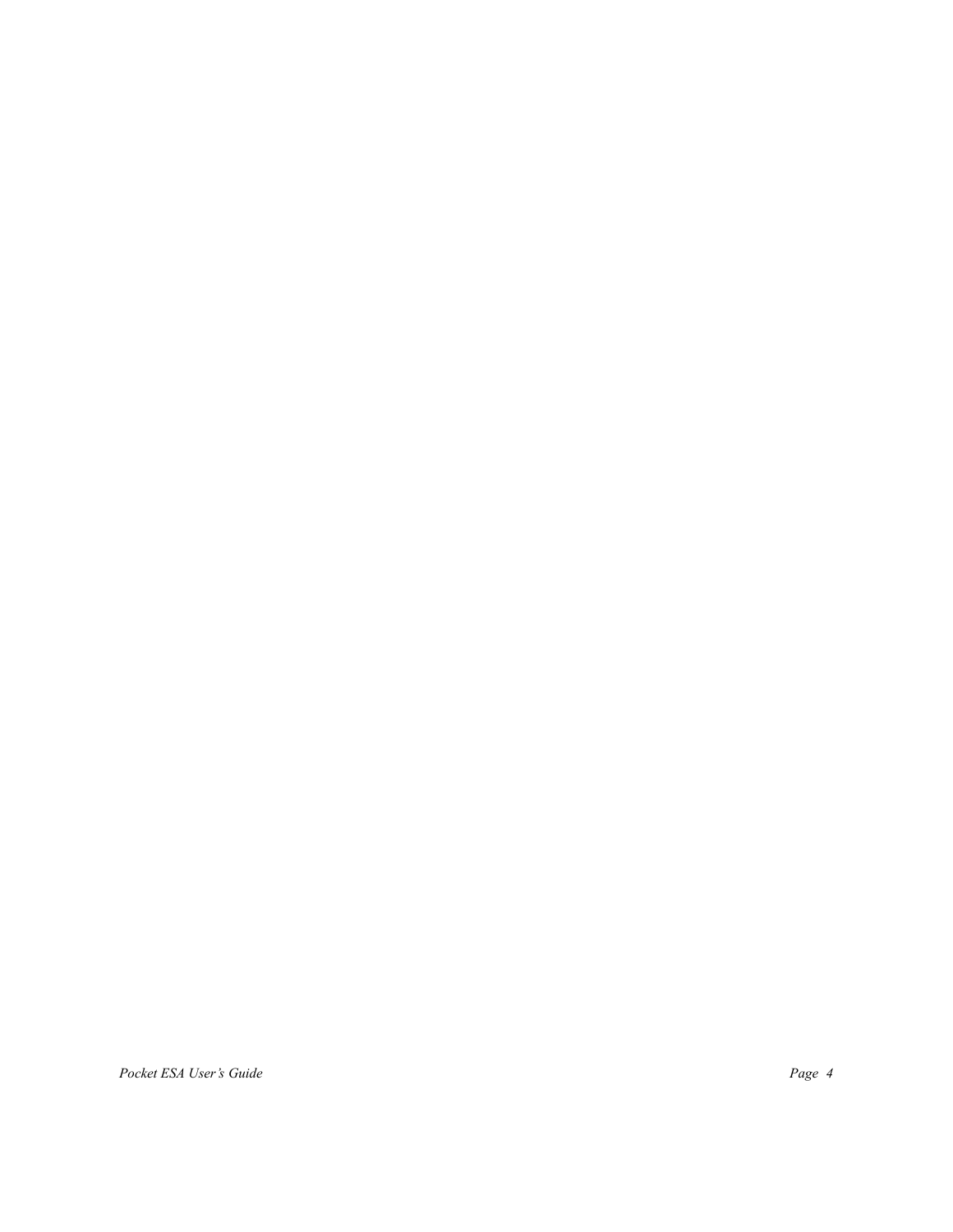# Pocket ESA

# **Software License Agreement and Limited Warranty**

This License Agreement is made and entered into by and between GAEA Technologies Ltd. having an office at 87 Garden Street, Whitby, Ontario, Canada, L1N 9E7 (the "Distributor") and the Licensee, with reference to the following terms and conditions:

- A. The Distributor has the legal right to distribute software and documentation currently called "Pocket ESA" (the "Licensed Product").
- B. The Licensee now desires to license the use of the Licensed Products.

NOW THEREFORE, the parties agree as follows:

#### **License**

Distributor grants, and the Licensee hereby accepts, the nonexclusive license to use the Licensed Product subject to the terms and conditions contained in this agreement.

#### **Licensee May**

1. Unless otherwise agreed in writing, use the Licensed Product on any single computer system at the licensed facility.

2. Transfer the Licensed Product from one location to another so long as it is not installed simultaneously on more than one computer.

#### **Licensee May Not**

- 1. Make copies of the Licensed Product.
- 2. Make copies of the software documentation.
- 3. Unless otherwise agreed in writing, install and use the software onto more than one computer at a time.
- 4. Alter, decompile, disassemble, or reverse engineer the Licensed Product.
- 5. Remove, alter, or obscure the copyright notices.

#### **Term**

This License Agreement is effective from the date of purchase by the Licensee of the Licensed Product and shall remain in force until terminated. The Licensee's rights to use the Licensed Product will terminate if the Licensee fails to comply with any of the terms or conditions of this License Agreement. Upon such termination, the Licensee shall return the Licensed Product to the Distributor immediately.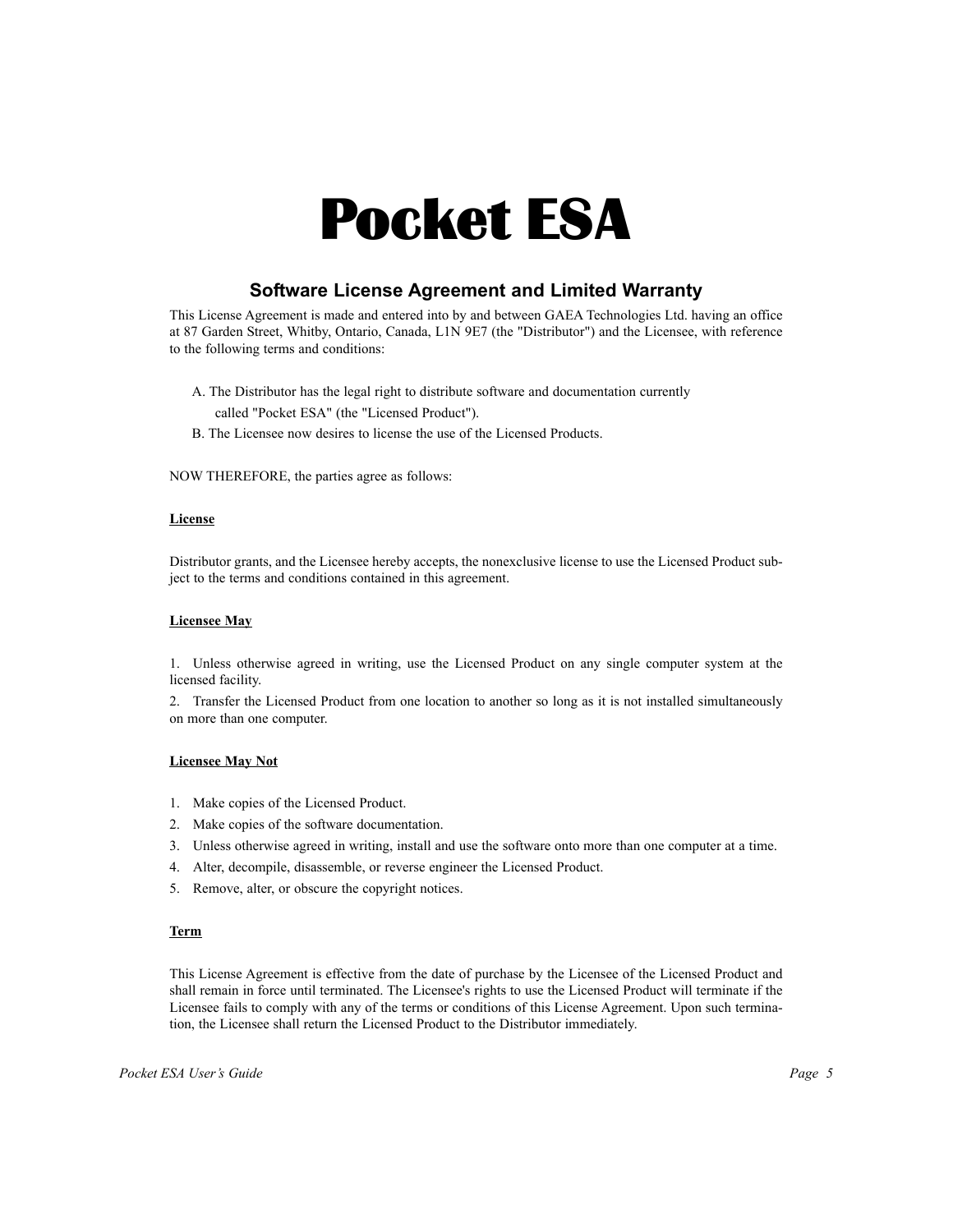#### **License Agreement**

#### **Limited Warranty**

If the Licensee finds a Licensed Product diskette to be defective in materials or workmanship (which shall not include problems relating to the nature or operation of the Licensed Product) under normal use, the Distributor will replace it free of charge within one year following the date of purchase. Any request for replacement of a defective diskette must be accompanied by the original defective diskette and a copy of the original in.

The Licensed Product is provided "as is" without warranty of any kind, either expressed or implied, including but not limited to the implied warranties of merchantability and fitness for a particular purpose. The Distributor does not warrant that the functions contained in the program will meet your requirements or that the operation of the program will be uninterrupted or error free. Neither the Distributor nor anyone else who has been involved in the creation or production of this product shall be liable for any direct, indirect, incidental, special, or consequential damages, whether arising out of the use or inability to use the product, or any breach of a warranty, and the Distributor shall have no responsibility except to replace the Licensed Product pursuant to this limited warranty.

#### **General**

1. The laws of the Province of Ontario, Canada, shall govern the validity, interpretation and performance of this License Agreement.

2. If any provision of this License Agreement is determined to be invalid under any applicable statute of rule of law, it shall be deemed omitted and the remaining provisions shall continue in full force and effect.

3. The entire agreement between the Distributor and the Licensee is embodied in this Agreement.

4. Any modifications of this License Agreement shall be void unless appearing in writing signed by duly authorized

representatives of the License and the Distributor.

5. This License Agreement shall be binding upon and shall inure to the benefit of each party hereto and its successors and assigns except that any assignment of this License Agreement by the Licensee without the written consent of the Distributor shall be void.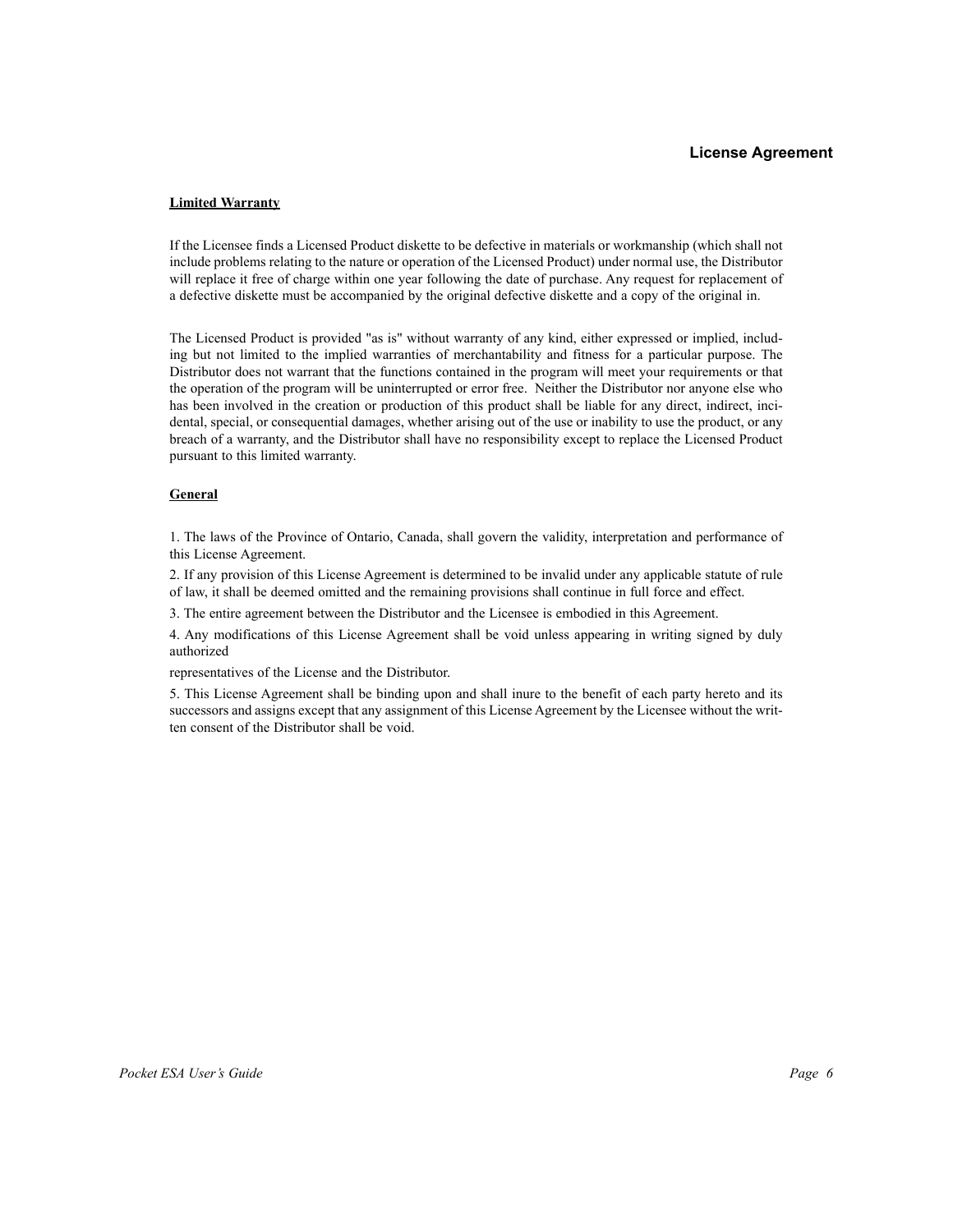## **Contents**

# **Contents**

| 1.2.1 Create a Report Template  11                 |  |
|----------------------------------------------------|--|
|                                                    |  |
| 1.2.3 Enter Phase I ESA Survey Data  12            |  |
| 1.2.4 Merge Survey Data with Report Template  12   |  |
|                                                    |  |
|                                                    |  |
|                                                    |  |
|                                                    |  |
| 1.5 Registering and Unlocking Pocket ESA  14       |  |
| 1.5.1 Registering on the Desktop 14                |  |
| 1.5.2 Registering on the Pocket PC 15              |  |
|                                                    |  |
|                                                    |  |
|                                                    |  |
| 2.1 Adding a Style to a Word Document 18           |  |
|                                                    |  |
|                                                    |  |
|                                                    |  |
|                                                    |  |
|                                                    |  |
|                                                    |  |
|                                                    |  |
|                                                    |  |
|                                                    |  |
|                                                    |  |
|                                                    |  |
|                                                    |  |
|                                                    |  |
|                                                    |  |
| 3.9 Creating a Blank Questionnaire Form 34         |  |
| 3.10 Exporting Questionnaires to the Pocket PC  34 |  |
|                                                    |  |
|                                                    |  |
|                                                    |  |
|                                                    |  |
|                                                    |  |
|                                                    |  |
|                                                    |  |
|                                                    |  |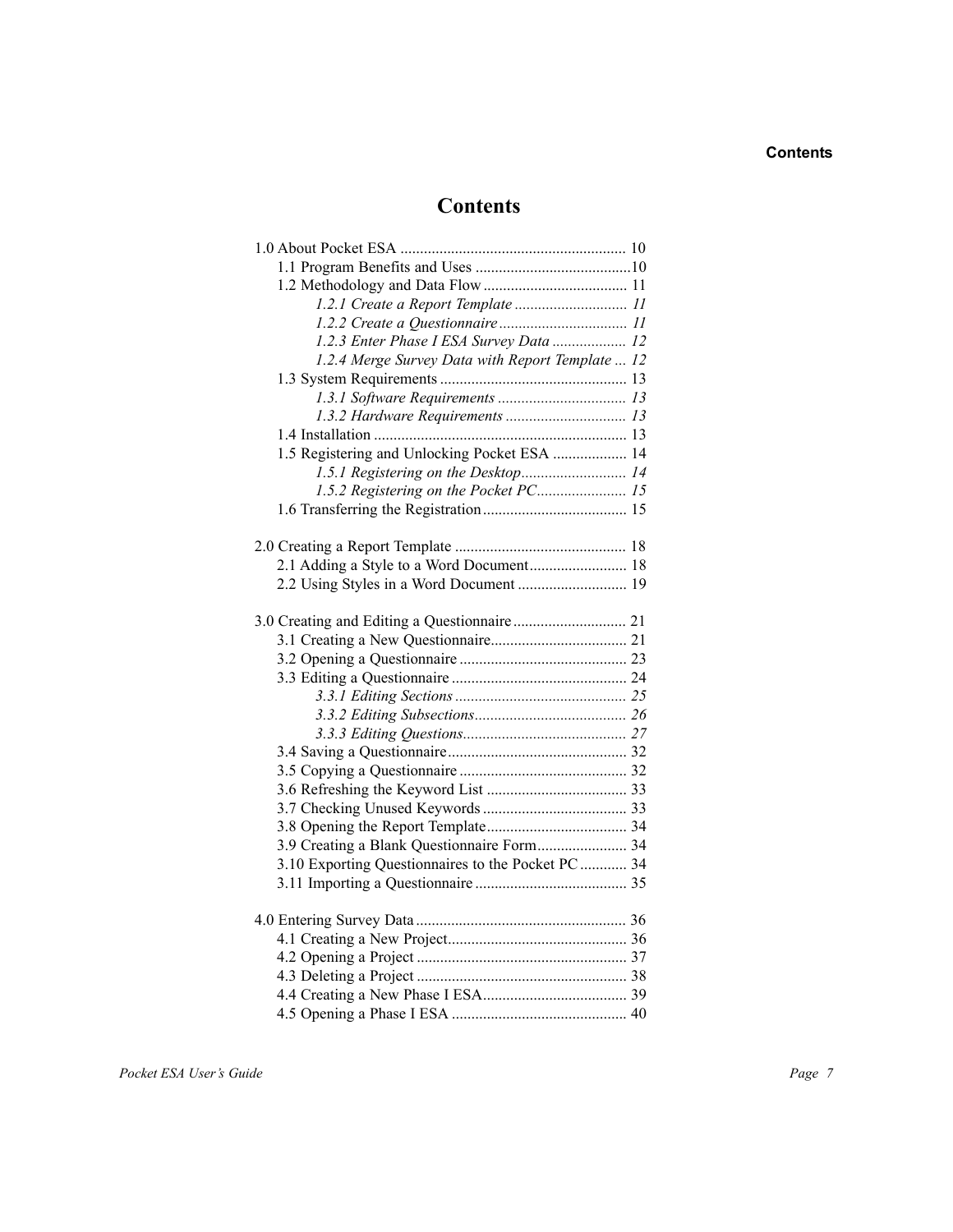# **Contents**

| 4.10 Checking Unanswered Questions 43              |  |
|----------------------------------------------------|--|
|                                                    |  |
| 4.12 Deleting a Questionnaire on the Pocket PC  44 |  |
|                                                    |  |
|                                                    |  |
|                                                    |  |
|                                                    |  |
|                                                    |  |
|                                                    |  |
|                                                    |  |
|                                                    |  |
|                                                    |  |
|                                                    |  |
|                                                    |  |
|                                                    |  |
|                                                    |  |
|                                                    |  |
|                                                    |  |
|                                                    |  |
|                                                    |  |
|                                                    |  |
|                                                    |  |
|                                                    |  |
|                                                    |  |
|                                                    |  |
|                                                    |  |
|                                                    |  |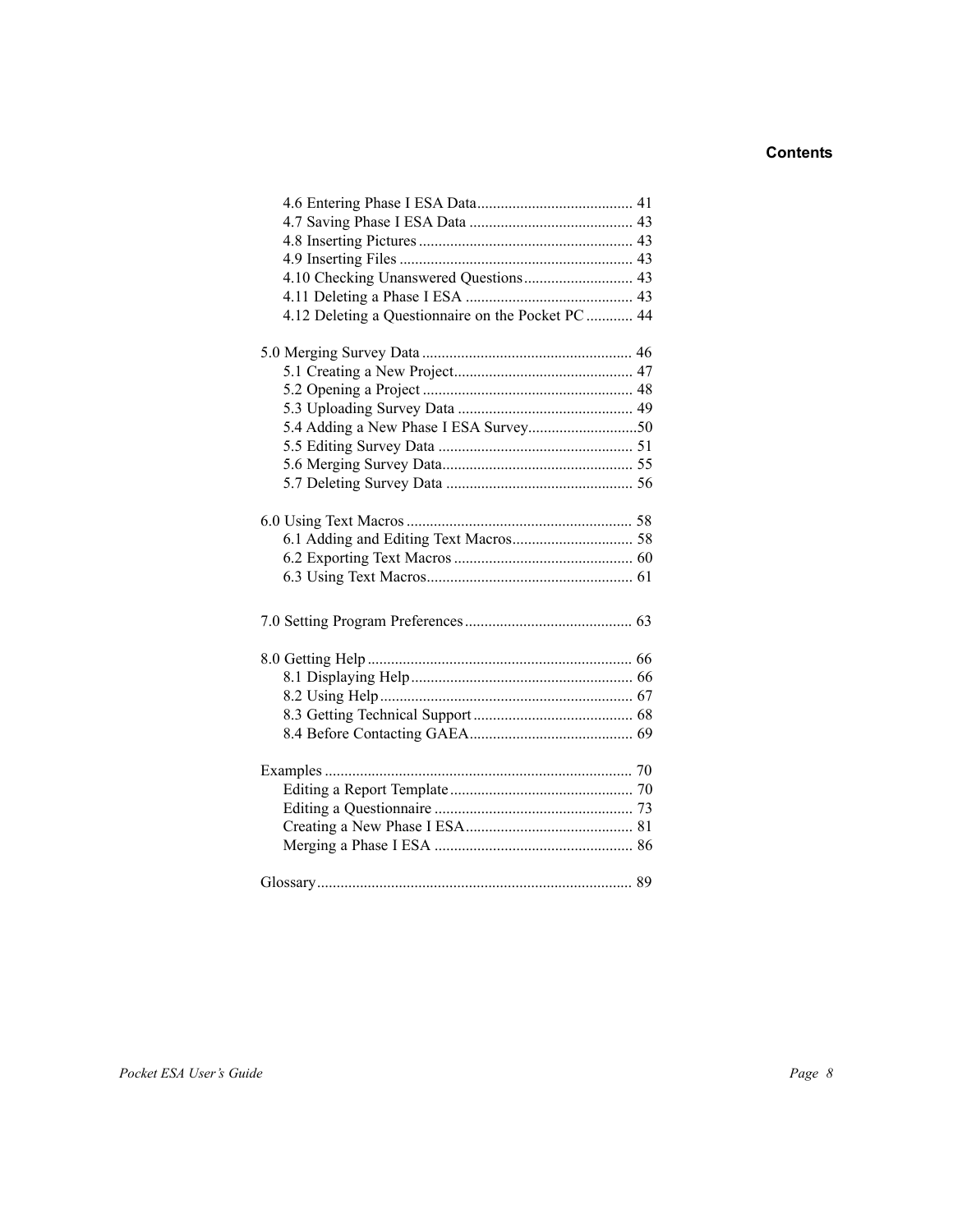# **1.** About Pocket ESA

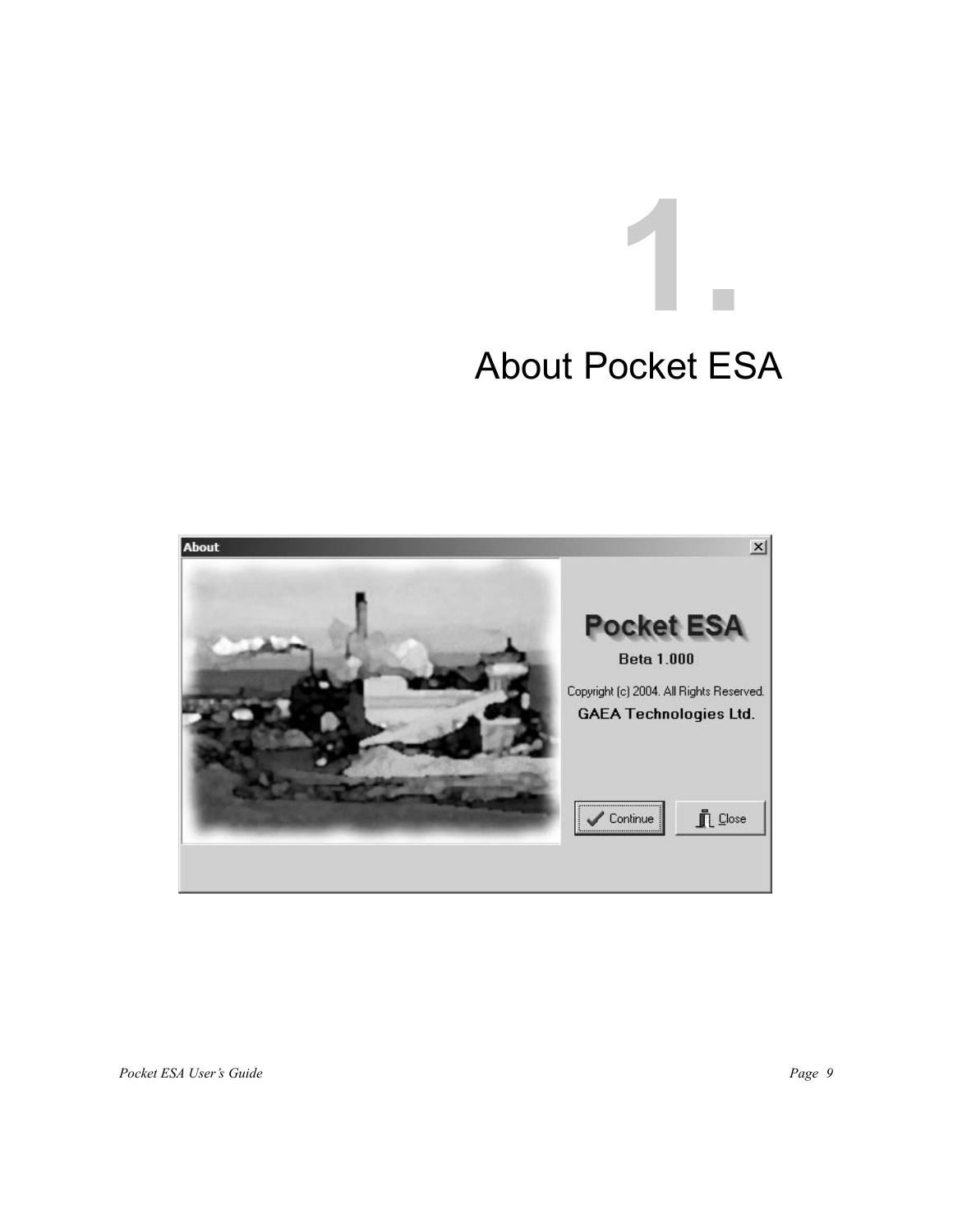# **1.0 About Pocket ESA**

The Pocket ESA program is used to collect answers to pre-designed questions during the site reconnaissance. These answers are then merged with a report template on the desktop and a standard report is generated for the Phase I ESA. The merging process allows the user to insert different responses and paragraphs into the report depending upon how a question is answered.

# **1.1 Program Benefits and Uses**

The purpose of a Phase I ESA is to identify actual and potential site contamination. This involves the evaluation and reporting of information collected through records review, site visits, and interviews. Phase I ESAs are conducted to identify environmental liabilities for property transactions; identify certain baseline environmental conditions; assist in meeting regulatory requirements; and as an initial step in site remediation.

There are four components to a Phase I ESA, these are:

- 1. Records Review
- 2. Site Visit
- 3. Interviews
- 4. Evaluation and Reporting

In North America there are two standards for conducting a Phase I ESA, these are CSA 764-94 Phase I Environmental Site Assessment and ASTM E1527 Standard Practice for Environmental Site Assessments: Phase I Environmental Site Assessment Process. The vast majority of firms in North America use a standardized report based upon one of these standards. To assist in generating this report, most firms have a standard Phase I ESA questionnaire that is used by the assessor to collect the appropriate data.

The site visit portion of the Phase I ESA usually takes one or more days and can represent the most time consuming portion of the Phase I ESA. During the site visit the assessor must visually and physically observe the actual and potential environmental liabilities on the property and buildings and on neighboring properties.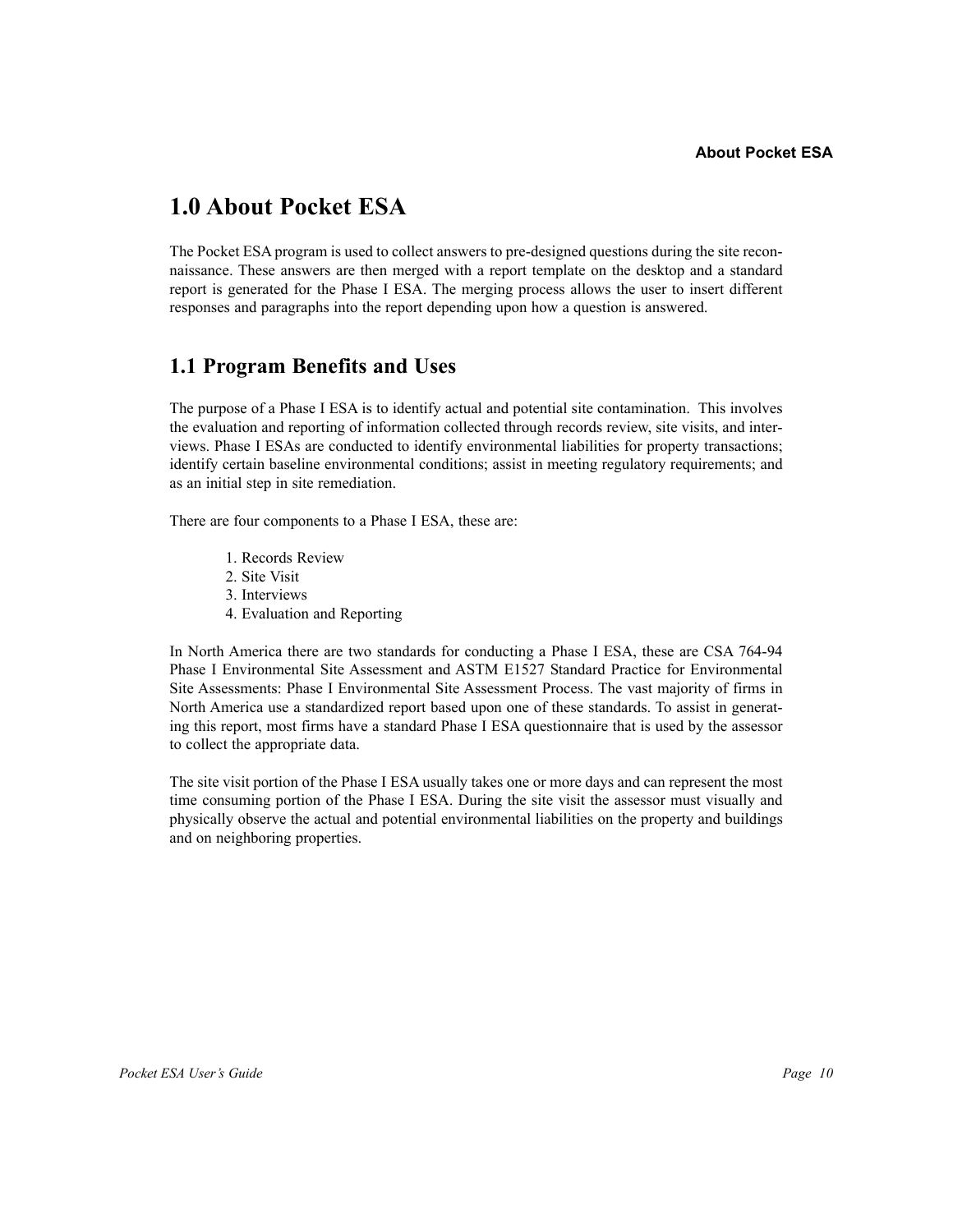# **1.2 Methodology and Data Flow**

The Pocket ESA program has been designed to minimize the amount of time required to generate a standard report and to maximize the flexibility of the final report. To accomplish this, the process has been divided into four steps. The first two steps only need to be performed once for each type of questionnaire and report. The last two steps are performed for each Phase I ESA. These steps are:

# **1.2.1 Create a Report Template**

The first step is to create a report template using Microsoft Word. This template is later merged with the specific responses of a Phase I ESA to create a final report.

The template is a generic form of the final report and contains keywords where the specific answers to the questionnaire are to be merged into the report. These keywords are highlighted in the report template using a unique style created for the Pocket ESA program.

The answers to be merged into the report are not necessarily the direct answers to the questions, but are the text responses associated with the answer.

For example, if the answer to the question "Are there any ACMs suspected?" is "No" the text merged into the final report is not necessarily "No" but could be a paragraph of text that has been associated with this response; such as, "There are no asbestos containing materials suspected on the subject property." These associations are defined as part of the questionnaire and are entered during the creation of the questionnaire.

# **1.2.2 Create a Questionnaire**

The next step is to create a questionnaire that is used to collect the site reconnaissance data of a Phase I ESA. Typically, the questionnaire will adhere to a national standard such as the CSA or ASTM standards. However, abbreviated questionnaires may be created and used in some situations. After a questionnaire has been created it can be downloaded to the Pocket PC or used directly on the desktop.

Questionnaires are divided into sections and subsections which can contain any number of questions. For every question a question type is selected. The question type determines the format of the question and allowable answers that are used to collect the data. There are numerous question types that can be selected.

After the question type has been selected and the question entered, the text associated with each allowable response is entered. This is the text that will actually be merged into the final report.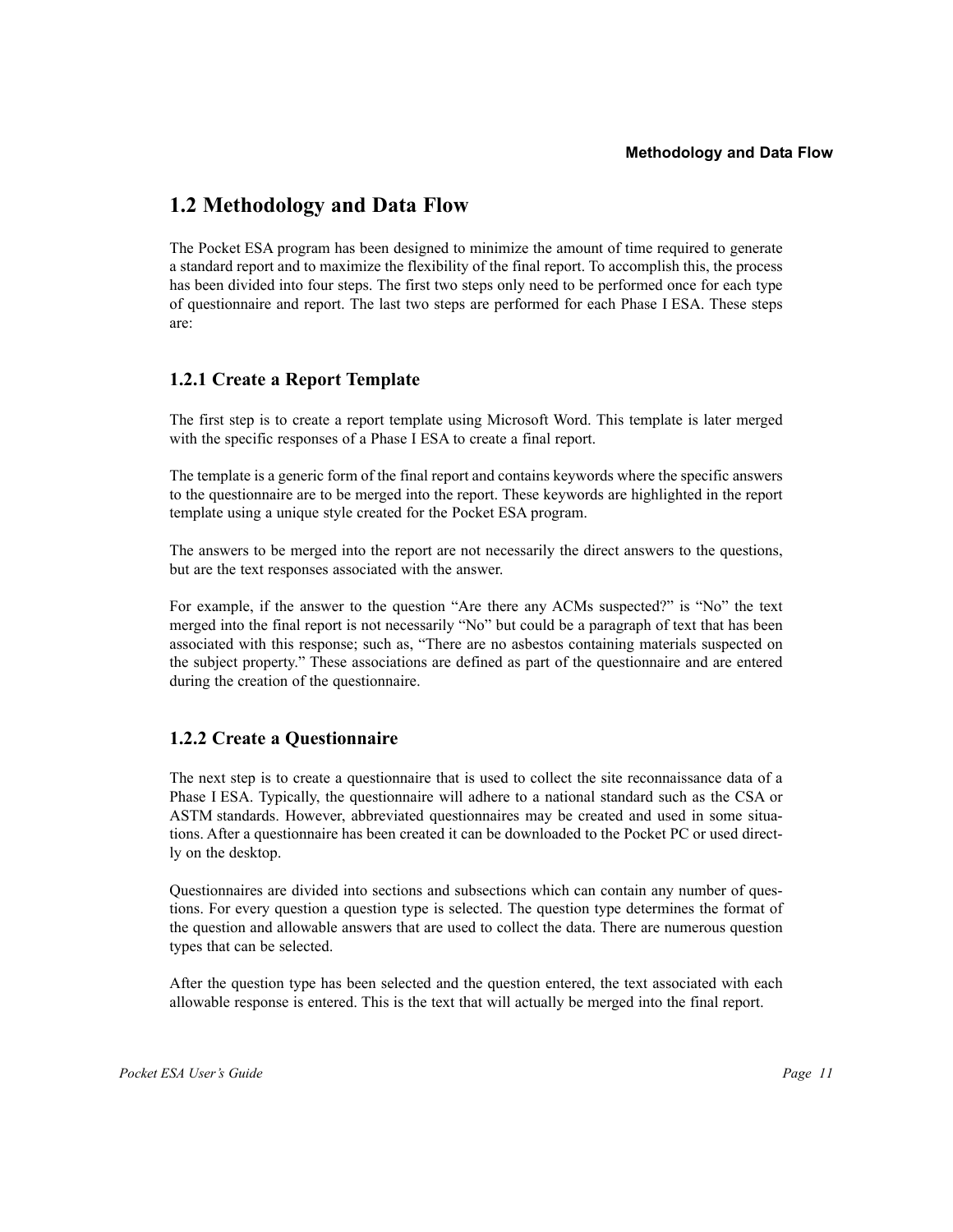When the questionnaire is created it is associated with a report template that is used to create the merged report for a Phase I ESA. Each question is associated with a keyword from the report template. These keywords are used as placeholders in the final report for the text associated with the question response.

Depending upon the length of the report and number of questions, these first two steps can be very labor intensive. But after they have been completed, the resulting questionnaires can be used to collect thousands of Phase I ESAs and the report templates can be used to create thousands of final reports.

# **1.2.3 Enter Phase I ESA Survey Reconnaissance Data**

After the questionnaire has been created, it can be used to collect the Phase I ESA reconnaissance data in the field. The Phase I ESA surveys collected are grouped into projects. Projects typically contain associated Phase I ESAs.

The data for a Phase I ESA is collected by answering each of the questions in the questionnaire. The form used and allowable answers for the question are specified when the questionnaire is created. All of the data is automatically saved as it is entered.

After the data has been collected it is merged with the report template to create a final report. Prior to merging the data with the report template, the answers can be modified and edited on the desktop.

# **1.2.4 Merge Survey Data with the Report Template**

The final step is to create a final report by merging the data collected on the Pocket PC or desktop with the report template.

During the merging process the keywords in the report template are replaced by the text associated with each of the answers to the questions.

After the survey data has been merged a final report will be created in Microsoft Word format. This report can then be edited in Word to include the information regarding the records reviews and interview.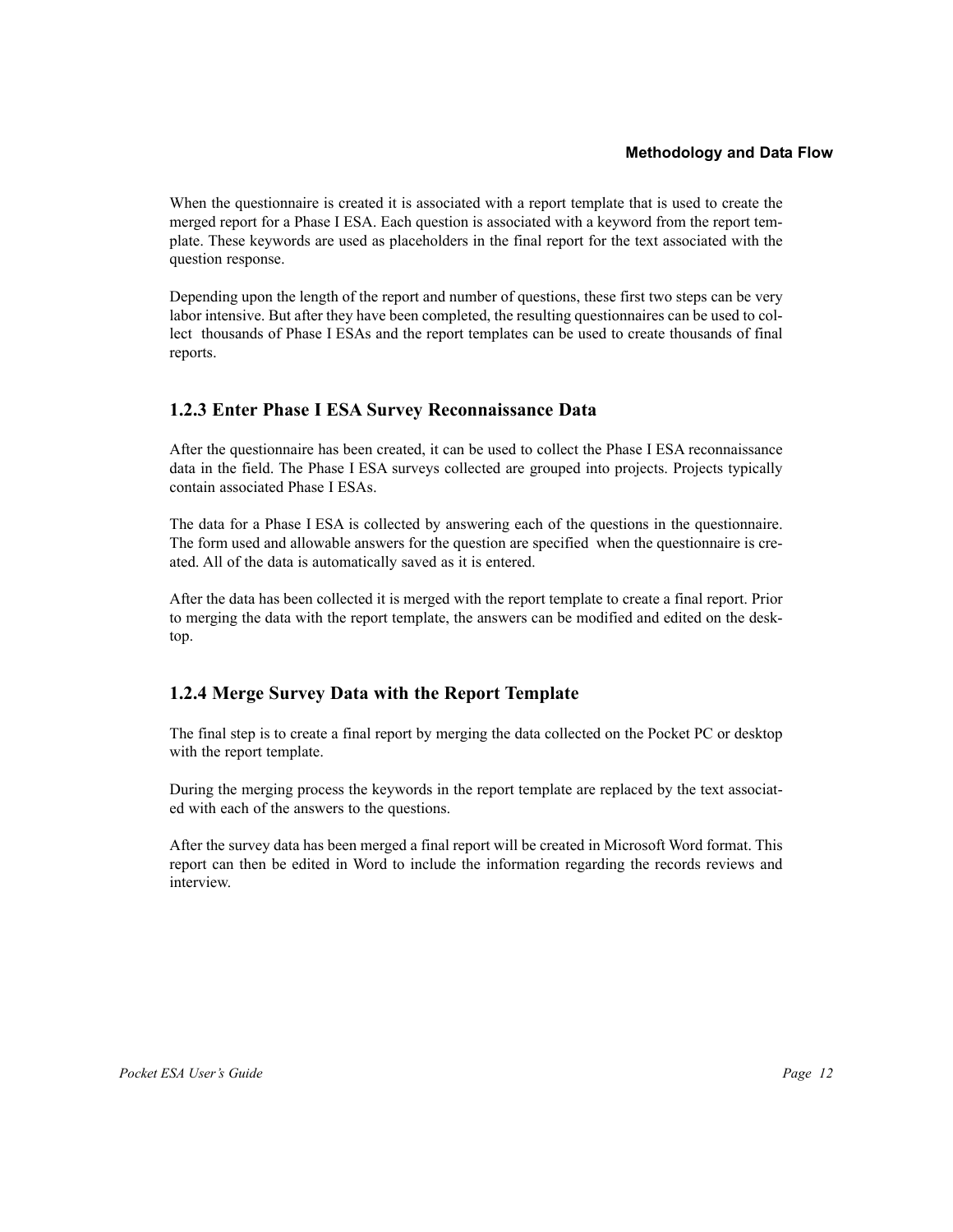# **1.3 System Requirements**

Pocket ESA has been designed to run on a variety of pocket computers or directly on the desktop. Below are the software and hardware requirements for the program.

# **1.3.1 Software Requirements**

On the Pocket PC:

· Microsoft Windows CE 3.0 or higher (Windows Powered Pocket PC)

On the desktop:

· Microsoft Windows 98/2000/NT or XP

· Microsoft Word 97 or higher

# **1.3.2 Hardware Requirements**

On the Pocket PC: · minimum of 32 MB of memory

On the desktop · minimum of 128 MB of memory · CD-ROM drive.

# **1.4 Installation**

To get Pocket ESA up and running, run the "setup.exe" and "pocket setup.exe" programs on the CD-ROM. Before installing the program on your Pocket PC make sure it is connected to your desktop. For example, to install from drive D:

**1.** Start Windows

**2.** Insert the CD-ROM into drive D;

**3.** Choose Start and then Run and type "D:\PocketESA\setup.exe", or double-click on "D:\PocketESA\setup.exe" in Windows Explorer, or double-click on the Add/Remove Programs icon in the Control;

**4.** Enter the requested information in the installation forms, discussed in the next section.

5. Repeat steps 3 and 4 for "pocket setup.exe".

On some computer systems, depending on how they are configured, inserting the CD-ROM into the drive will automatically start the GAEA menu program. In this case select Pocket ESA from the menu screen.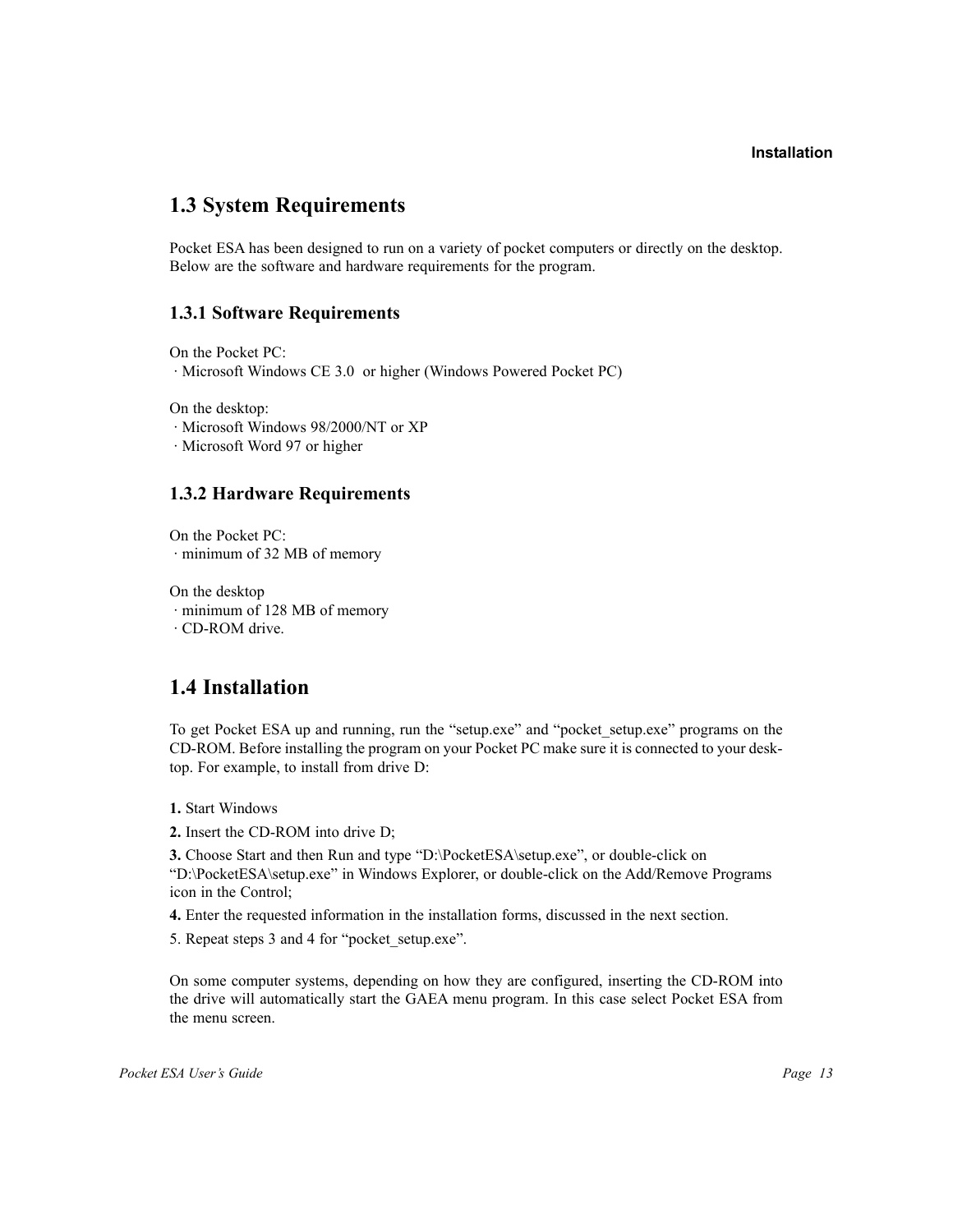All of the programs listed on the menu screen can be installed and will run in demo mode until an unlock code is provided.

# **1.5 Registering and Unlocking Pocket ESA**

Before Pocket ESA can be used it must be registered on both the desktop and Pocket PC. Prior to the registration process the program will run in Demo mode. During the registration the program will be unlocked.

# **1.5.1 Registering on the Desktop**

To register the program on the desktop and obtain an unlock code, run the Pocket ESA program and press the Register button. The Registration form shown below will be displayed. In the middle of this form a unique serial number will be displayed. This serial number is unique for each computer.

| <b>Registration</b>                                                                                                                                                                                                         |
|-----------------------------------------------------------------------------------------------------------------------------------------------------------------------------------------------------------------------------|
| To register the software and obtain an unlock code, click the obtain unlock<br>code button. A registration form on GAEA's internet site will be displayed. Fill<br>in the information on the form and then submit the form. |
| Serial Number: ESA-14042632<br>Obtain Unlock Code                                                                                                                                                                           |
| If you are unable to access the internet, please call us at (905) 666-7527 or<br>fax us at (905) 666-3744.                                                                                                                  |
| After you have received an unlock code enter it below and click the button.                                                                                                                                                 |
| La Store Unlock Code<br>Unlock Code:                                                                                                                                                                                        |
| ∕ OK<br>K Cancel<br>Help                                                                                                                                                                                                    |

If your computer is connected to the Internet, you can obtain the unlock code by clicking on the Obtain Unlock Code button. After the button is pressed a registration form on GAEA's web site will be displayed on your internet browser. Fill out the form and then click on the submit button. After your registration information has been received an unlock code will be emailed to you.

If your computer is not connected to the Internet, you can call or fax us the serial number.

After GAEA has received your unique serial number, an unlock code will be generated and emailed or faxed to you. When you receive the unlock code enter it in the space at the bottom of the Registration form and then press the Store Unlock Code button.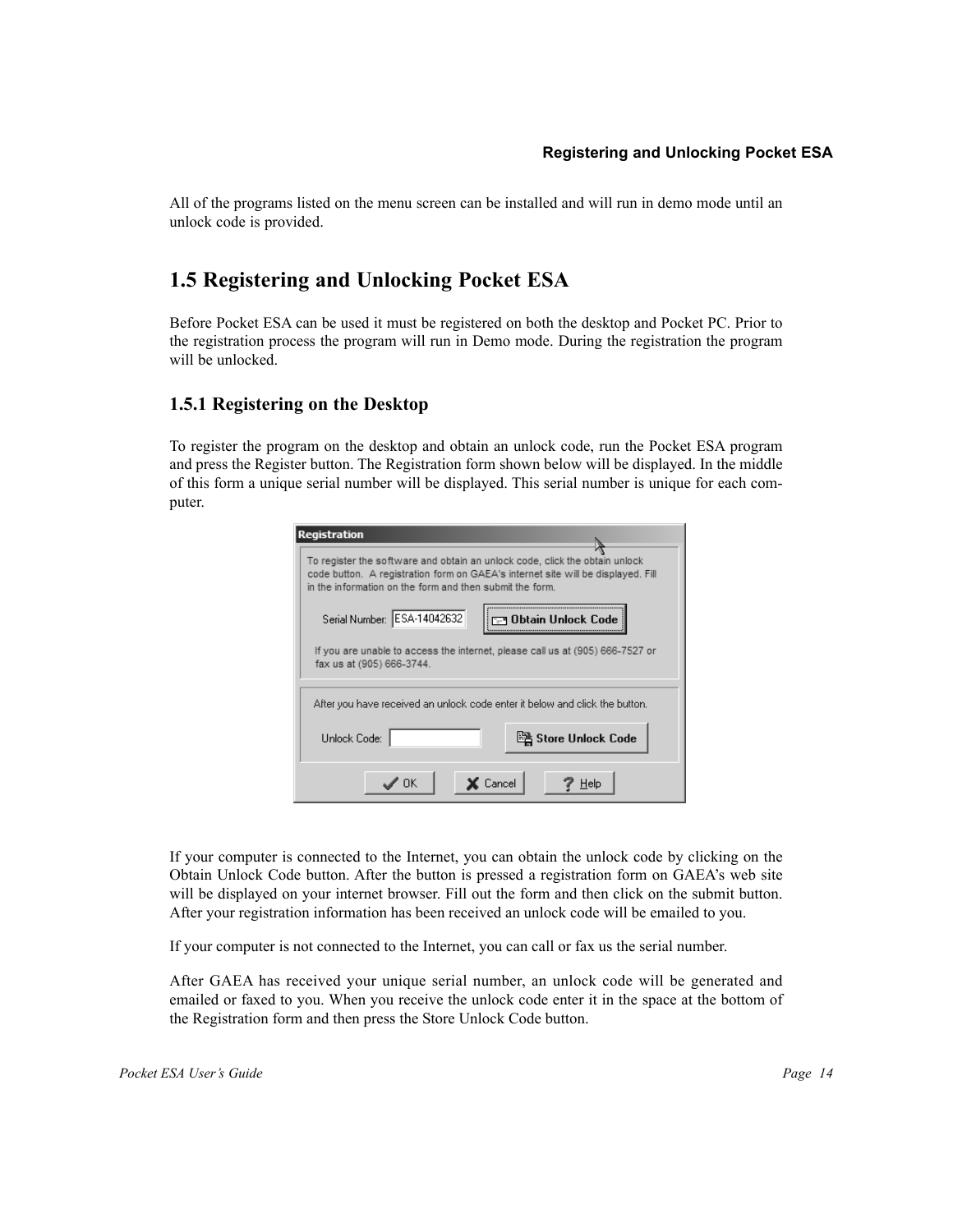#### **Transferring the Registration**

# **1.5.2 Registering on the Pocket PC**

To unlock Pocket ESA on the Pocket PC, run the program and then select the Register menu item from the File menu on the Pocket PC. A unique serial number will be displayed.

On the desktop select the Unlock Pocket PC menu item from the Help menu. The Unlock Pocket PC form below will be displayed. Enter the serial number from the Pocket PC then press the Generate Unlock Code button. The unlock code will then be displayed on the form. Enter this code in the Register form on the Pocket PC.

| ×.<br><b>Unlock Pocket PC</b> |
|-------------------------------|
| Serial Number of Pocket PC:   |
|                               |
| <b>A</b> Generate Unlock Code |
|                               |
| Unlock Code:                  |
|                               |
| OK<br>Cancel<br>Help          |

# **1.6 Transferring the Registration**

After the Pocket ESA program has been registered, the unlocked program can be transferred to a different computer using the Transfer utility. This utility allows you to move the Pocket ESA program between computers without requiring assistance from GAEA. After the registration has been transferred the Pocket ESA program will only run on the new computer.

**Step 1.** The first step is to obtain the unique serial number of the new computer. Install and run Pocket ESA on the new computer. Initially the program will start in Demo mode and the Demo form will be displayed. Press the Register button and write down the unique serial number for the new computer.

**Step 2.** In the second step the Transfer utility is used to generate an unlock code for the new computer. Start Pocket ESA on the old PC and select the Transfer menu item from the Help menu. The Transfer Registration form on the next page will be displayed. Enter the serial number of the new computer and then press the Transfer Registration button. An unlock code for the new computer will be displayed. Enter this unlock code in the Registration form on the new computer, and then press the Store Unlock Code button.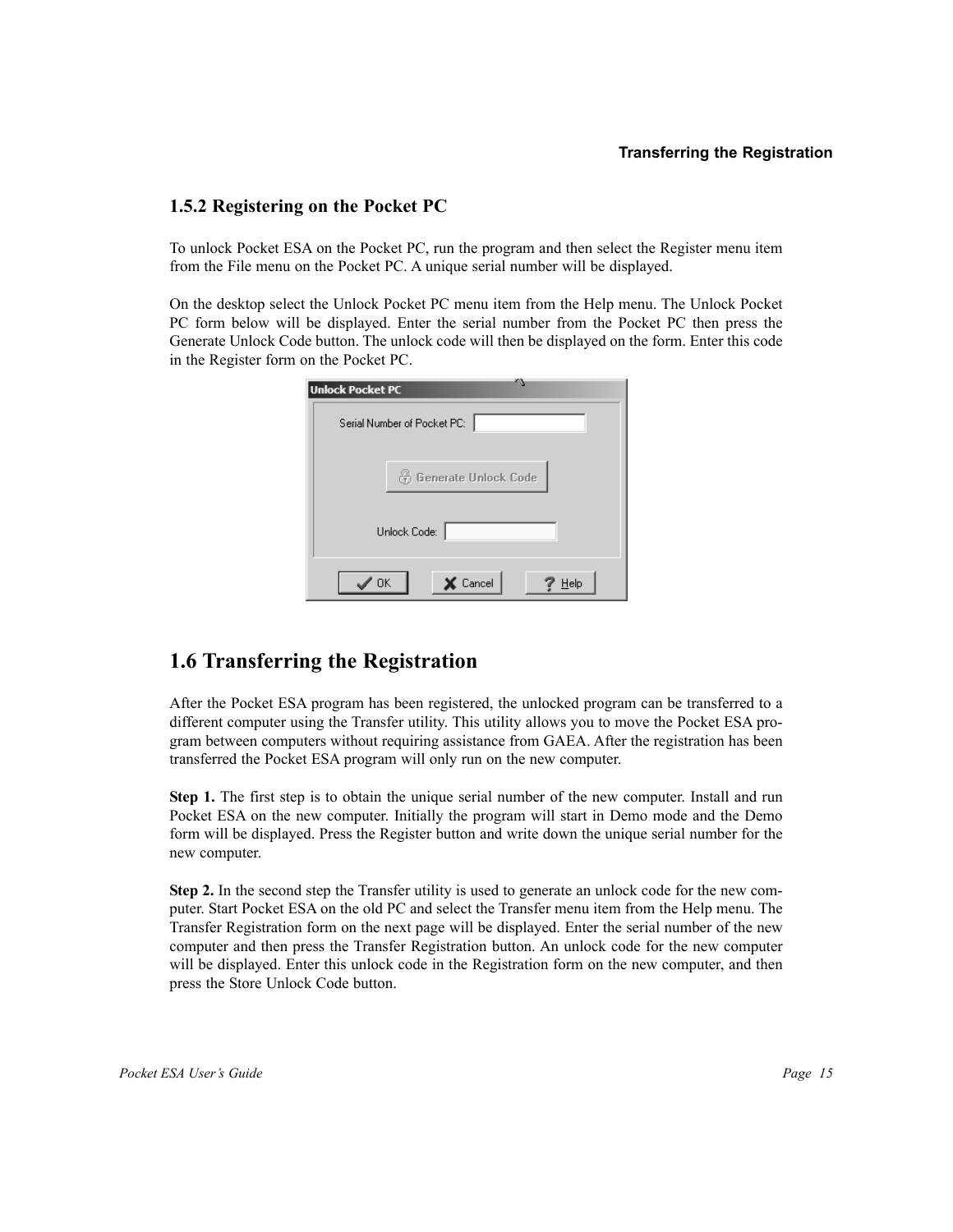# **Transferring the Registration**

| <b>Transfer Registration</b>                    |  |
|-------------------------------------------------|--|
| Serial Number of Current Computer: ESA-14042632 |  |
| Serial Number of New Computer:                  |  |
| $\sqrt[\mathbf{a}_n]{ }$ Transfer Registration  |  |
| Unlock Code:                                    |  |
| Cancel<br>Help                                  |  |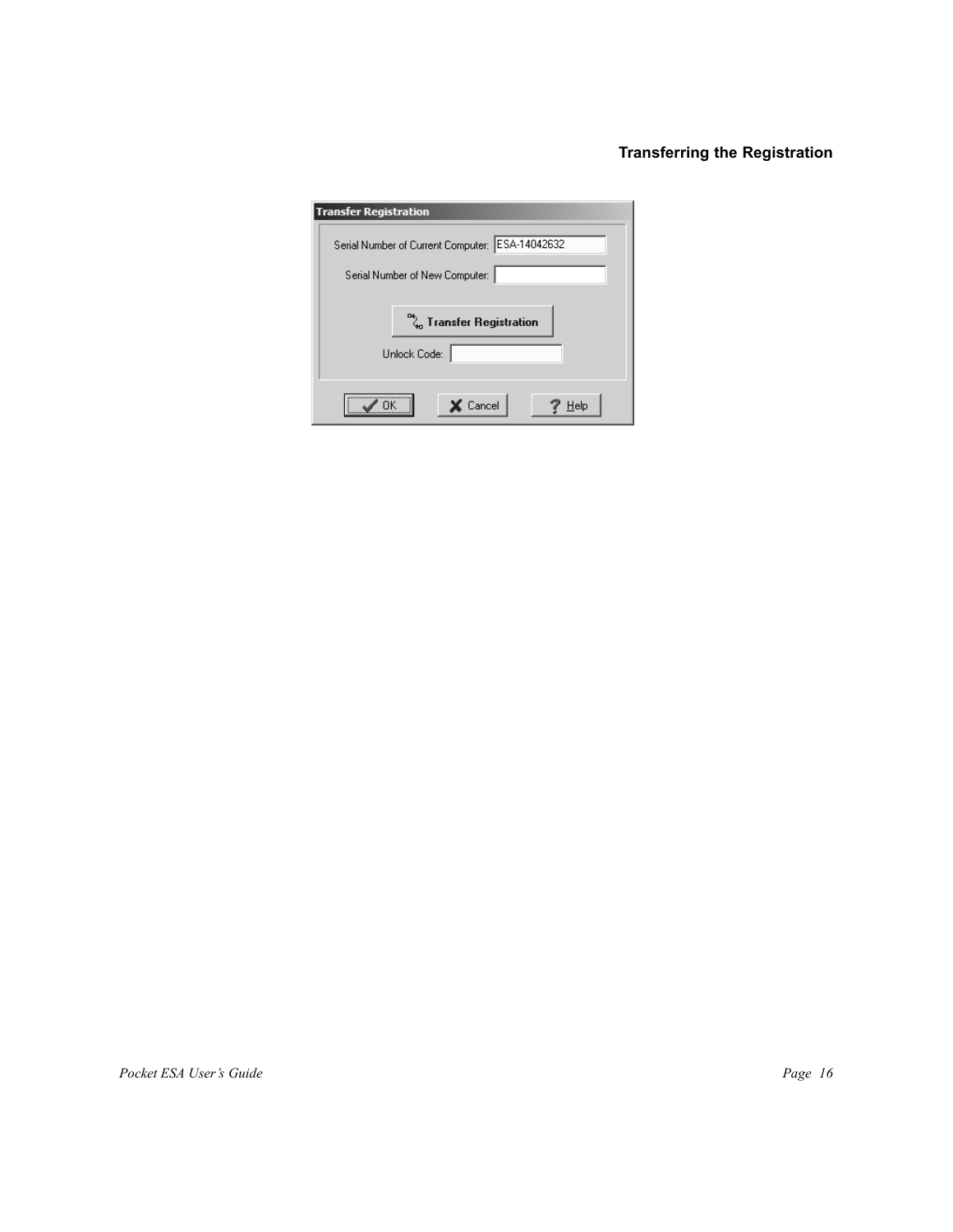# **2.**

# Report Templates

Pocket ESA User's Guide Page 17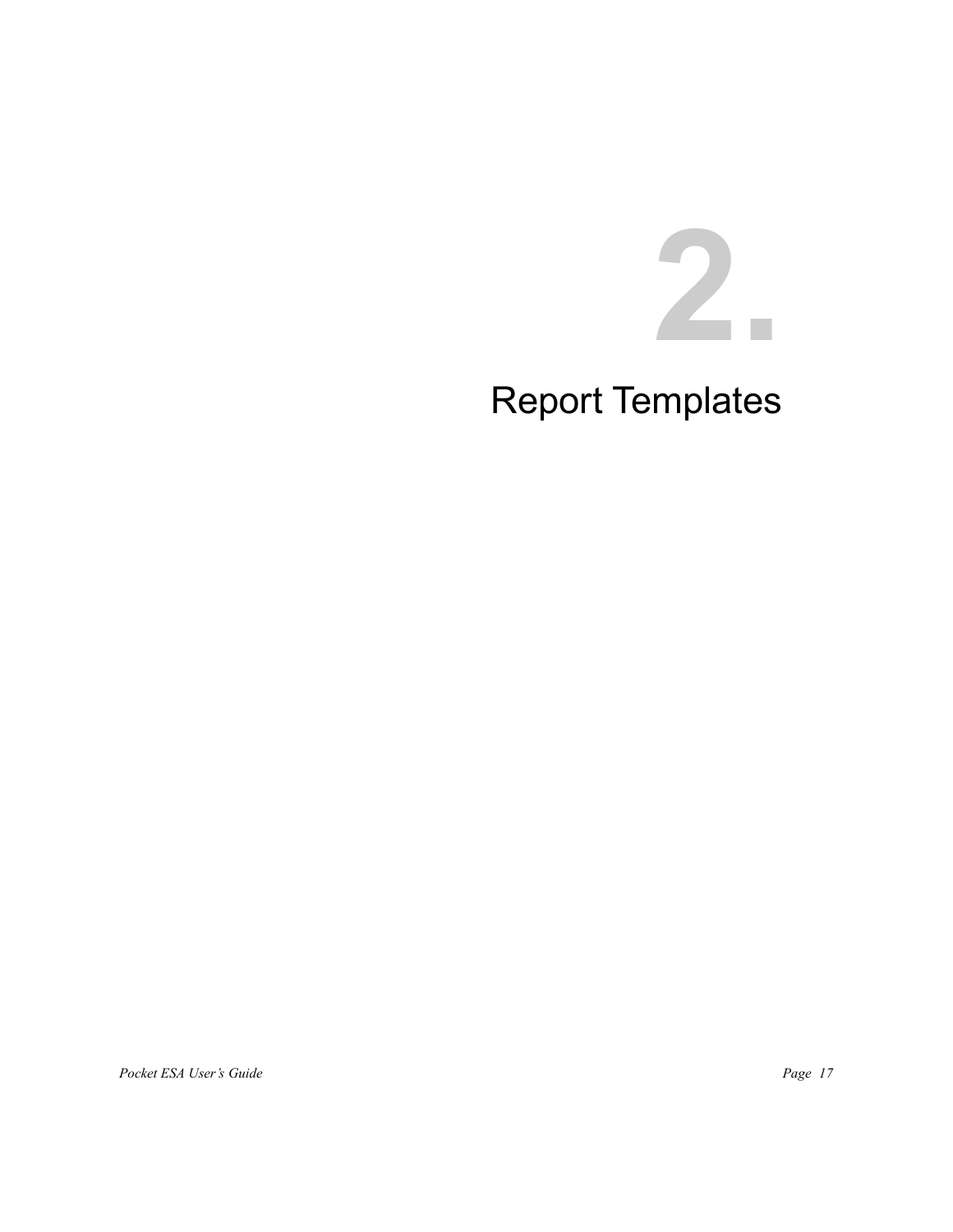# **2.0 Creating a Report Template**

Prior to creating a questionnaire for a Phase I ESA, a report template using Microsoft Word should be created. This template is later merged with the specific responses of a Phase I ESA to create a final report for the survey. The template is a generic form of the final report and contains keywords where the specific answers to the questionnaire are to be merged into the report. These keywords are highlighted in the report template using a unique style created for the program.

The answers to be merged into the report are not necessarily the direct answers to the questions, but are the text responses associated with the answer.

For example, if the answer to the question "Are there any ACMs suspected?" is "No" the text merged into the final report is not necessarily "No" but could be a paragraph of text that has been associated with this response; such as, "There are no asbestos containing materials suspected on the subject property." This response can be further edited on the desktop prior to being merged.

These associations are defined as part of the questionnaire and are entered during the creation of the questionnaire.

The easiest method to create a report template is to edit a copy of an existing Phase I ESA report in Word. A style for the Phase I ESA keywords can be added to the report and used to highlight the keywords. These keywords should replace the text in the report that will change for each Phase I ESA.

Proper placement of the keywords and the text to be substituted requires planning and some trial and error experience. Before creating a report template it is recommended that the example report template included with the program be reviewed.

# **2.1 Adding a Style to a Word Document**

The name of the style used to highlight the keywords in the report template is typically "Phase I ESA". However, the name of the style can be changed in the preferences of the Pocket ESA program. The name of the style specified in the Pocket ESA program must exactly match the name used in the report template.

To change the name of the style select the Preferences menu item from the File menu of the program. On the Preferences form enter the name of the style to be used.

Before entering the keywords in the report template the Phase I ESA style should be added to the Word Document. There are two types of styles in Word, paragraph and character. The Phase I ESA style must be a character style.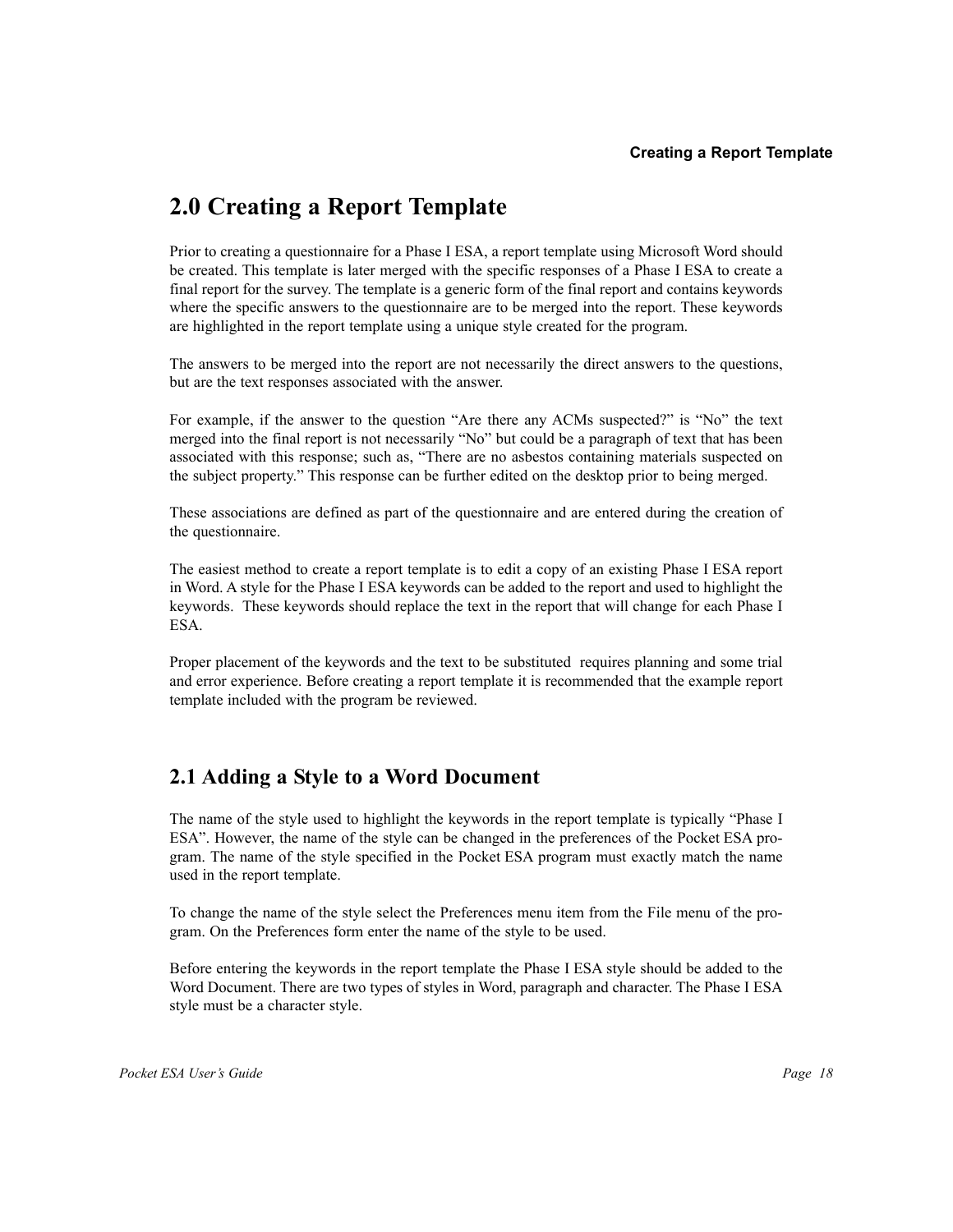# **Using Styles in a Word Document**

To add the Phase I ESA character style to the report template, open the report document in Word and then select the Style menu item from the Format menu. Click on the New button on the Style form to display the Modify Style form. Enter the name of the style as "Phase I ESA" or whatever name was specified in the Pocket ESA program preferences. In the Style type box select Character. Then change any other format options desired such as font style and color. To make it easier to recognize the keywords in the report template it is recommended that the style have a different color and font.

| <b>Modify Style</b>                                                                                                                                                                                                                                                                                                                                                                                                                                                                                                                                                                                                                                                                                                  |                                |  |
|----------------------------------------------------------------------------------------------------------------------------------------------------------------------------------------------------------------------------------------------------------------------------------------------------------------------------------------------------------------------------------------------------------------------------------------------------------------------------------------------------------------------------------------------------------------------------------------------------------------------------------------------------------------------------------------------------------------------|--------------------------------|--|
| Name:                                                                                                                                                                                                                                                                                                                                                                                                                                                                                                                                                                                                                                                                                                                | Style type:                    |  |
| Phase 1 ESA                                                                                                                                                                                                                                                                                                                                                                                                                                                                                                                                                                                                                                                                                                          | Character                      |  |
| Based on:                                                                                                                                                                                                                                                                                                                                                                                                                                                                                                                                                                                                                                                                                                            | Style for following paragraph: |  |
| a Default Paragraph Font                                                                                                                                                                                                                                                                                                                                                                                                                                                                                                                                                                                                                                                                                             |                                |  |
| Preview                                                                                                                                                                                                                                                                                                                                                                                                                                                                                                                                                                                                                                                                                                              |                                |  |
| Previous Paragraph Previous Paragraph Previous Paragraph Previous Paragraph Previous<br>Pangngh Previous Pangngh Previous Pangngh Previous Pangngh Previous Pangngh.<br>Previous Pangraph<br>Sample TextSample TextSample TextSample TextSample TextSample TextSample TextSample<br>TextSample TextSample TextSample TextSample TextSample TextSample TextSample TextSample<br>TextSample TextSample TextSample TextSample TextSample TextSample TextSample Text<br>Following Pangraph Following Pangraph Following Pangraph Following Pangraph Following<br>Pangngh Following Pangngh Following Pangngh Following Pangngh Following Pangngh<br>Description<br>Default Paragraph Font + Font: 10 pt, Font color: Red |                                |  |
| Add to template                                                                                                                                                                                                                                                                                                                                                                                                                                                                                                                                                                                                                                                                                                      | $\Box$ Automatically update    |  |
| Cancel<br>OK                                                                                                                                                                                                                                                                                                                                                                                                                                                                                                                                                                                                                                                                                                         | Shortcut Key<br>Format *       |  |

# **2.2 Using Styles in a Word Document**

After the Phase I ESA style has been added to the report template, it can be used to highlight the keywords. To change the style of a keyword select the keyword and then either select the Phase I ESA style from the Style box on the Formatting toolbar or select the Style menu item from the Format menu.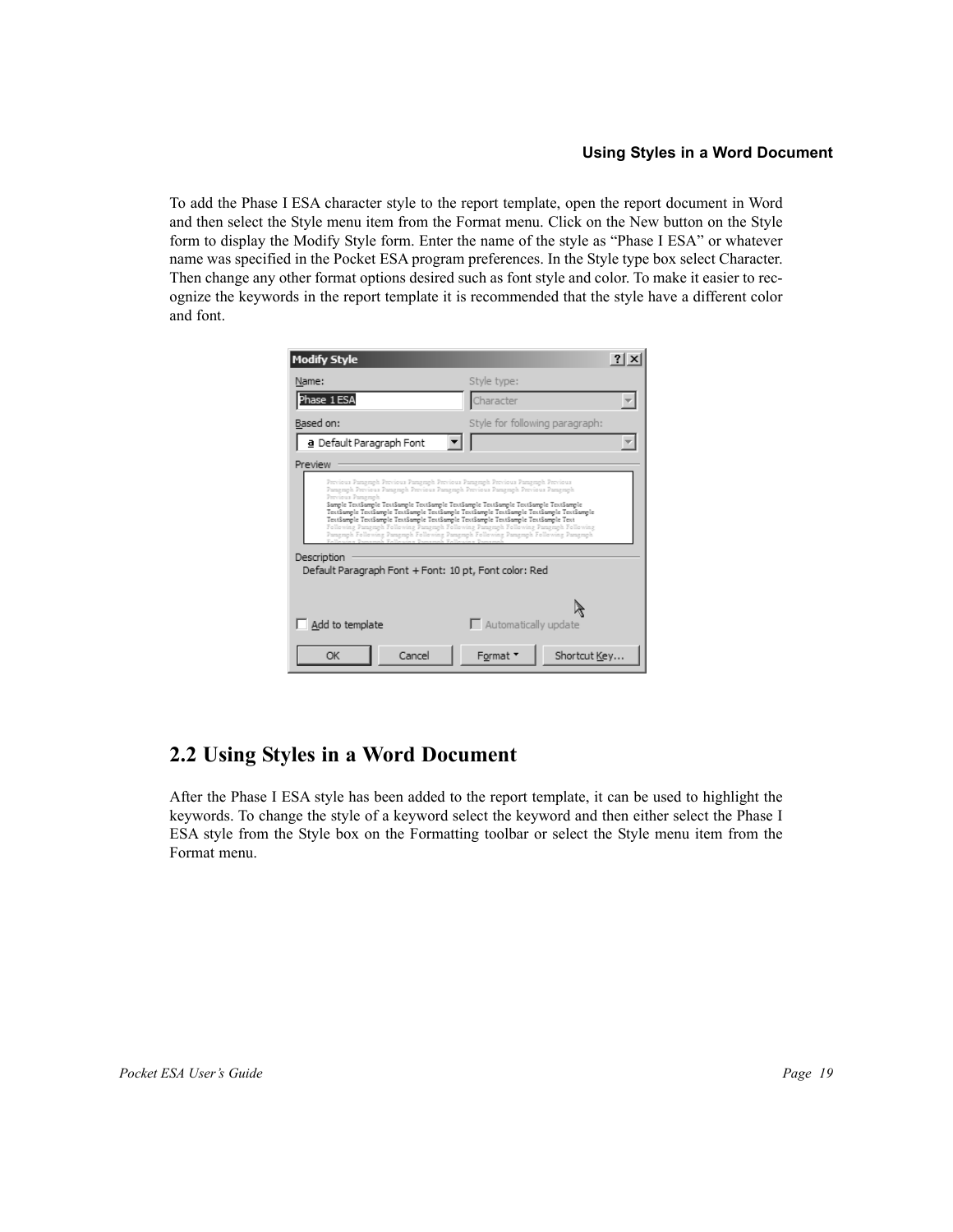# **3.**

# Editing Questionnaires

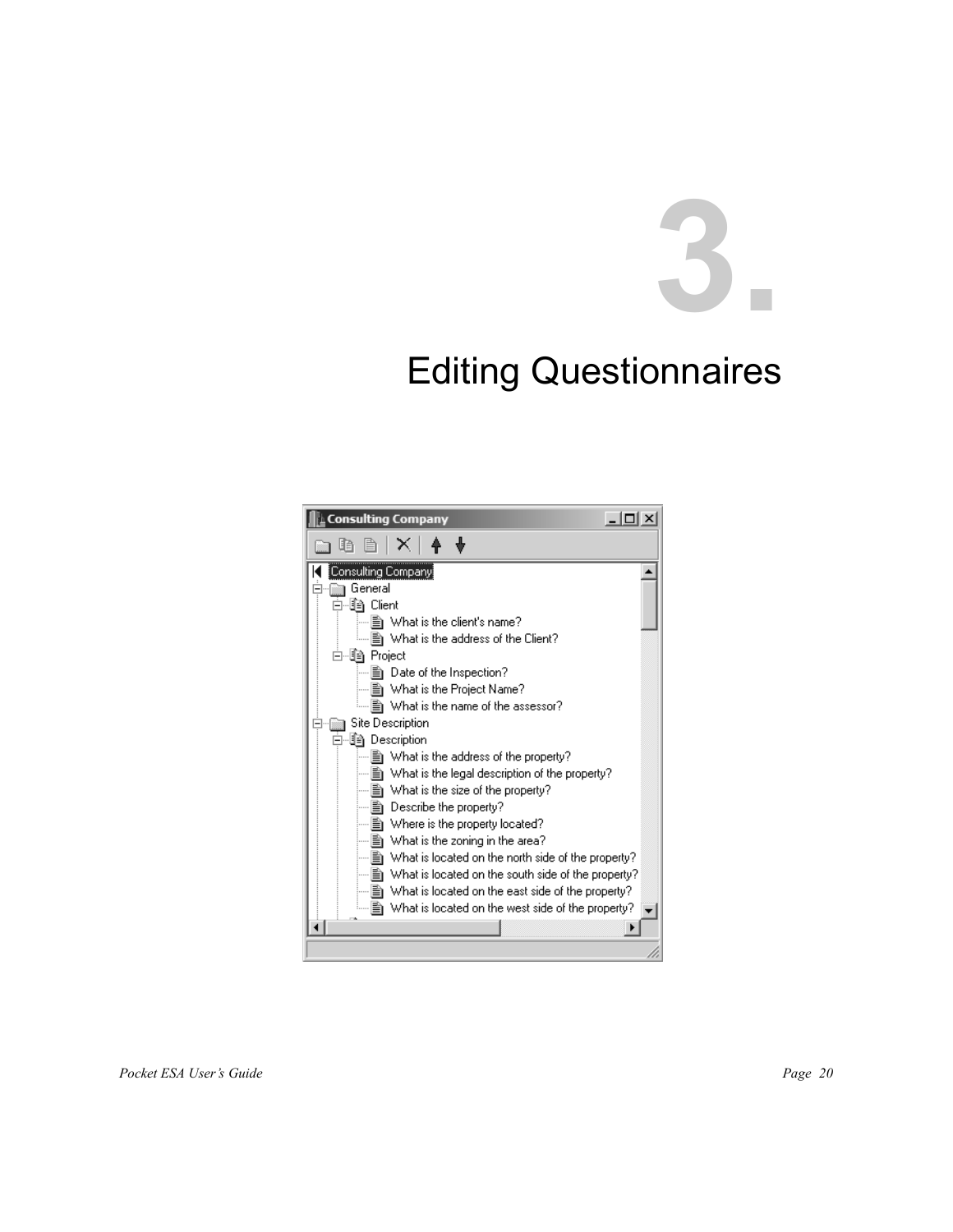# **3.0 Creating and Editing a Questionnaire**

After the report template has been created the next step is to create a questionnaire that is used to collect the site reconnaissance data of a Phase I ESA. This questionnaire will assign a keyword specified in the report template to each question. The text associated with the answer to that question will then replace the keyword when the actual Phase I ESA data is merged to create a final report.

Typically, the questionnaire will adhere to a national standard such as the CSA or ASTM standards. However, abbreviated questionnaires may be created and used in some situations. After a questionnaire has been created it can be downloaded to the Pocket PC or used directly on the desktop. It can then be used for numerous Phase I ESAs.

Questionnaires are divided into sections and subsections which can contain any number of questions. For every question a question type is selected. The question type determines the format of the question and allowable answers that are used to collect the data. There are numerous question types that can be selected.

After the question type has been selected and the question entered, the text associated with each allowable response is entered. This is the text that will actually be merged into the final report.

# **3.1 Creating a New Questionnaire**

To create a new questionnaire either click on the New button on the Questionnaire toolbar or select the New menu item from the Questionnaire submenu of the File menu. The Create New Questionnaire form will be displayed as shown below.

| <b>New Questionnaire</b> |                                 |          | $\overline{?}$ |
|--------------------------|---------------------------------|----------|----------------|
| Name                     |                                 |          |                |
| Standard:                |                                 |          |                |
|                          | Please select a report template |          |                |
|                          |                                 |          | È              |
|                          |                                 |          |                |
|                          | $\mathscr{S}$ ok                | X Cancel |                |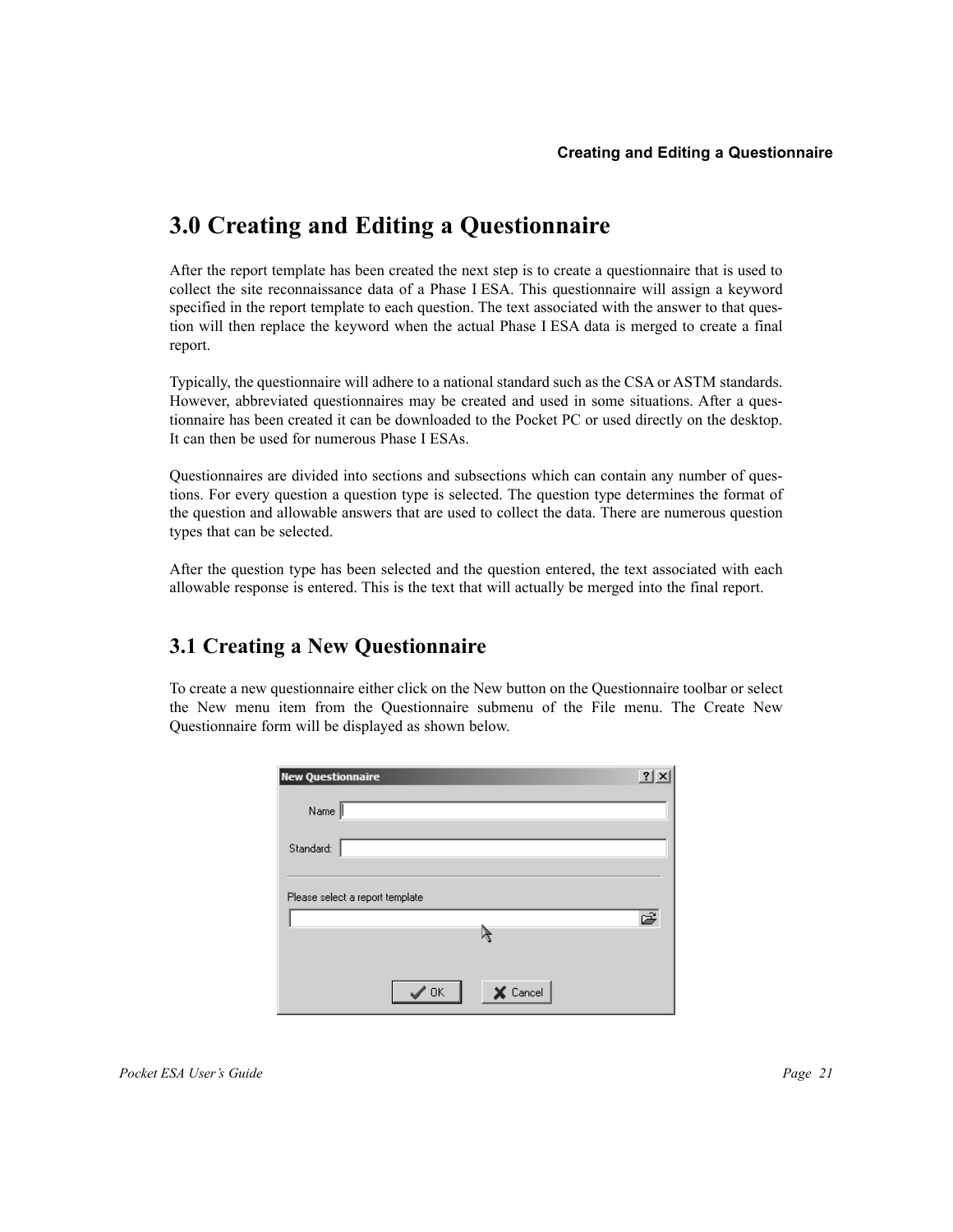## **Creating a New Questionnaire**

The following information should be entered on this form:

**Name:** This is the name of the questionnaire. It will be displayed when opening questionnaires and creating Phase I ESA surveys.

**Standard:** This is the standard used for the questionnaire. Typically, CSA or ASTM in North America.

**Report Template:** This is the file name for the report template previously created in Word. To select a file use the Open File button on the right.

After the above information has been entered press the Ok button to create the questionnaire. A Questionnaire form will be displayed.

To make it easier to group and find questions each questionnaire is divided into sections and subsections. Typical sections might be "Site Description" and "Site Reconnaissance". Within the "Site Reconnaissance" section typical sub-sections might be "Property Use", "Hazardous Materials", and "Storage Tanks".

Once the questionnaire has been created the sections, sub-sections, and questions can be created and edited as described in the editing section below.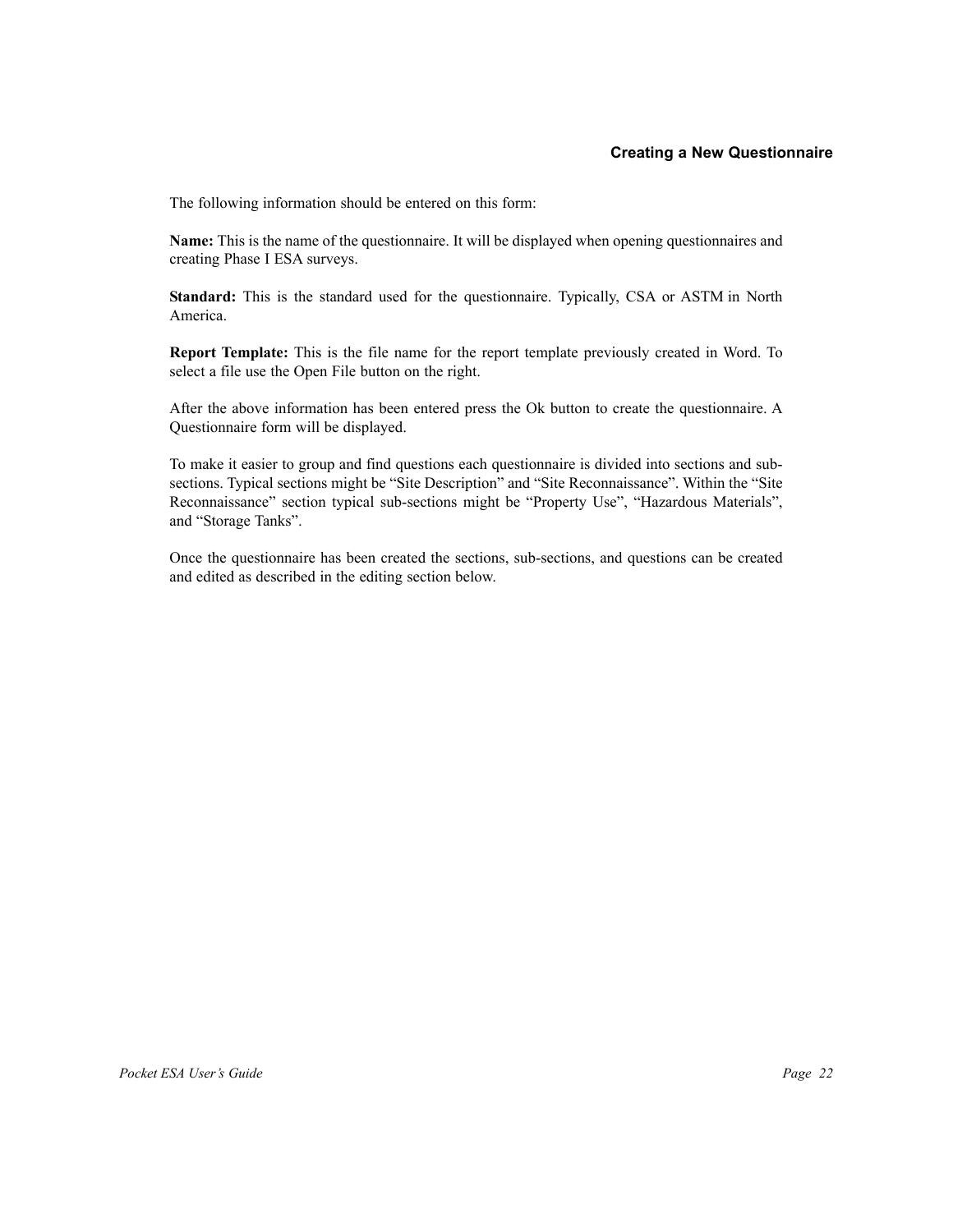# **3.2 Opening a Questionnaire**

To open a previously created questionnaire select the Open menu item from the Questionnaire submenu on the File menu or click the Open button on the Questionnaire toolbar. The Open Questionnaire form shown below will be displayed. Select the desired questionnaire and press the Ok button.

| $ \Box$ $\times$<br><b>Open Questionnaire</b> |             |             |                                                    |  |
|-----------------------------------------------|-------------|-------------|----------------------------------------------------|--|
| $\sqrt{ }$ Open                               |             |             |                                                    |  |
| Name                                          | Standard    | # Questions | Report Template                                    |  |
| CSCE Test                                     | <b>CSCE</b> | 81          | C:\Products\Phase I\Reports\Sample Report Templat  |  |
| Clayton                                       | CSCEtest    | 93          | C:\Projects\Pocket ESA\Design\Pocket PC Phase I ES |  |
| Consulting Company                            | CSA         | 96          | C:\Products\Pocket ESA\Reports\Test Report Templa  |  |
| Example 1                                     | ASCE        | 0           | C: \Products\Pocket ESA\Reports\Sample Report Tem  |  |
| General                                       | CSCE        | 188         | C:\Projects\Pocket ESA\Design\Generic Template.do( |  |
| Lakefield Research Ltd.                       | CECS        | 46          | C: \Products\Phase I\Design\Generic Template.doc   |  |
| Site Inspection                               | CECS        | 58          | C: \Products\Phase I\Design\Generic Template.doc   |  |
| Test Questionnaire                            | CSCA        | 19          | C:\Projects\Pocket ESA\Databases\Test.doc          |  |
| Test Questionnaire 2                          | CSCA        | 6           | C:\Projects\Pocket ESA\Databases\Test.doc          |  |
|                                               |             |             |                                                    |  |
|                                               |             |             |                                                    |  |
|                                               |             |             |                                                    |  |
|                                               |             |             |                                                    |  |
|                                               |             |             |                                                    |  |
|                                               |             |             |                                                    |  |
|                                               |             |             |                                                    |  |
|                                               |             |             | h                                                  |  |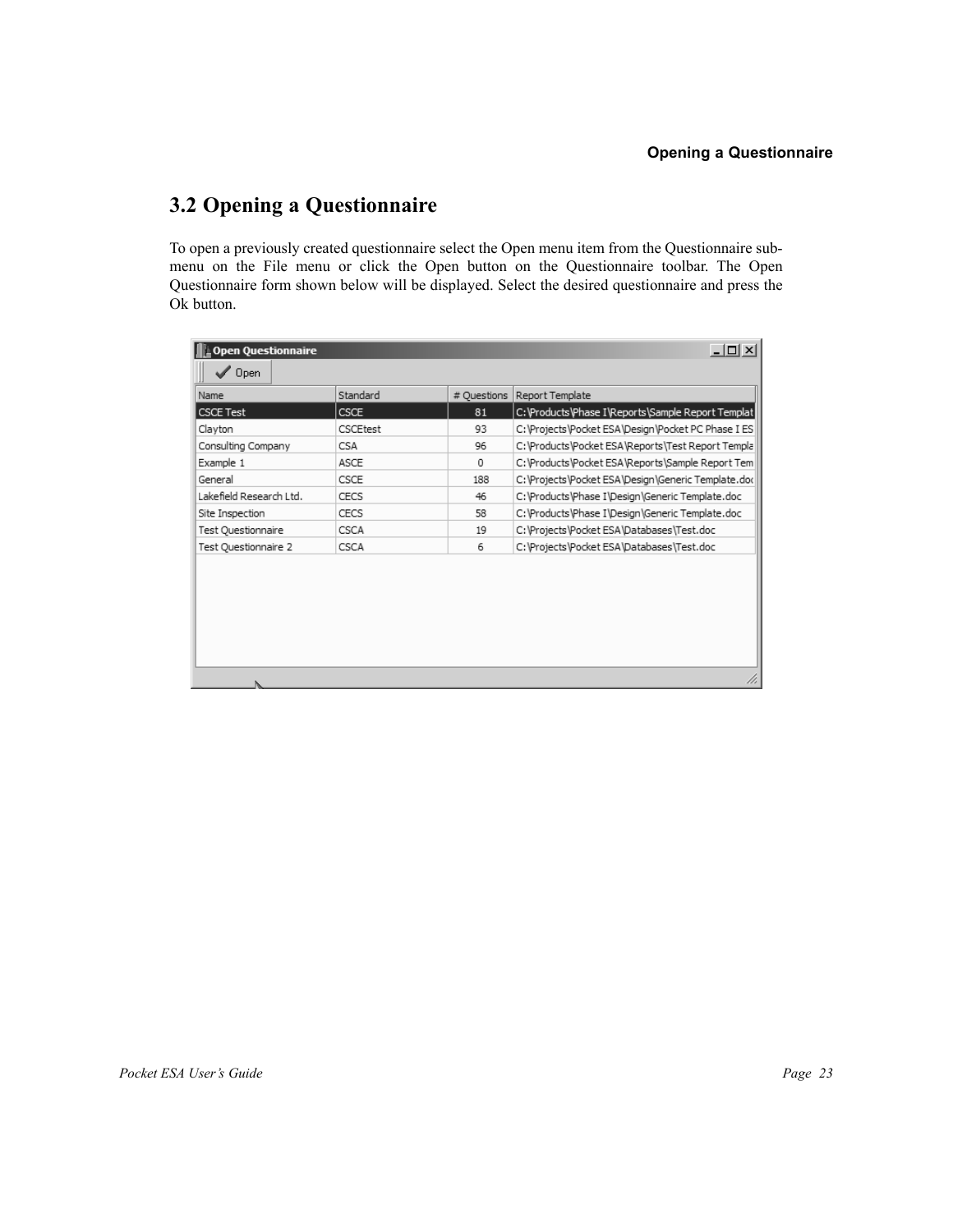# **3.3 Editing a Questionnaire**

After a questionnaire has been opened or created the Questionnaire form shown below will be displayed. At the top of the form the name of the questionnaire is displayed above the form's toolbar. The questionnaire is divided into sections and subsections, only subsections can contain questions. Sections and subsections can be expanded and collapsed using the plus and minus buttons to the left of the section or subsection name.



If it is a new questionnaire it will not have any sections or subsections yet, these can be added as described below.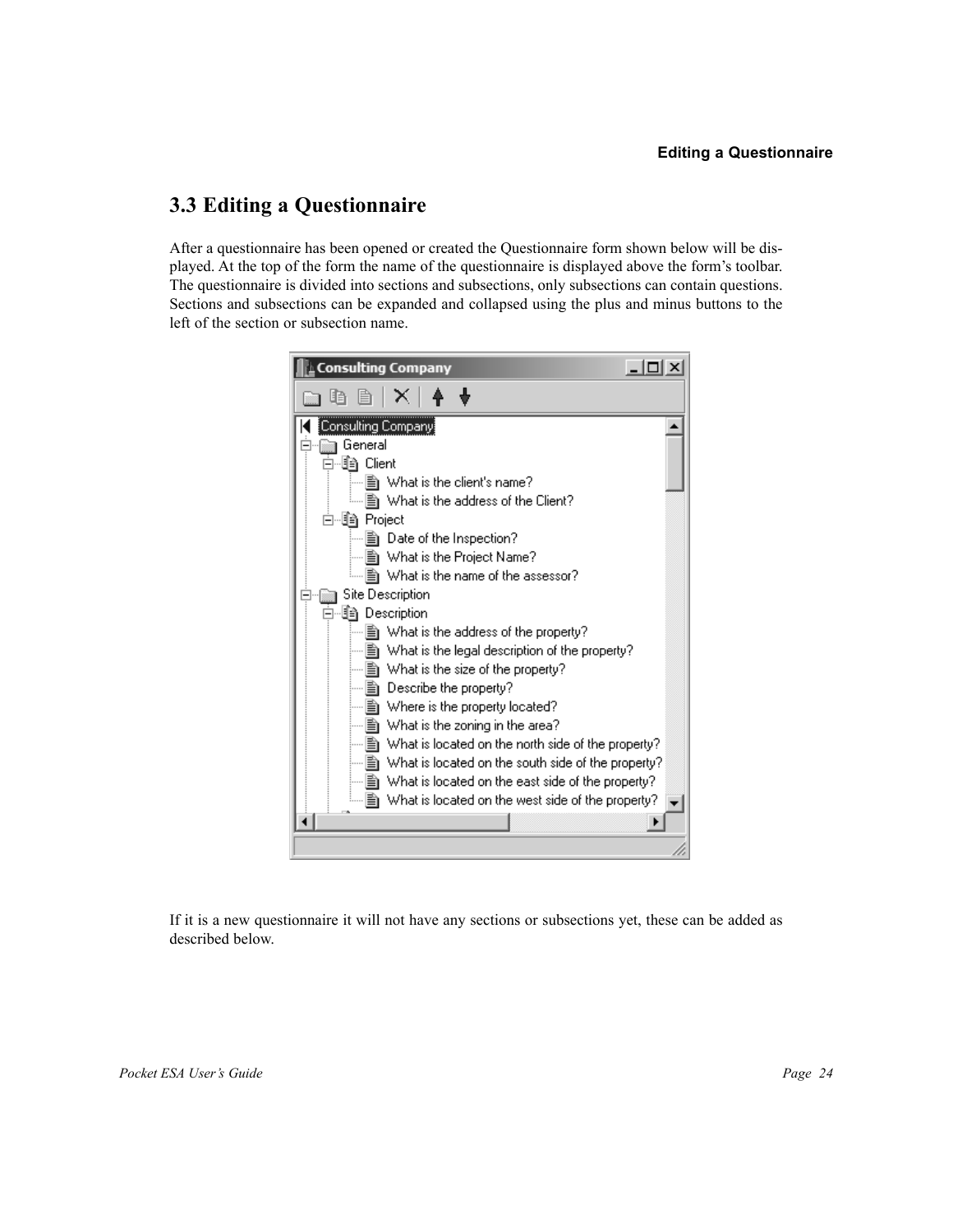# **3.3.1 Editing Sections**

The sections of a questionnaire contain all of the subsections and are indented once from the left. A questionnaire can have any number of sections. The sections can be edited as described below.

#### **3.3.1.0 Adding a Section**

To add a new section either click on the Add Section button on the toolbar at the top of the form or select the Add Section menu item from the Edit menu. The Edit menu is displayed at the top of the program or can be displayed by clicking the right mouse button.

A new section will be created at the bottom of the questionnaire with the name New Section. The name of the section can be changed by entering it in the input box. The maximum length of a section name is 255 characters.

#### **3.3.1.1 Renaming a Section**

The name of a section can be changed by clicking on the section and then selecting the Rename menu item from the Edit menu. The new name of the section can then be entered in the input box.

#### **3.3.1.2 Moving a Section**



Sections can be moved up or down by selecting the section and then clicking on the up or down arrows on the toolbar.

#### **3.3.1.3 Deleting a Section**

To delete a section, select the section and then click on the Delete button on the toolbar or Select the Delete menu item from the Edit menu. When a section is deleted all of the subsections and questions within the section will also be deleted.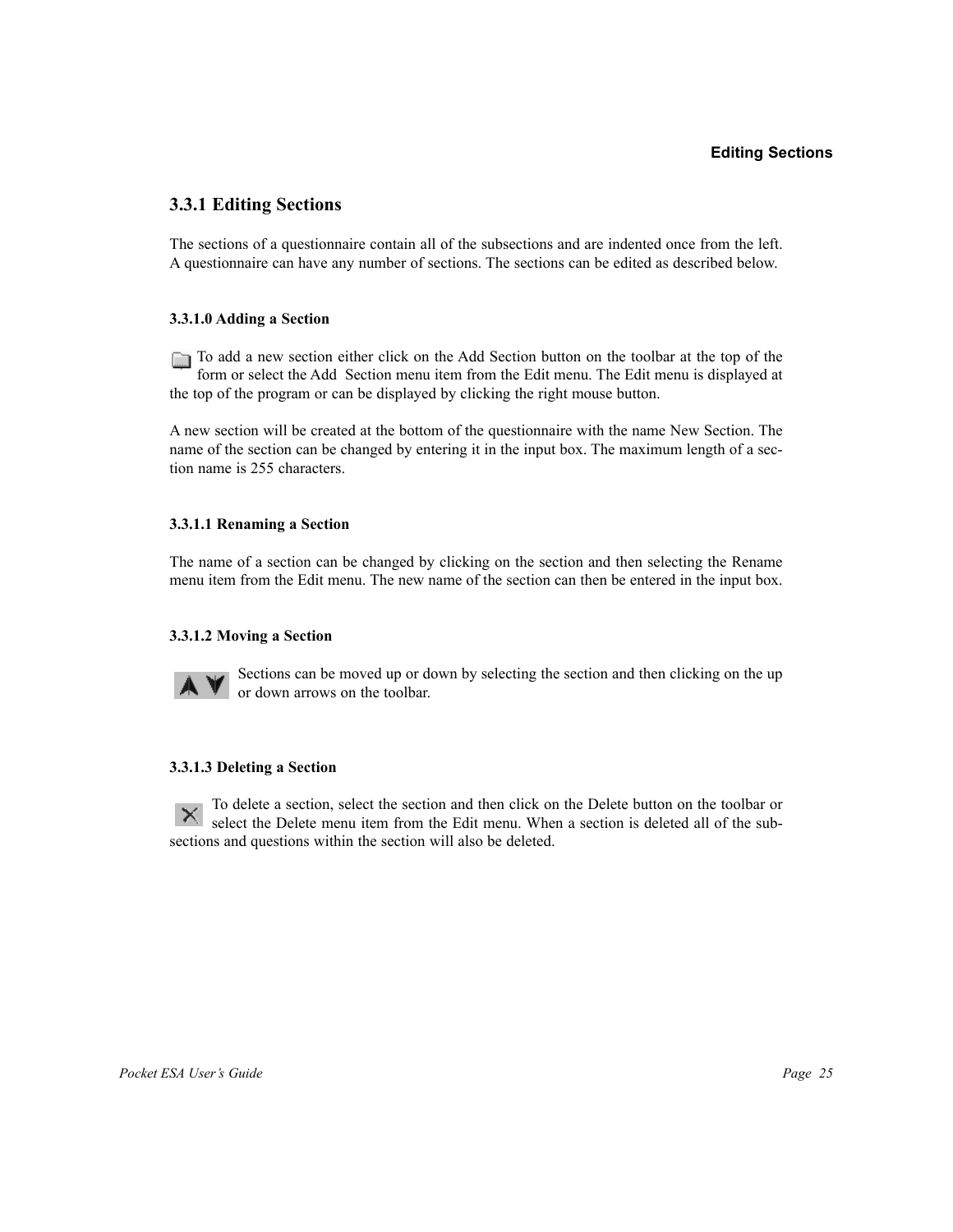# **3.3.2 Editing Subsections**

Subsections of a questionnaire contain all of the questions and are members of a section. A section can have any number of subsections. The subsections can be edited as described below.

#### **3.3.2.0 Adding a Subsection**

To add a new subsection either click on the Add Subsection button on the toolbar at the top of the form or select the Add Subsection menu item from the Edit menu.

A new subsection will be created at the bottom of the current section with the name New Subsection. The name of the subsection can be changed by entering it in the input box. The maximum length of a subsection name is 255 characters.

### **3.3.2.1 Renaming a Subsection**

The name of a subsection can be changed by clicking on the subsection and **En New Subsection** then selecting the Rename menu item from the Edit menu. The new name of the subsection can then be entered in the input box.

## **3.3.2.2 Moving a Subsection**



Subsections can be moved up or down by selecting the subsection and then clicking on the up or down arrows on the toolbar.

#### **3.3.2.3 Deleting a Subsection**

To delete a subsection, select the subsection and then click on the Delete button on the tool- $\times$ bar or select the Delete menu item from the Edit menu. When a subsection is deleted all of the questions within the subsection will also be deleted.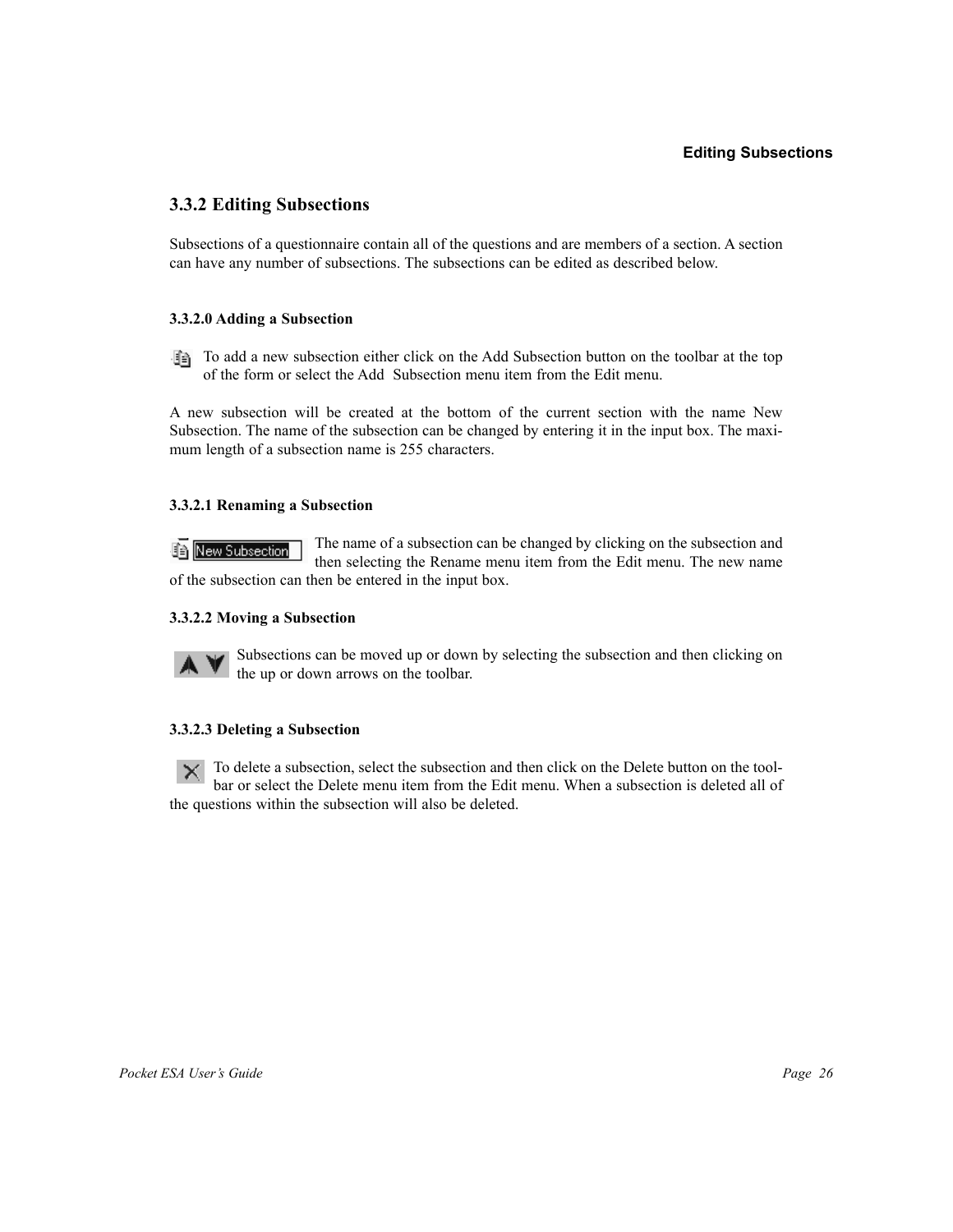# **Editing Questions**

# **3.3.3 Editing Questions**

The questions of a questionnaire are grouped into subsections. A subsection can have any number of questions. The questions can be edited as described below.

### **3.3.3.0 Adding a Question**

To add a new question either click on the Add Question button on the toolbar at the top of the 直 form or select the Add Question menu item from the Edit menu.

A new question will be created at the bottom of the subsection with the name New Question. The name of the question is the text from the question itself and can be changed by editing the question. The maximum length of a question is 160 characters.

# **3.3.3.1 Editing a Question**

To edit a question double click on the question on the Questionnaire form. The question can then be edited in the Question form shown below. This form has two tabs, one for the question and one for the report.

|                             |                                                 | $\Box$                             |
|-----------------------------|-------------------------------------------------|------------------------------------|
| <b>Question Number:</b>     | - 79                                            |                                    |
| Name:                       | Consulting Company                              |                                    |
| Standard:                   | CSA                                             | <b>▽</b> Section Replacement       |
| <b>Report Section: Date</b> |                                                 |                                    |
| Report<br><b>Question</b>   |                                                 |                                    |
| Choose a Response:          |                                                 | Insert *                           |
| $B$ $I$ $U$                 | $A^s$ $A_s$ $\equiv$ 三 三 三 一 つ 者 る 亀 亀          | ■ 中                                |
|                             | काimes New Ror▼   10 ▼   □■   ■ ■     ≡ 月 日 伊 伊 |                                    |
| «Description»               |                                                 |                                    |
|                             |                                                 |                                    |
|                             |                                                 |                                    |
|                             |                                                 |                                    |
|                             |                                                 |                                    |
|                             |                                                 |                                    |
| $ A \rightarrow M +X $      | Preview                                         | $\mathscr{L}$ Ok<br>X Cancel<br>hi |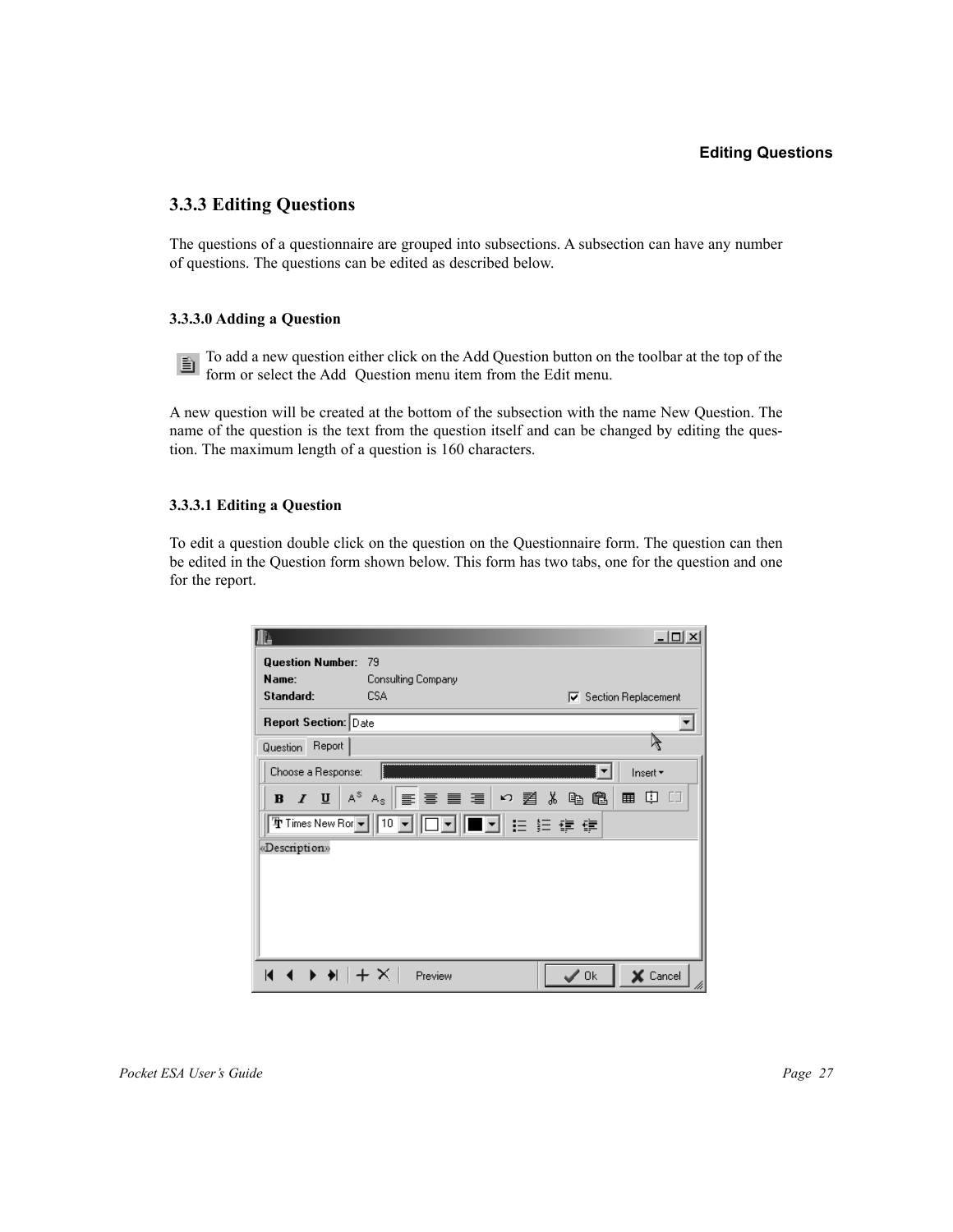The question tab is used to specify the question and question type and the report tab is used to specify the text that will be inserted into the report during the merging of the Phase I ESA results.

#### *Report Section*

At the top of the form, shown on the previous page, there is a combo box where you can select the keyword in the Report Section. When the arrow on the right is selected a list of keywords that have been entered in the report template will be displayed.

A keyword from the list must be selected for the question. This keyword will determine where the text results of the question will be placed in the report when it is merged. If no keyword is selected the results of the question will not appear in the report.

#### *Section Replacement*

Also at the top of the form is a checkbox for Section Replacement. If the box is checked, during the merging of the report any instance of the section heading (keyword) will be replaced with the answer text. If the box is not checked, during the merging of the report the answer text will only be inserted below the first instance of the keyword and the section heading (keyword) will be left in place.

|                             |                                                                                        | $\Box$                             |
|-----------------------------|----------------------------------------------------------------------------------------|------------------------------------|
| <b>Question Number:</b>     | 79                                                                                     |                                    |
| Name:                       | Consulting Company                                                                     |                                    |
| Standard:                   | <b>CSA</b>                                                                             | <b>▽</b> Section Replacement       |
| <b>Report Section: Date</b> |                                                                                        |                                    |
| Question   Report           |                                                                                        |                                    |
| Date of the Inspection?     |                                                                                        |                                    |
|                             |                                                                                        |                                    |
|                             |                                                                                        |                                    |
|                             |                                                                                        |                                    |
|                             |                                                                                        |                                    |
| 1                           |                                                                                        |                                    |
| $\overline{\mathbf{c}}$     |                                                                                        |                                    |
| 3                           |                                                                                        |                                    |
| 4                           |                                                                                        |                                    |
|                             | Question Type:   图 Multiple Choice (4 Responses)                                       |                                    |
| К                           | $\left  \left  \left  \left  \right  + \left  \right  \right  \right  \right $ Preview | $\mathscr{S}$ Ok<br>X Cancel<br>hi |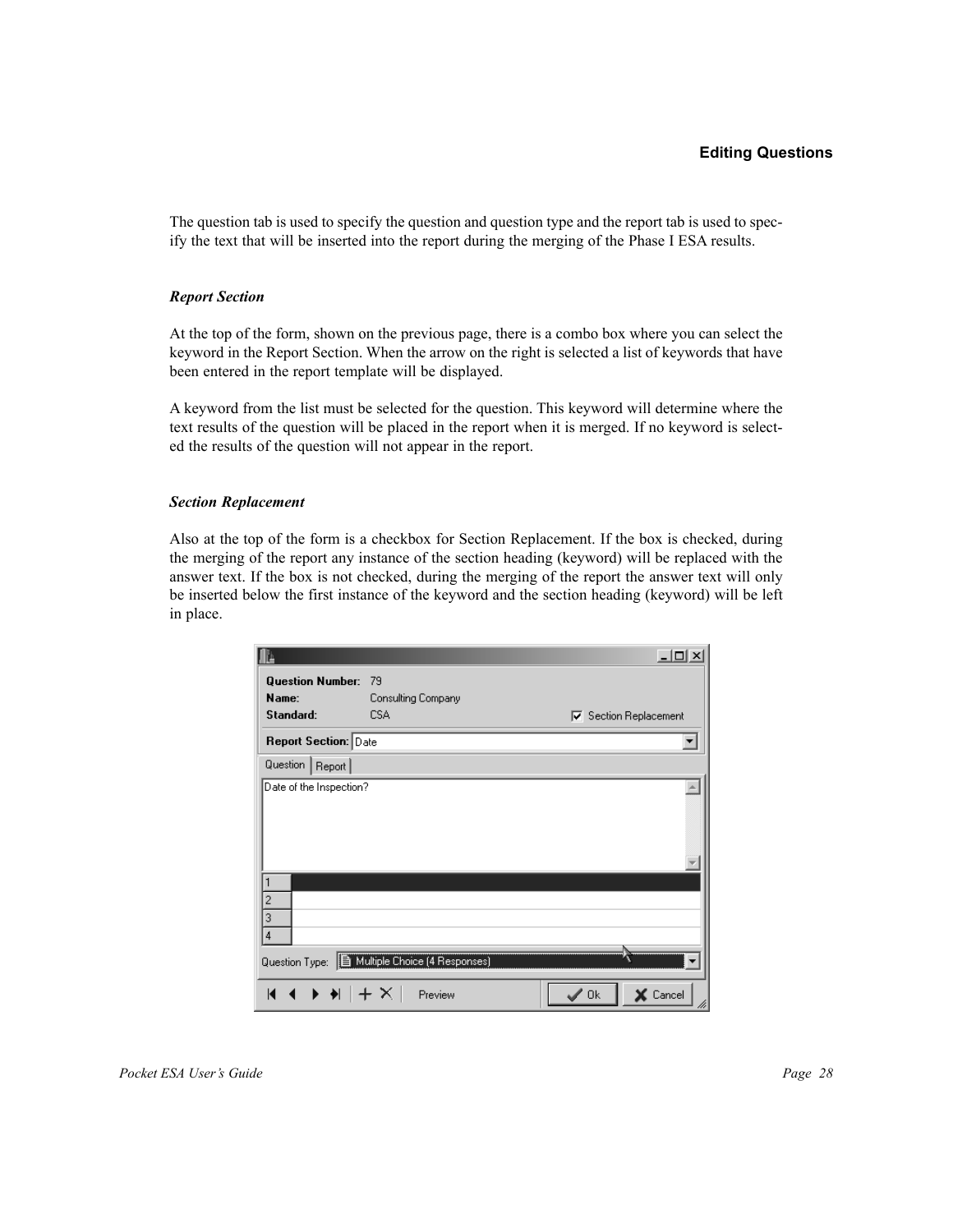### **Editing Questions**

#### *Question Tab*

The question tab, shown on the previous page, is used to specify the text of the question and the type of question.

**Question text** is entered in the input box and can be a maximum of 160 characters. This is the text that is displayed on the Questionnaire form and on the Question form on the Pocket PC.

The **question type** determines the format of the question and the types of answers that are allowed. To select the question type click on the arrow to the right of the input box. The question type can then be selected from the list of question types, as shown below. Currently there are 19 types of questions.



As the selection in the list is moved the question type will be previewed on a form beside the Question form.

If the question type is multiple choice, input boxes will be added to the bottom of the tab for the possible choices. Enter the text for each of the choices in these input boxes.

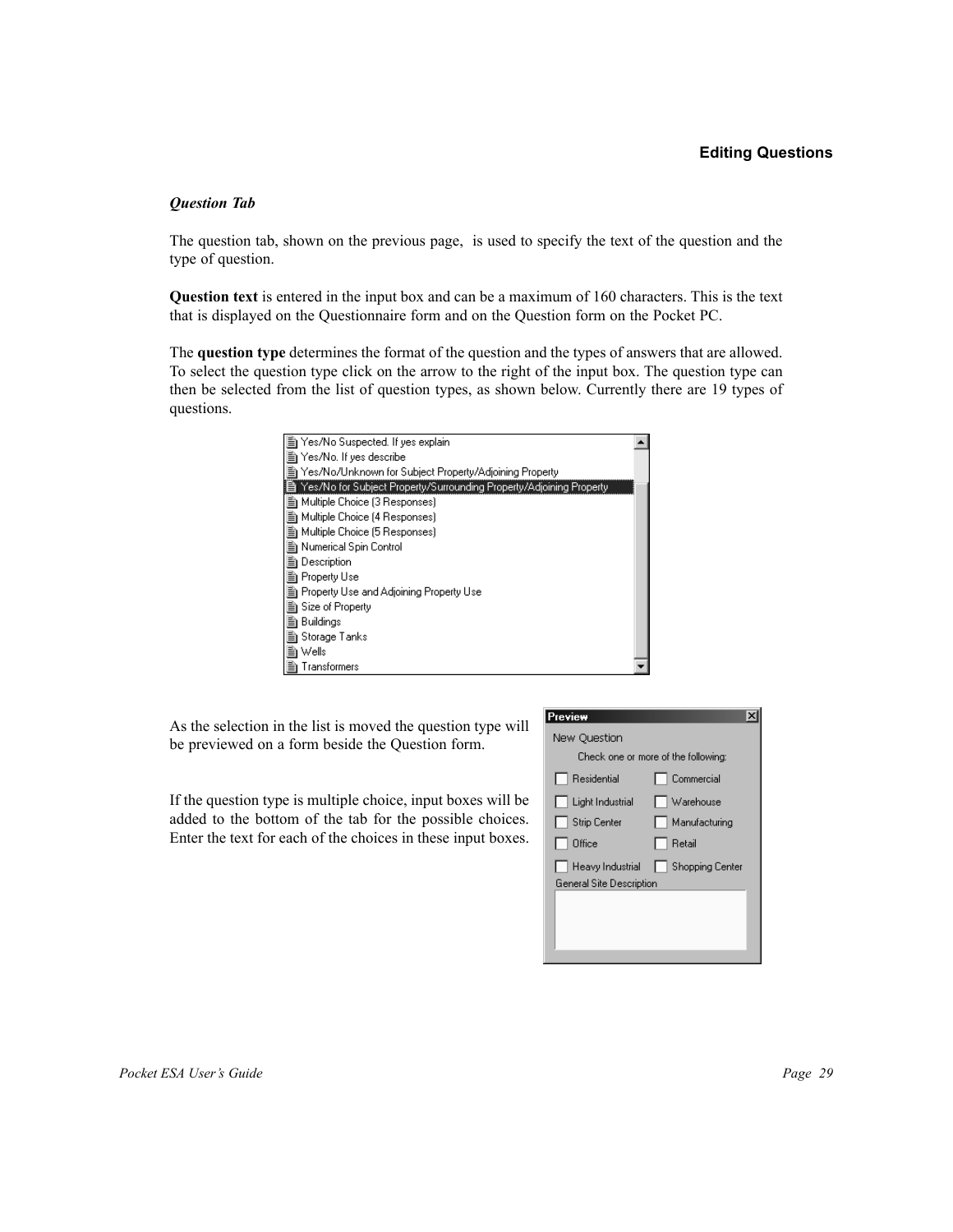#### *Report Tab*

The report tab contains an input box where you select a response for the question, a rich edit text field where you enter the text associated with the response, and an Insert button for inserting question text into the associated text.

|                                  |                          |                  | $-10 \times$                 |
|----------------------------------|--------------------------|------------------|------------------------------|
| <b>Question Number:</b><br>Name: | 79<br>Consulting Company |                  |                              |
| Standard:                        | CSA                      |                  | <b>▽</b> Section Replacement |
| <b>Report Section: Date</b>      |                          |                  |                              |
| Question Report                  |                          |                  |                              |
| Date of the Inspection?          |                          |                  |                              |
| Question Type: 图 Description     |                          | À                |                              |
| $ A \rightarrow M +X $           | Preview                  | $\mathscr{S}$ Ok | X Cancel<br>hì               |

To select a **response** click on the arrow to the right of the input box, a list of available responses will be displayed. The available responses will depend on the type of question. For example, for a Yes/No question there would be two available responses or for a Multiple Choice 3 Response question type there would be 3 responses.

The **Insert** button allows for the insertion of text that was entered when the question was answered on the Pocket PC. For example, this text could be entered as the "Description" or as "Additional Information" for the question. The text entered on the Pocket PC can be used for the associated text of the response or could be inserted into other text entered in the input box for the associated text.

When the Insert button is pressed a list will be displayed showing the types of text that could be entered with the question on the Pocket PC. To include the text that entered on the Pocket PC in the associated text of the question, position the cursor in the text input box where you want the inserted text to appear and then click on the Insert button and select it from the list.

| Insert $\star$ |                        |
|----------------|------------------------|
|                | Additional Information |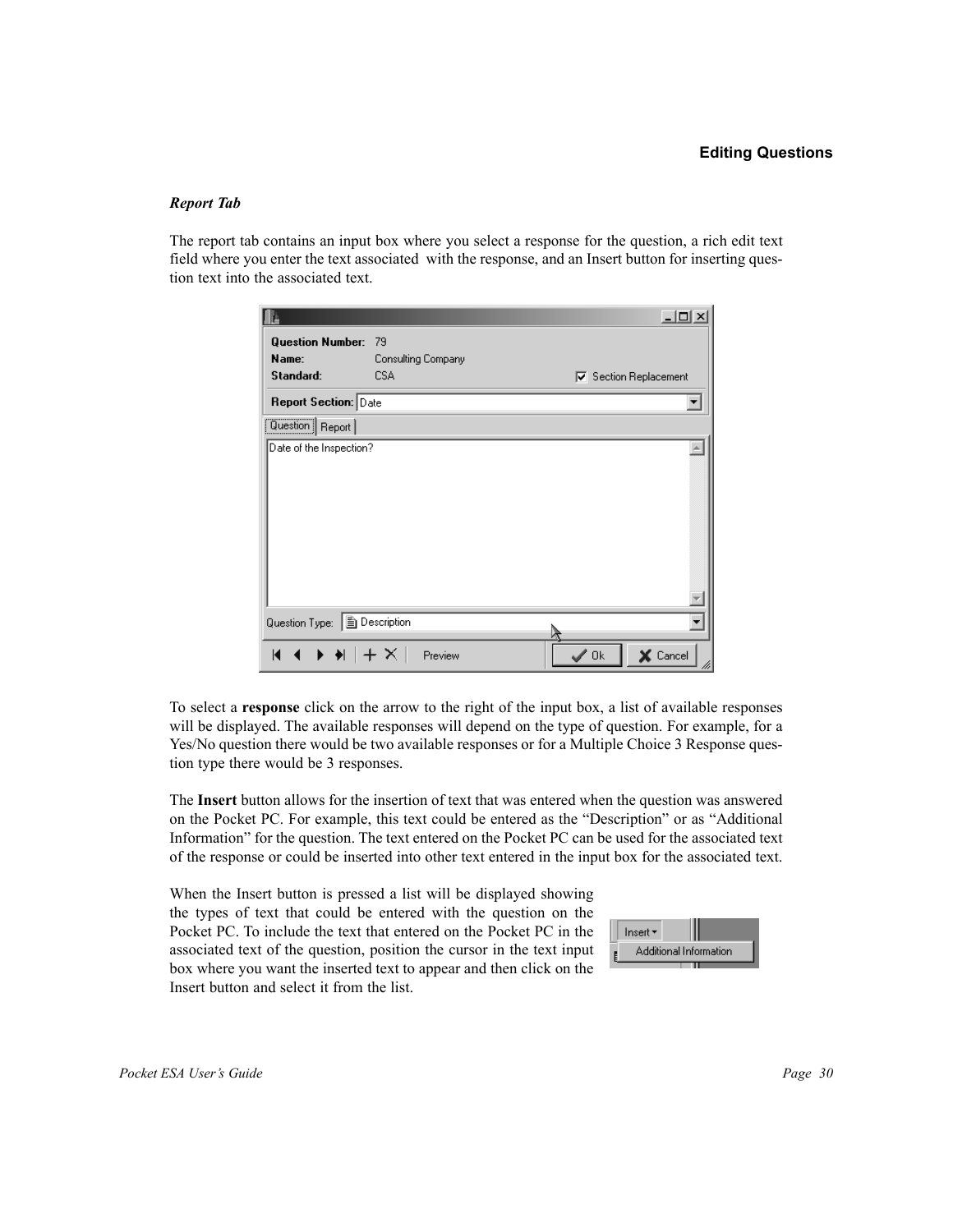Below the response selection is a **Rich Text toolbar** and input box, these are used to enter the text associated with the selected response. The text associated with the response can be as simple or as complicated as desired. There is no practical limit to the length of the text.



# **3.3.3.2 Copying a Question**

To copy a question to the clipboard, select the question then click the right mouse button and select Copy from the popup menu.

#### **3.3.3.3 Pasting a Question**

To paste a question from the clipboard, select the question below which the new question will be pasted and then select Paste from the popup menu.

#### **3.3.3.4 Renaming a Question**

The name of the question is the text from the question itself and can be changed by editing the question as discussed above. The maximum length of a question is 160 characters.

### **3.3.3.5 Moving a Question**



Questions can be moved up or down by selecting the question and then clicking on the up or down arrows on the toolbar or by selecting the question and dragging it to the new location on the questionnaire form.

#### **3.3.3.6 Deleting a Question**



To delete a question, select the question and then click on the Delete button on the toolbar or  $\mathsf{R}$  select the Delete menu item from the Edit menu.

*Pocket ESA User's Guide* Page 31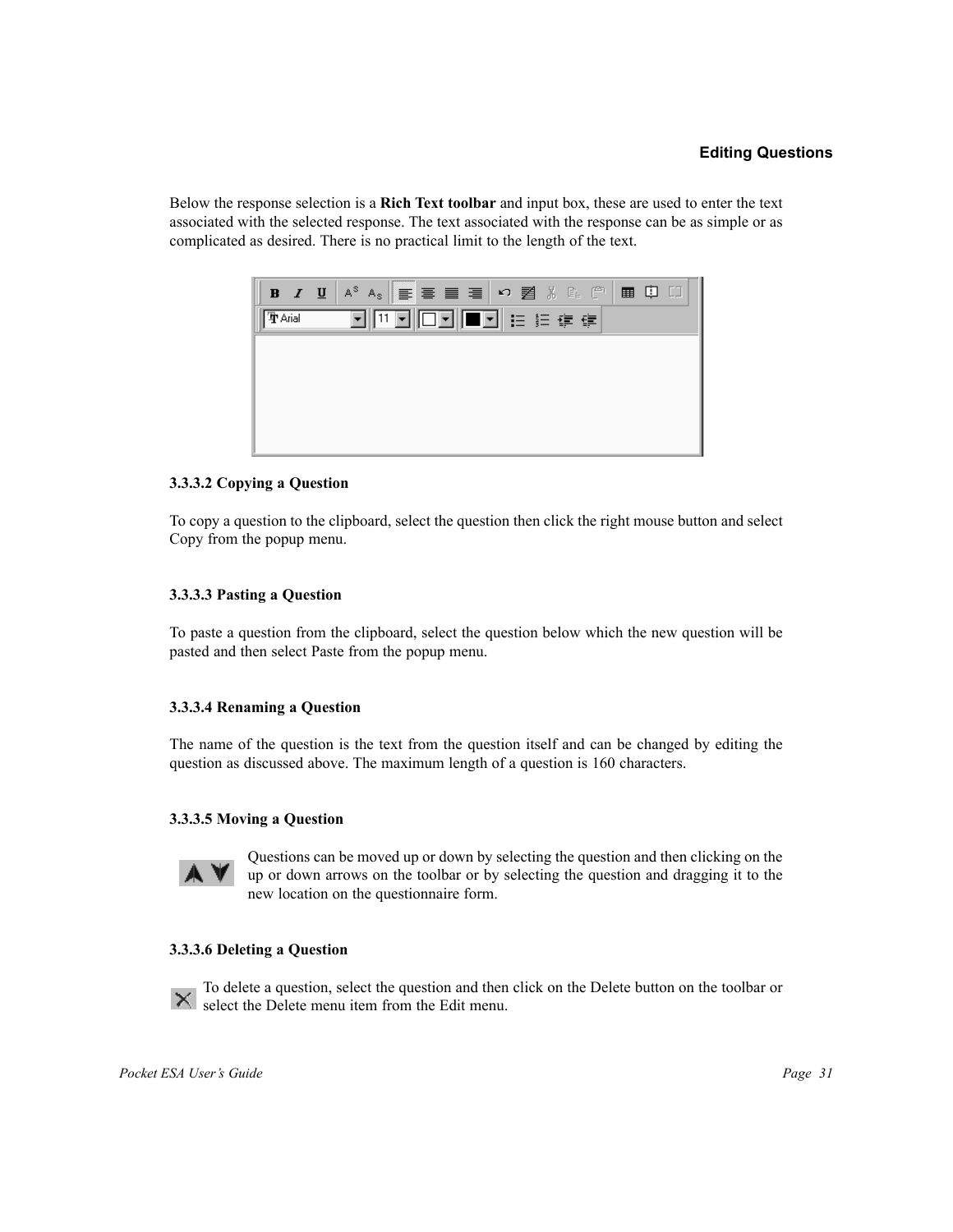#### **Saving a Questionnaire**

# $\Box$  3.4 Saving a Questionnaire

After the editing of the questionnaire is completed it can be saved by clicking on the Save button on the Questionnaire toolbar or by selecting the Save menu item from the Questionnaire submenu on the File menu.

# **<b>3.5 Copying a Questionnaire**

To copy the questionnaire save it as a new questionnaire with a different name. Either click on the SaveAs button on the Questionnaire toolbar or select the SaveAs menu item from the Questionnaire submenu of the File menu. The Save As Questionnaire form below will be displayed, where you can enter the name of the new questionnaire to use for the copy.

| <b>Save As Questionnaire</b>                            | ? |
|---------------------------------------------------------|---|
| Name                                                    |   |
| Standard:                                               |   |
| Please select a report template                         |   |
| C:\Products\Pocket ESA\Reports\Test Report Template.doc | ⊯ |
|                                                         |   |
| <br>$\times$ Cancel                                     |   |

# **3.7 Refreshing the List of Keywords**

When changes are made to the keywords in the Word report template, these changes can be updated for the questionnaire using the Refresh button at the top of the form. The changes in the Word report template need to be saved in Word before pressing the Refresh button.

# **3.8 Checking Unused Keywords**

When designing a questionnaire it can be helpful to know what keywords in the report template have not been used. To display a list of unused keywords click on the Check Keywords button at the top of the form.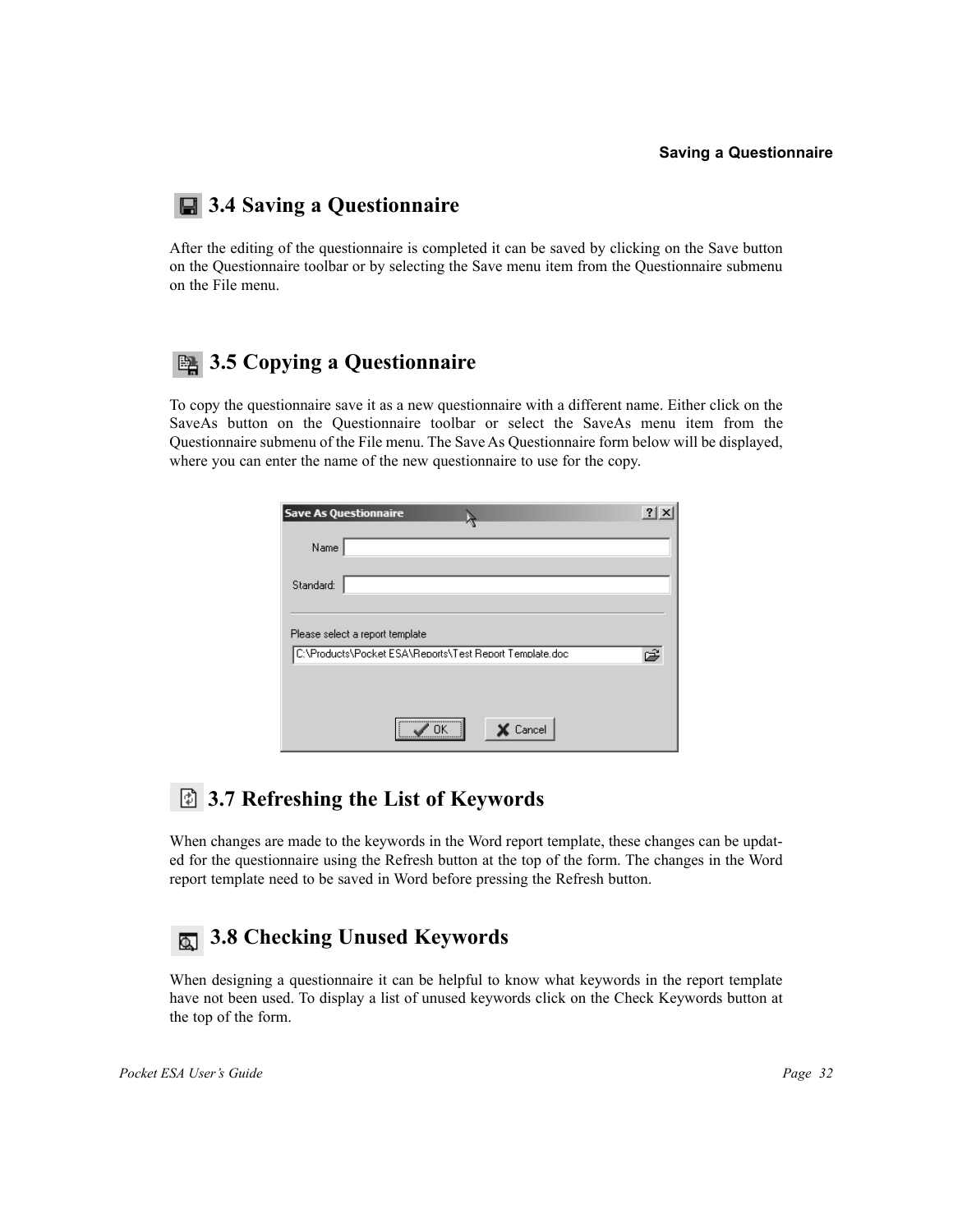#### **3.9 Opening the Report Template** W

The report template associated with the questionnaire can be opened in Word by pressing the Open Report Template button at the top of the form.

# **3.10 Creating a Blank Questionnaire Form**

The questionnaire can be used to create a blank form that can be used to collect the data in the field by clicking the Create Blank Questionnaire Form button at the top of the form.

# **B** 3.11 Exporting Questionnaires to the Pocket PC

To export questionnaires to your Pocket PC click on the Export button on the Questionnaire toolbar or select the Export to Pocket menu item from the Questionnaire submenu of the File menu. The Export Questionnaires form below will then be displayed. This form can be used to export both questionnaires and text macros.

| $\vert x \vert$<br><b>Export Questionnaires</b> |                               |           |   |  |  |
|-------------------------------------------------|-------------------------------|-----------|---|--|--|
| Update Macro List                               | Export<br>$\mathcal{S}$ Close |           |   |  |  |
| Name                                            | Standard                      | Questions |   |  |  |
| $\Box$ CSCE Test                                | <b>CSCE</b>                   | 81        | R |  |  |
| Clayton                                         | <b>CSCEtest</b>               | 93        |   |  |  |
| Consulting Company                              | CSA                           | 96        |   |  |  |
| Example 1                                       | <b>ASCE</b>                   | 0         |   |  |  |
| General                                         | <b>CSCE</b>                   | 188       |   |  |  |
| Lakefield Research Ltd.                         | <b>CECS</b>                   | 46        |   |  |  |
| Site Inspection                                 | <b>CECS</b>                   | 58        |   |  |  |
| Test Questionnaire                              | <b>CSCA</b>                   | 19        |   |  |  |
| Test Questionnaire 2                            | CSCA                          | 6         |   |  |  |
|                                                 |                               |           |   |  |  |
|                                                 |                               |           |   |  |  |
|                                                 |                               |           |   |  |  |
|                                                 |                               |           |   |  |  |
|                                                 |                               |           |   |  |  |
|                                                 |                               |           |   |  |  |
|                                                 |                               |           |   |  |  |
|                                                 |                               |           |   |  |  |
| Ready                                           |                               |           |   |  |  |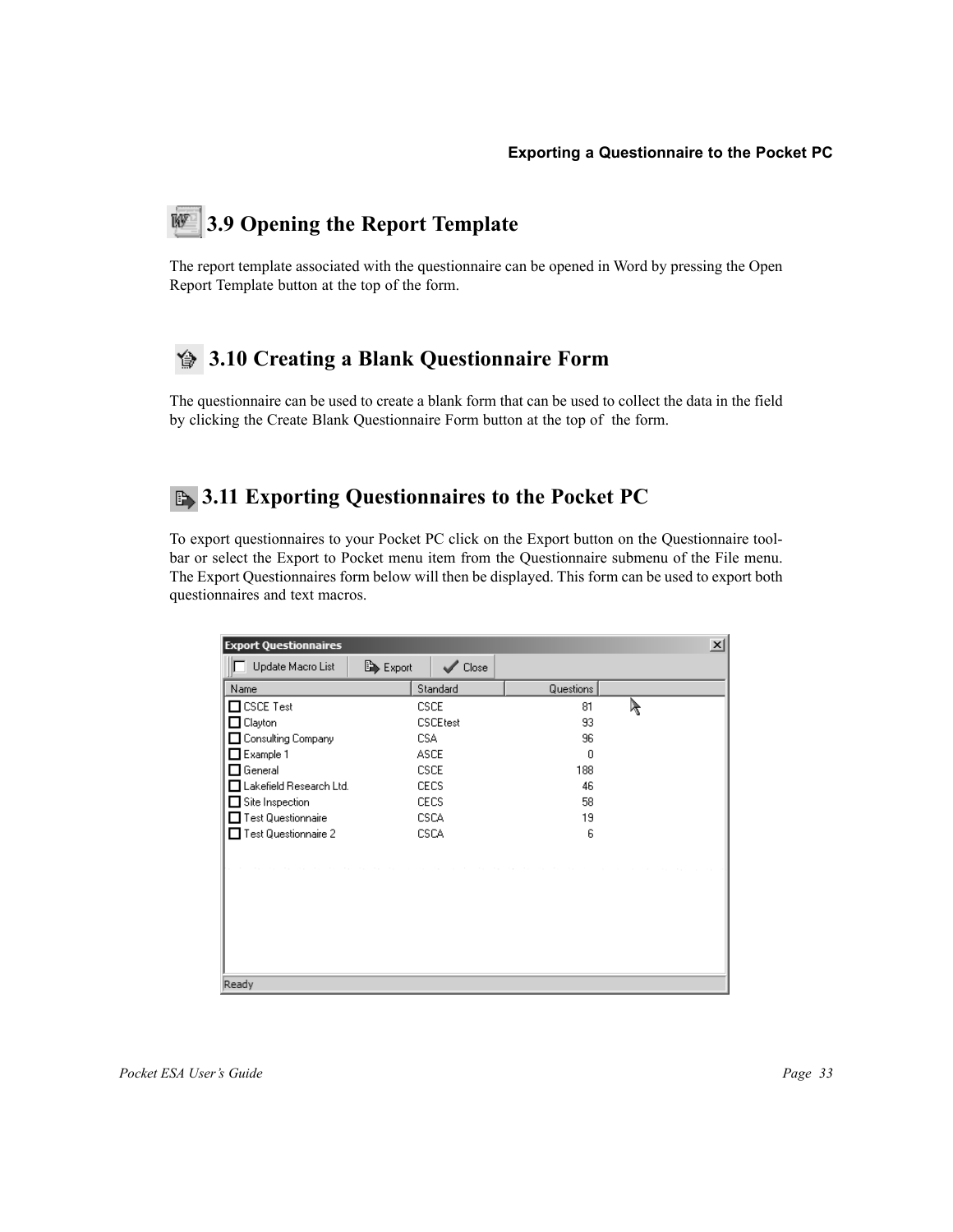# **Importing a Questionnaire**

Select the questionnaires to be exported by checking the boxes next to the questionnaire name. To export the text macros to the Pocket PC check the Update Macro List.

Before clicking on the Export to Pocket button on the form make sure that your Pocket PC is connected to the computer.

# **3.12 Importing a Questionnaire**

Questionnaires from other computers or that you receive from email can be imported into the program by selecting the Import menu item on the Questionnaire submenu of the File menu. The Import Questionnaire form below will be displayed. Select the name of the file containing the questionnaire and then press the Import button.

| Import Questionnaire                                                                                                                       |                         |                                        |  |        |  |
|--------------------------------------------------------------------------------------------------------------------------------------------|-------------------------|----------------------------------------|--|--------|--|
| Look in:                                                                                                                                   | <b>J</b> Questionnaires |                                        |  | ⊱国合国   |  |
| <b>ு)</b> Questionnaire1.gtn<br>Questionnaire2.gtn<br>Questionnaire3.gtn<br>Questionnaire4.gtn<br>Questionnaire5.gtn<br>Questionnaire6.gtn |                         | an Questionnaire7.gtn<br> æn] test.gtn |  |        |  |
| File name:                                                                                                                                 |                         |                                        |  | Open   |  |
| Files of type:                                                                                                                             |                         | Survey Questionnaire                   |  | Cancel |  |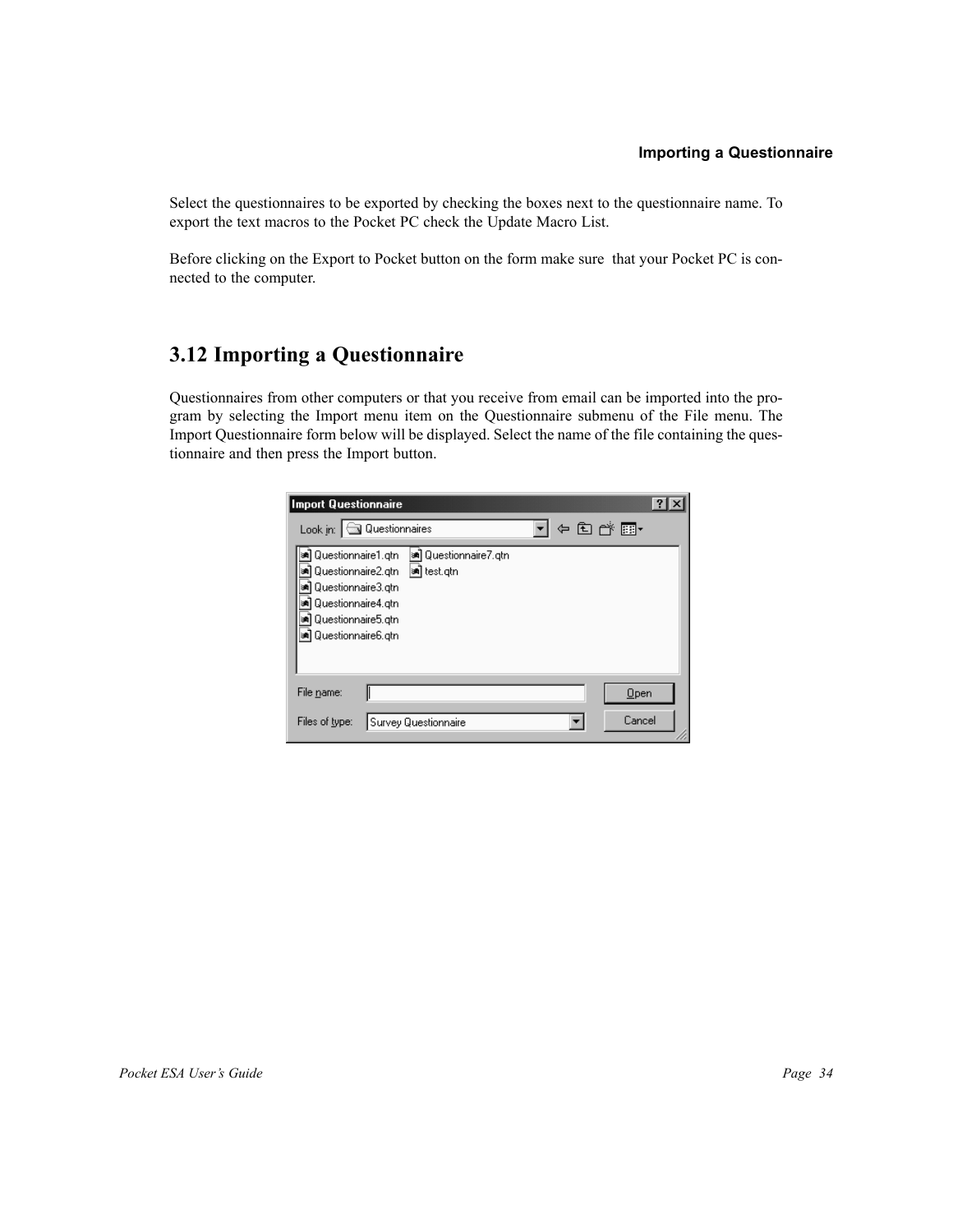**Survey Data**



# Survey Data

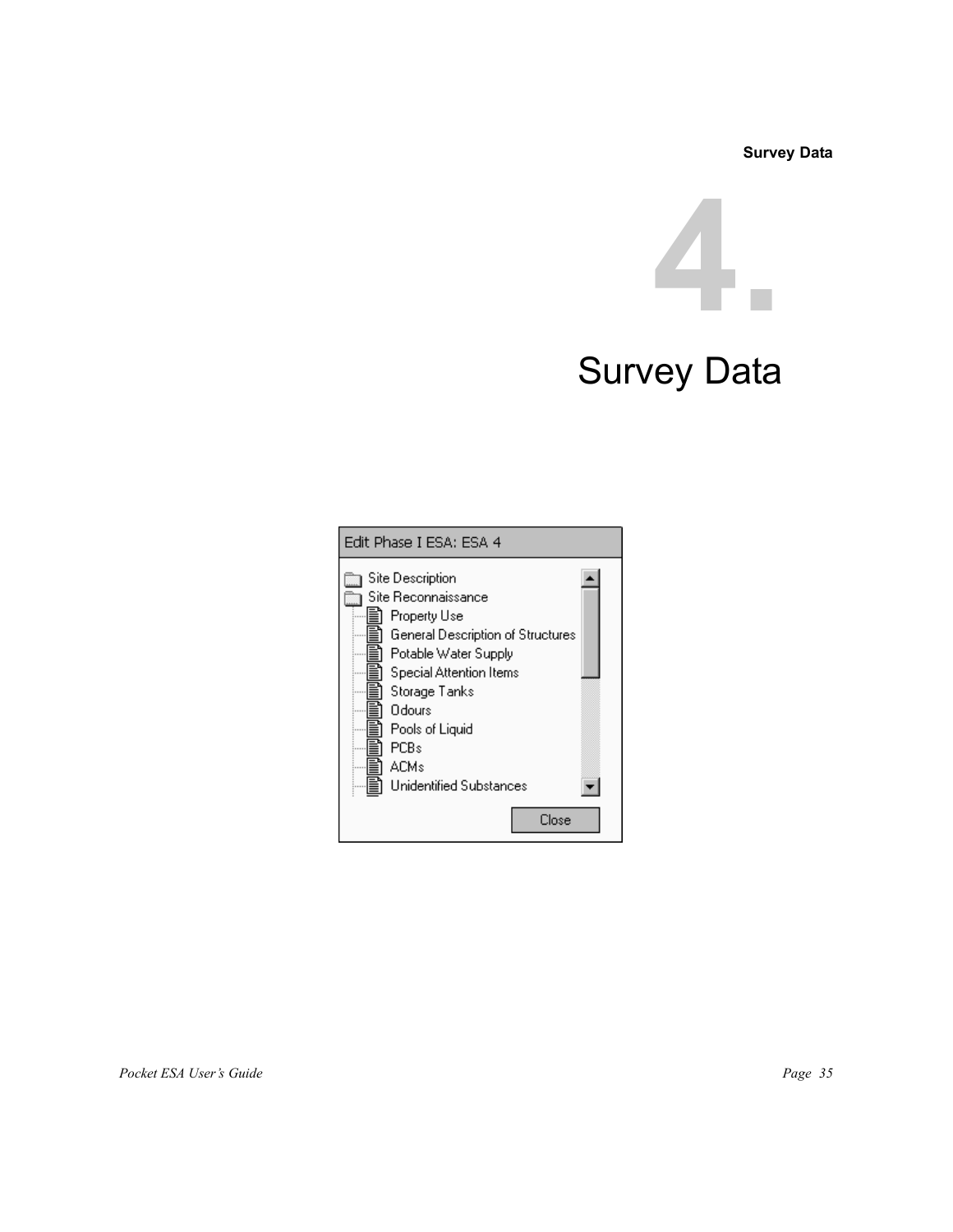# **4.0 Entering Survey Data**

After a questionnaire has been created and exported to the Pocket PC you are ready to start collecting Phase I ESA data. Alternatively, the Phase I ESA can be collected directly on the desktop. All Phase I ESA data is organized into Projects. You can have an unlimited number of projects and each project can contain an unlimited number of Phase I ESAs.

Before the data for a Phase I ESA can be entered, either a new project must be created or an existing project opened. The created or opened project is then referred to as the current project.

After the project has been opened, the new Phase I ESA can be created. Existing Phase I ESAs can be edited by first opening the project and then the Phase I ESA.

When the program is first started a list of available projects on the Pocket PC will be displayed.

# **4.1 Creating a New Project**

To create a project select the New Project menu item from the File menu. A New Project form will be displayed where you can enter the name of the project (up to 100 characters). The project name must be unique. To assist the entry of a unique name a list of all of the existing projects is displayed.

| Project 1<br>Project 2 |           |
|------------------------|-----------|
| Unique Name:           | Project 3 |

After the name has been specified click on the Ok button to create the project.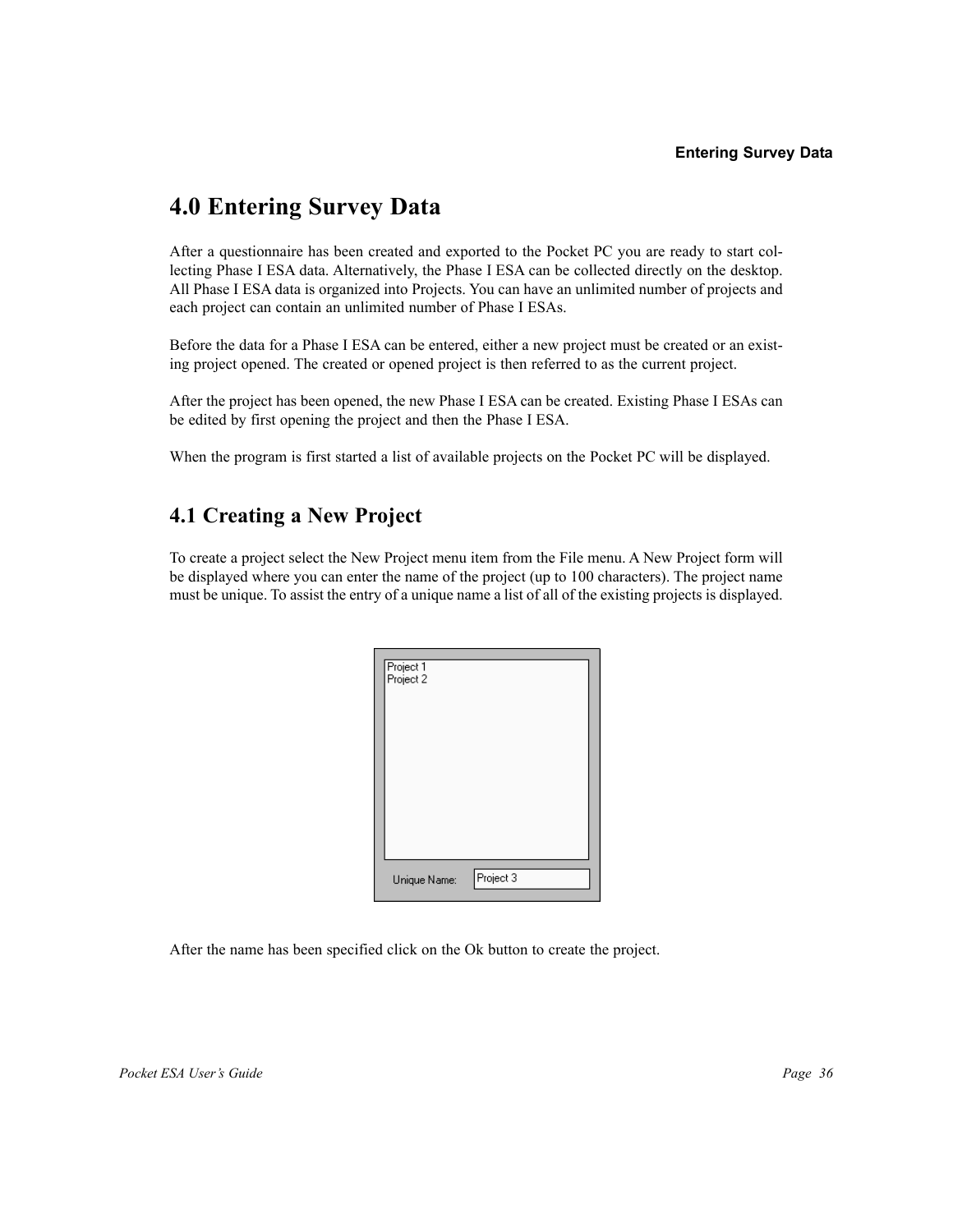### **4.2 Opening a Project**

To open an existing project select the project on the Open Project form displayed when the program is started or when the current project is closed. The project can be selected by touching it with the stylus.

| Open Project                 |  |
|------------------------------|--|
| Se Project 1<br>Se Project 2 |  |
|                              |  |

When the project is opened a list of existing Phase I ESAs in the project will be displayed. After a project has been opened it can be closed by selecting the Close Project menu item from the File menu.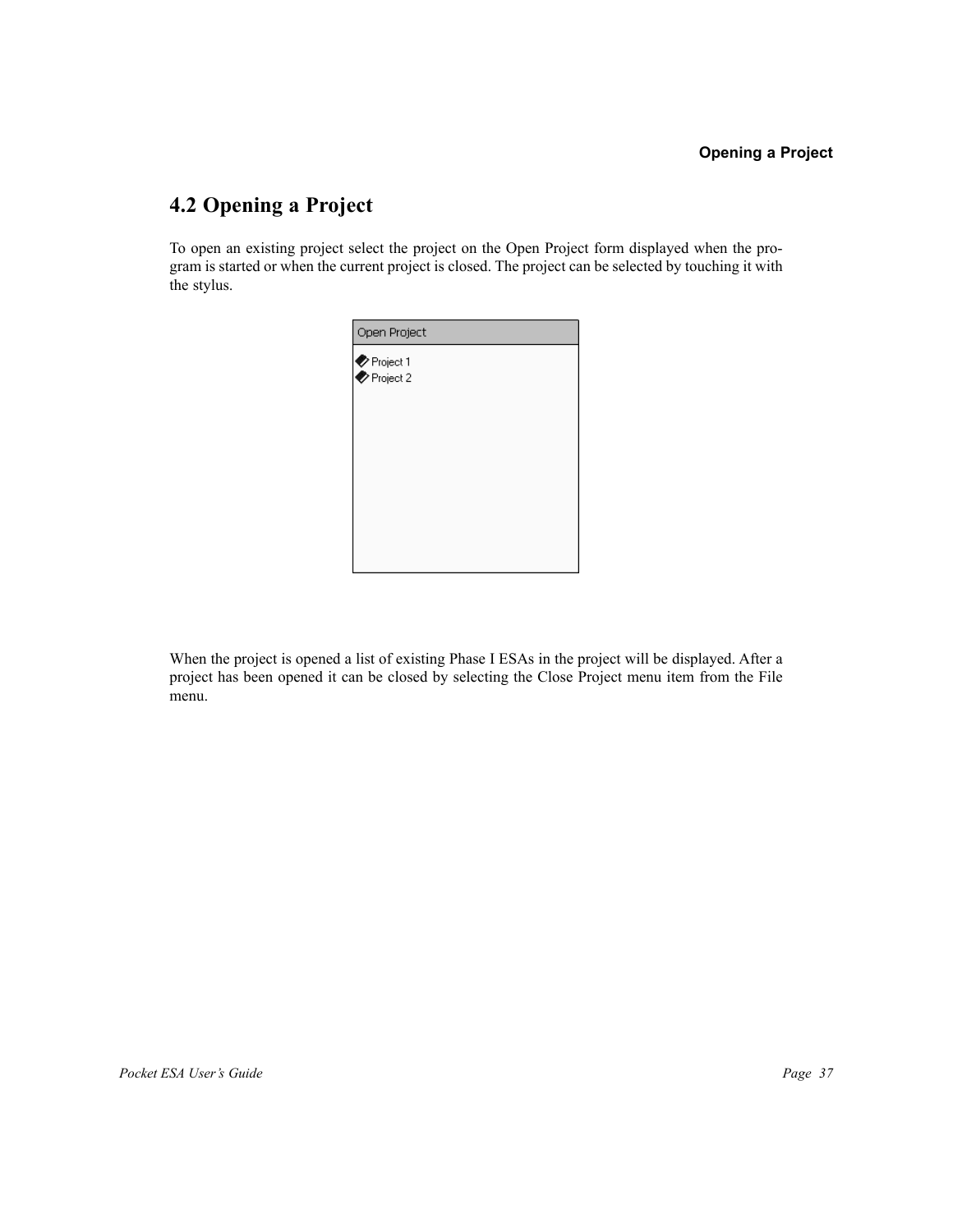### **4.3 Deleting a Project**

To delete a project, first make sure that there is no project currently opened and then select the Delete Project menu item from the File menu. The Delete Project form will be displayed showing a list of existing projects. Select the project to be deleted from the list. If the Delete Project menu item is not available make sure that there is no project currently open.

| Delete Project                                                                |  |
|-------------------------------------------------------------------------------|--|
| $\bullet$ Project 1<br>$\blacktriangleright$ Project 2<br>$\bullet$ Project 3 |  |
|                                                                               |  |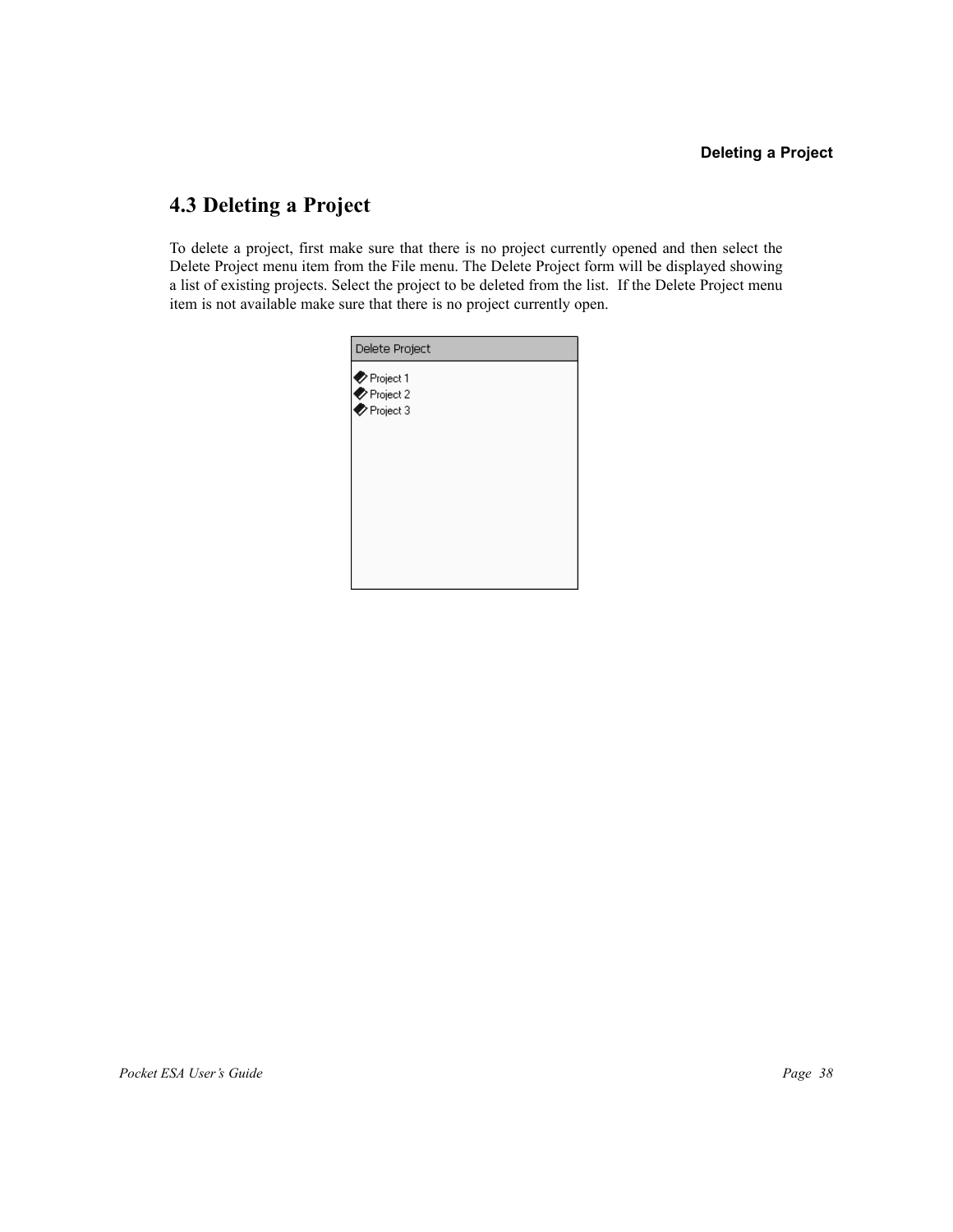### **4.4 Creating a New Phase I ESA**

To create a new Phase I ESA make sure that a project has been opened and then select the New Phase I menu item from the File menu. A New Phase I ESA form below will be displayed where you can enter a unique name for the Phase I ESA (up to 100 characters). A list of existing Phase I ESAs in the project is also displayed.



After the unique name has been specified click the Ok button and the Select Questionnaire form below will be displayed. Select the questionnaire to use for the Phase I ESA by clicking on it with the stylus and then pressing the Ok button.

| Name                    | Standard        |
|-------------------------|-----------------|
| AGRA II                 | CSCE.           |
| Consulting Company      | CSA             |
| General                 | CSCE            |
| Clayton                 | <b>CSCEtest</b> |
| Lakefield Research Ltd. | CECS            |
| Site Inspection         | CECS            |
| Consulting Company      | CSCE            |
|                         |                 |
|                         |                 |
|                         |                 |
|                         |                 |
|                         |                 |
|                         |                 |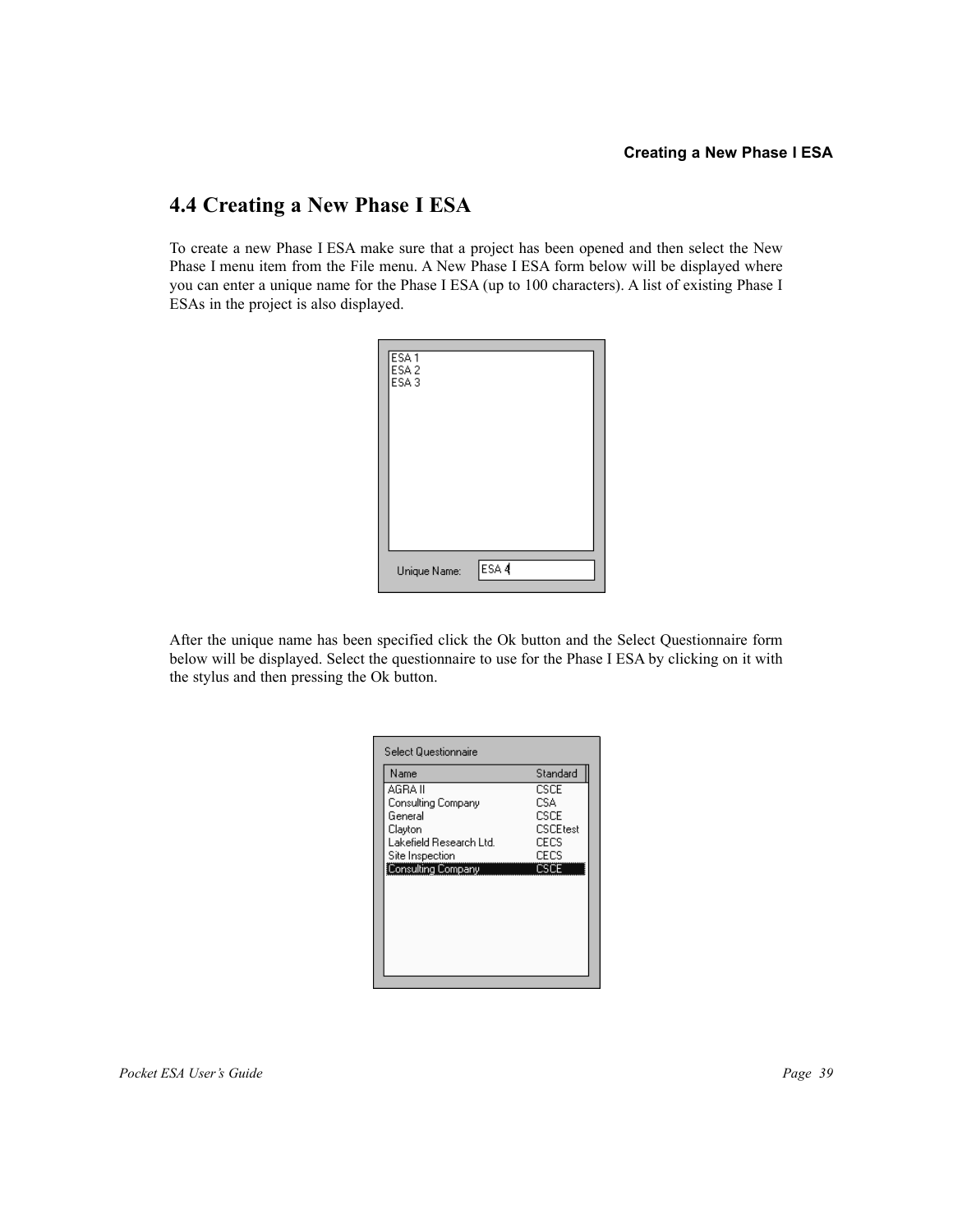The questionnaire will determine the questions that can be answered for the Phase I ESA. The questionnaires are created on the desktop version of the program and exported to the Pocket PC. For more information on the creation and exporting of questionnaires see Chapter 3.

After the Phase I ESA has been created a menu tree will be displayed showing the sections, subsections, and questions of the questionnaire. The Phase I ESA data can then be entered by selecting a question from the menu tree.

If the New Phase I menu item is not available make sure that a project is currently opened and that no Phase I ESA is opened.

### **4.5 Opening a Phase I ESA**

To open an existing Phase I ESA, first open the project containing the Phase I ESA and then select it from the Open Phase I ESA form as shown below.

| Project 1: Open Phase I ESAs |
|------------------------------|
| 马ESA1                        |
| ∄ESA2                        |
| 電ESA3                        |
| 電ESA 4                       |
|                              |
|                              |
|                              |
|                              |
|                              |
|                              |
|                              |
|                              |
|                              |

When the Phase I ESA is opened a menu tree will be displayed showing the sections, subsections, and questions specified in the questionnaire used for the Phase I ESA. The Phase I ESA data can be entered by selecting a question from the menu tree.

After a Phase I ESA has been opened it can be closed by clicking on the Close button.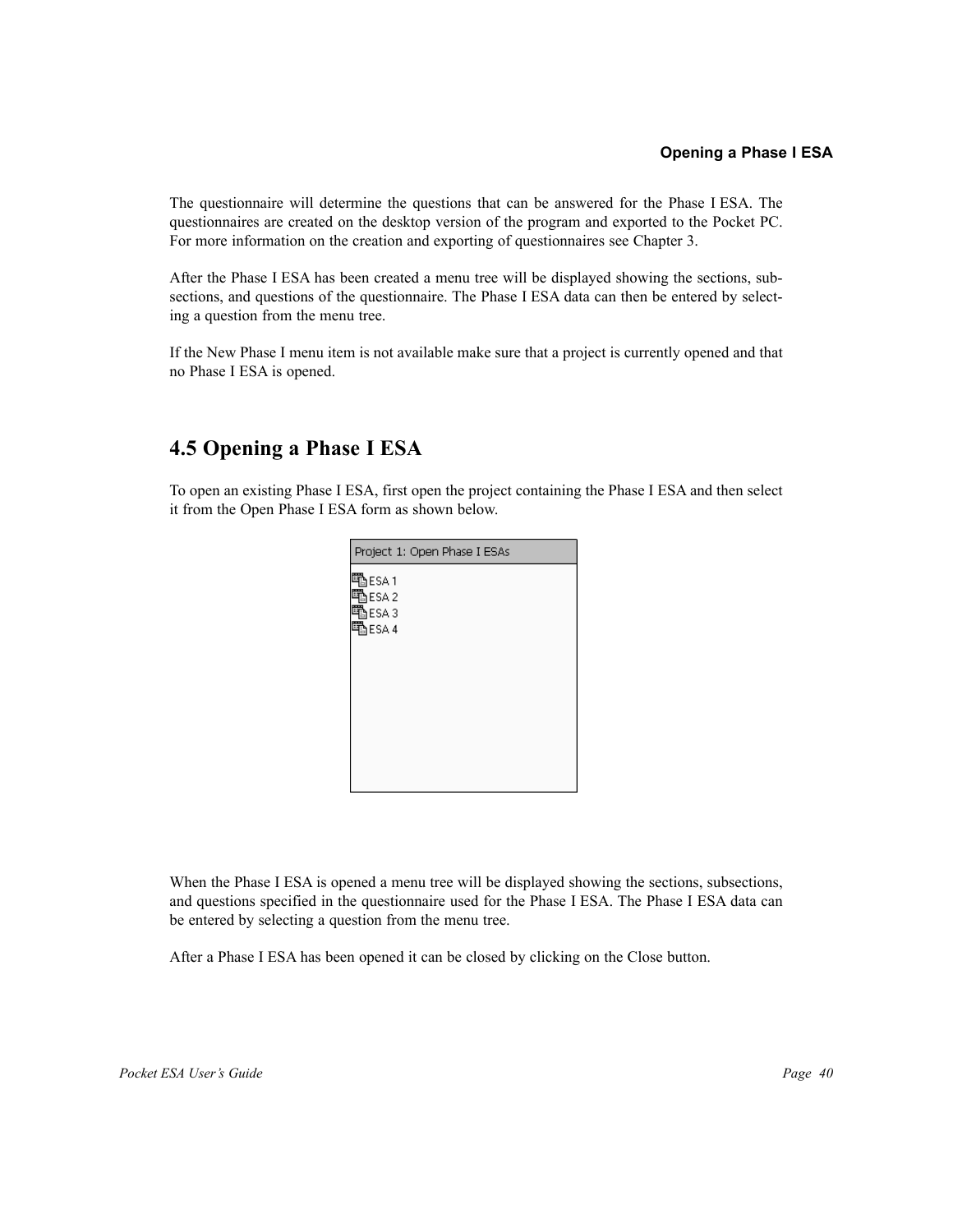### **4.6 Entering Phase I ESA Data**

After a Phase I ESA has been created or opened, a menu tree will be displayed showing the sections, subsections, and questions specified in the questionnaire used for the Phase I ESA. The Phase I ESA data can be entered by selecting a question from the menu tree.



Sections in the menu tree can be expanded and collapsed by double clicking on the section name. When the section is collapsed only the section is displayed and the subsections are hidden. When the section is expanded all of the subsections are displayed below the section.

Subsections can contain one or more questions and can be expanded or collapsed by double clicking on the subsection name. When the subsection is collapsed only the subsection is displayed and the questions are hidden. When the subsection is expanded all of the questions are displayed below the subsection.

The data for a question can be entered by clicking on the question on the menu tree. A form will be displayed, similar to the one on the next page, showing the question and providing input areas for the answers to the question. The format of the form and allowable answers will depend on the question type that was specified when the questionnaire was created. Currently there are 19 types of questions.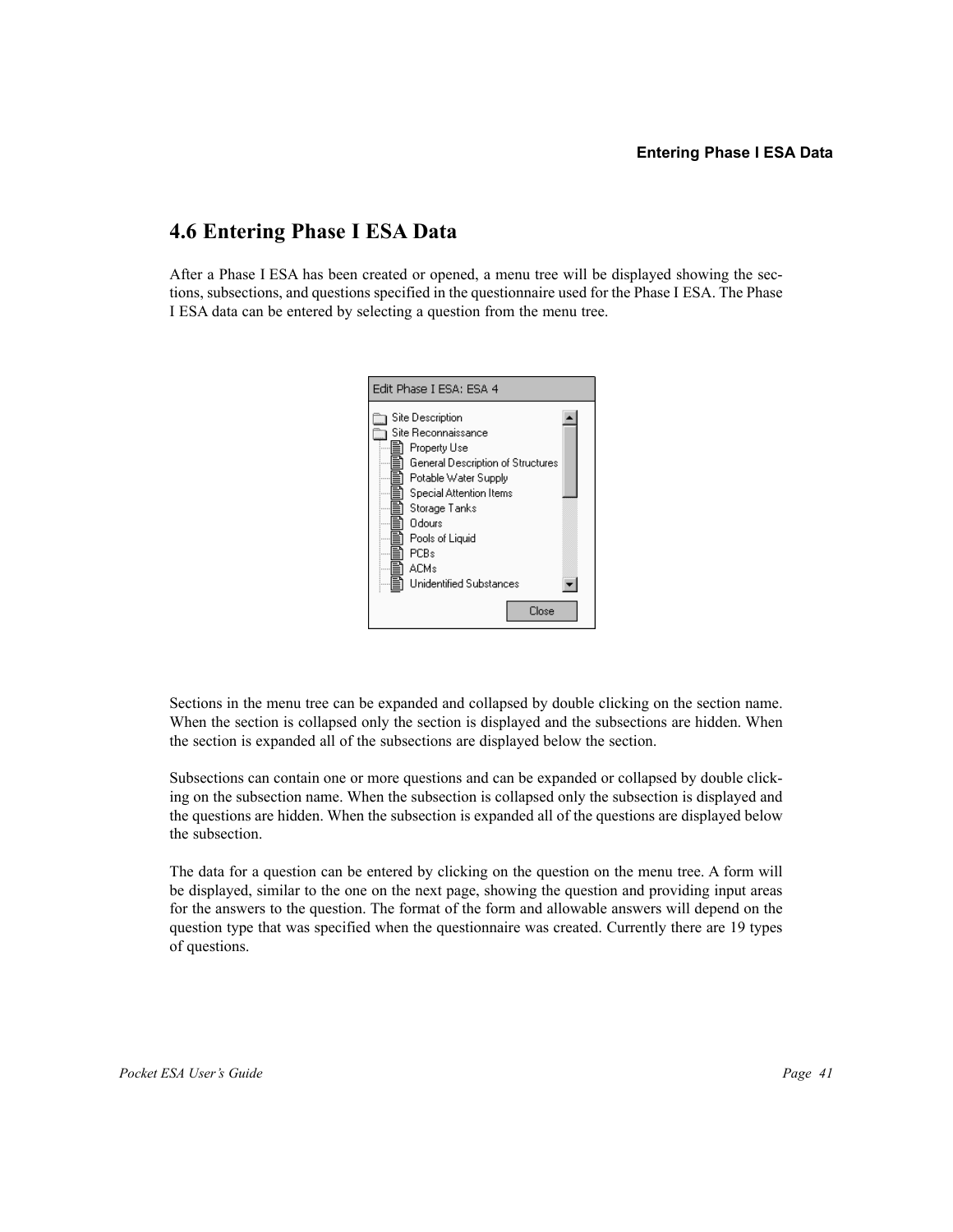### **Saving Phase I ESA Data**

| <b>Buildings</b><br>اڳ<br>10 I<br>Building |
|--------------------------------------------|
| years<br>old<br> ○  ≑ <br>Age              |
| No. of Stories $\boxed{0}$                 |
| <b>Building Usage</b>                      |
|                                            |
| General Building Construction              |
|                                            |
|                                            |
|                                            |

At the bottom of the question form there is a toolbar with the following buttons:

**Macro** The **Macro** button is used to insert previously created text macros into the answer. A form will then be displayed showing all of the available text macros. Select a macro from the form by clicking on it. These text macros are created on the desktop version of the program and then exported to the Pocket PC. By using previously created text macros you can significantly reduce the amount of text entry required.

Click on the **Ok** button to save the question and go back to the menu tree.

To not save the answer to the question click on the **Cancel** button.

The **Previous** question in the subsection can be displayed by clicking on the Previous button.

The Next button will display the **next** question in the subsection.

After a question has been answered its icon on the question menu will have a checkmark in it.

### **4.7 Saving Phase I ESA Data**

All Phase I ESA data is saved as it is entered, so there is no need to explicitly save the data. When entering the answers on the question forms they are saved whenever the Ok button is pressed.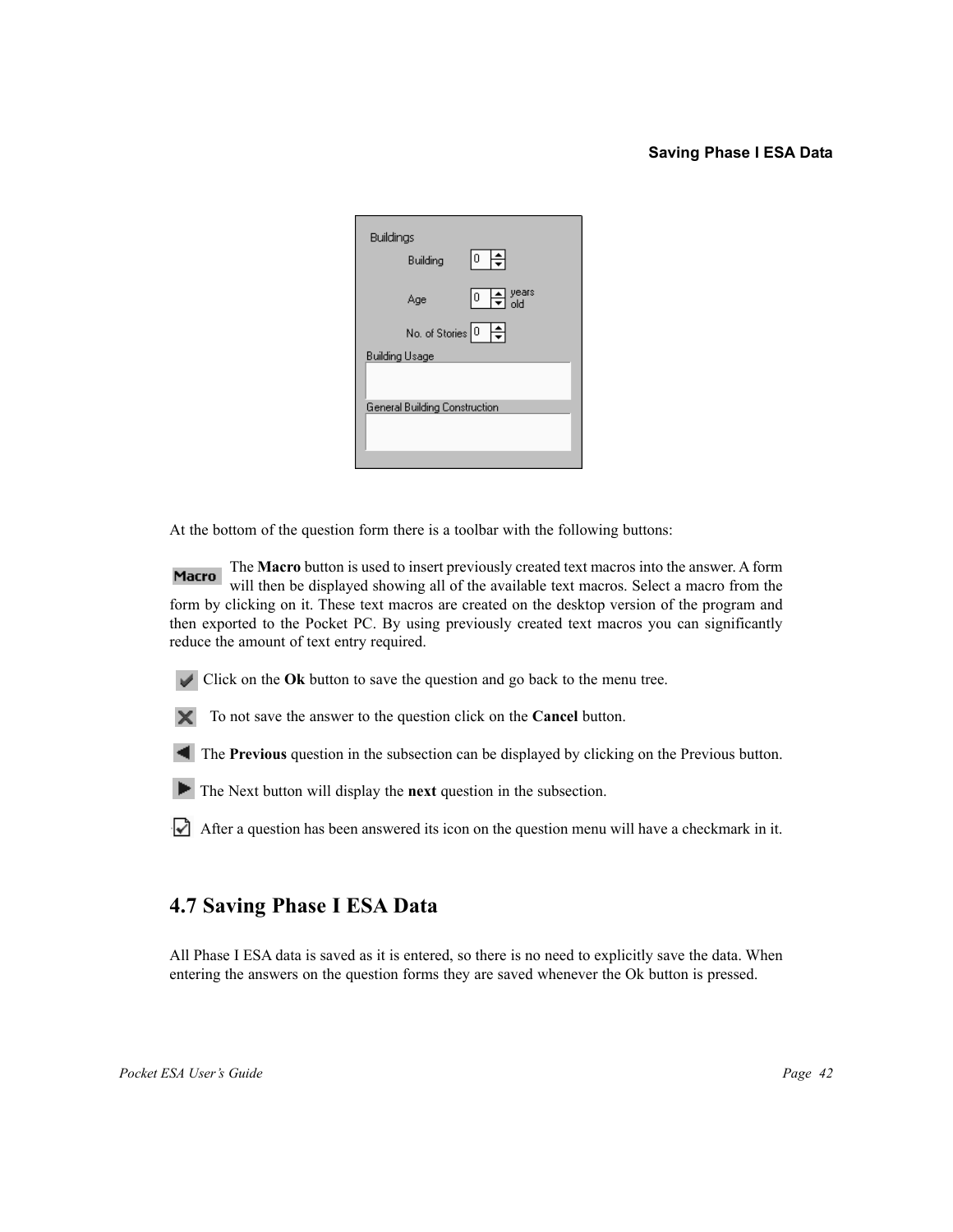### *Ficture* 4.8 Inserting Pictures

Pictures or photographs can be inserted in the response for a question by clicking on the Insert Picture button at the top of the form. After the button is pressed a File Dialog box will be displayed where you can specify the file name for the picture

#### **4.9 Inserting Files** 图 File

Other text files (Word, ASCII, HTML) can be inserted in the response for a question by clicking on the Insert File button at the top of the form. After the button is pressed a File Dialog box will be displayed where you can specify the file name for the file. These files can be used to insert database search results, historical information, etc.

### **4.10 Checking Un-answered Questions**

The questions that have been answered are tracked and a list of un-answered questions can be displayed at any time by clicking on the Check Unanswered Questions button at the top of the form. A list of the questions that have not been answered will be displayed.

### **4.7 Saving Phase I ESA Data**

All Phase I ESA data is saved as it is entered, so there is no need to explicitly save the data. When entering the answers on the question forms they are saved whenever the Ok button is pressed.

### **4.8 Deleting a Phase I ESA**

To delete a Phase I ESA select the Delete Phase I menu item from the File menu. The Delete Phase I ESA form on the next page will be displayed showing a list of existing Phase I ESAs in the project. Select the Phase I ESA to be deleted by clicking on it in the list.

If the Delete Phase I menu item is not available make sure that there is a project open and no Phase I ESA is currently open.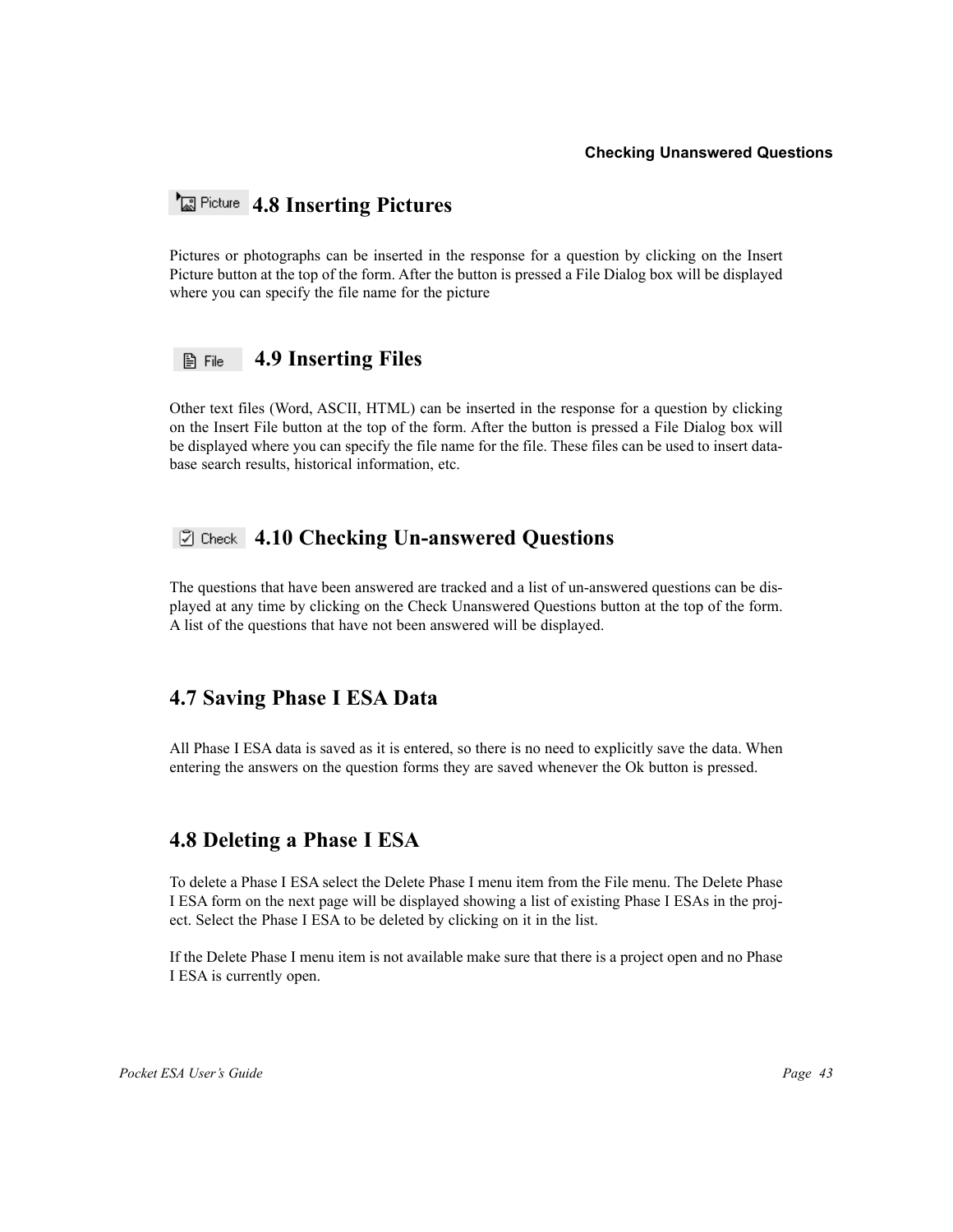### **Deleting a Questionnaire**



### **4.9 Deleting a Questionnaire**

To delete a questionnaire on the Pocket PC select the Delete Questionnaire menu item from the File menu. The Delete Questionnaire form will be displayed showing a list of questionnaires on the Pocket PC. Select the questionnaire to be deleted from the list and then press the Ok button.

| Standard        |
|-----------------|
|                 |
| <b>CSCE</b>     |
|                 |
| CSCE            |
| <b>CSCEtest</b> |
| CECS            |
| CECS            |
| CSCE            |
|                 |
|                 |
|                 |
|                 |
|                 |
|                 |
|                 |
|                 |

If the Delete Questionnaire menu item is not available make sure that there is no project currently open.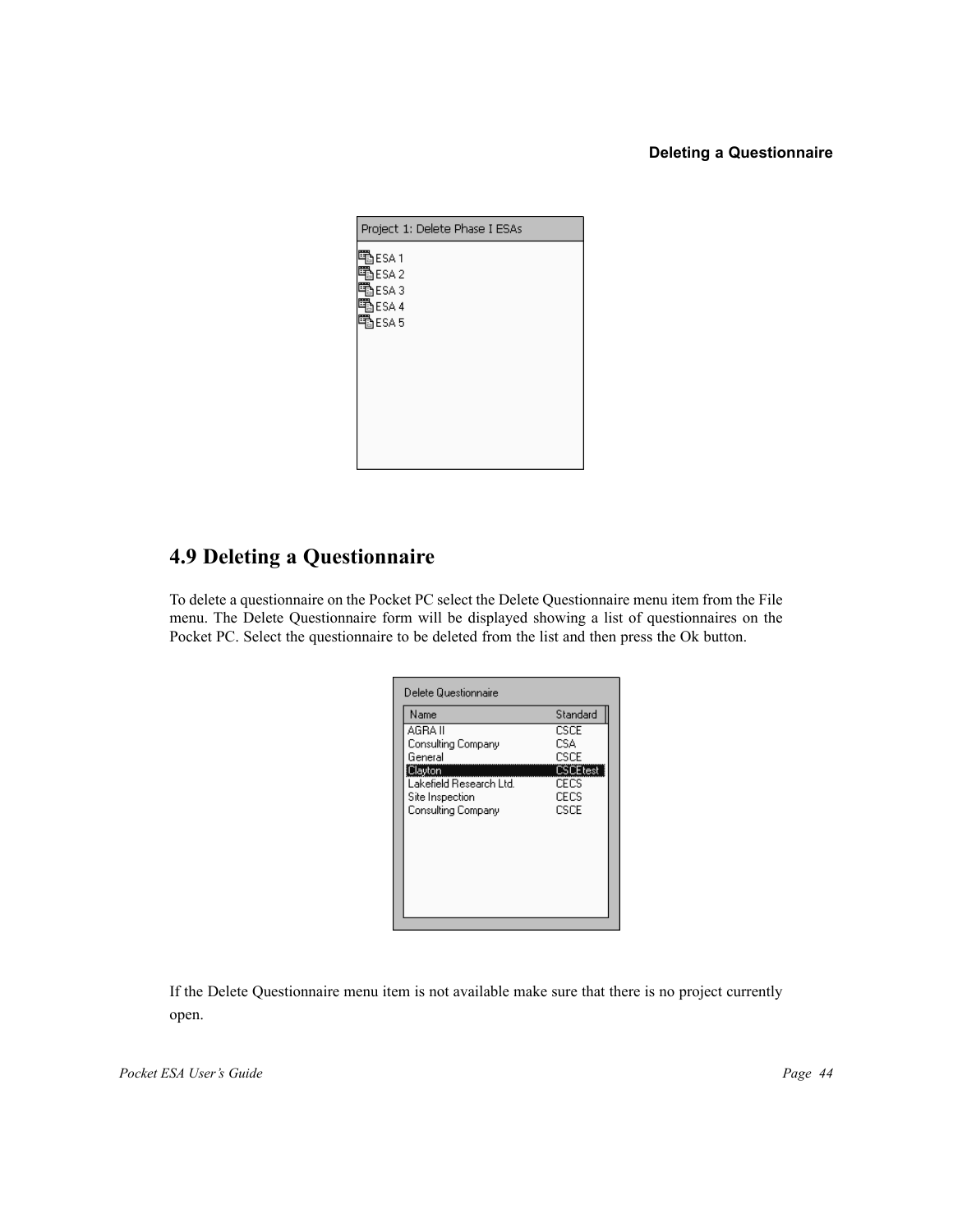# **5.** Merging Survey Data

| <b>Merge Document</b>                                                                                   |
|---------------------------------------------------------------------------------------------------------|
| Status:                                                                                                 |
| Response:<br>ESA 3.esa<br>Output Questionnaire and Answers Only                                         |
| Save Merged Document As:<br>h ESA 3.doc<br>œ                                                            |
| Questionnaire:<br>Consulting Company<br>Input Document: C:\Products\Phase I\Design\Generic Template.doc |
|                                                                                                         |
| Cancel<br>Merge All<br>Merge                                                                            |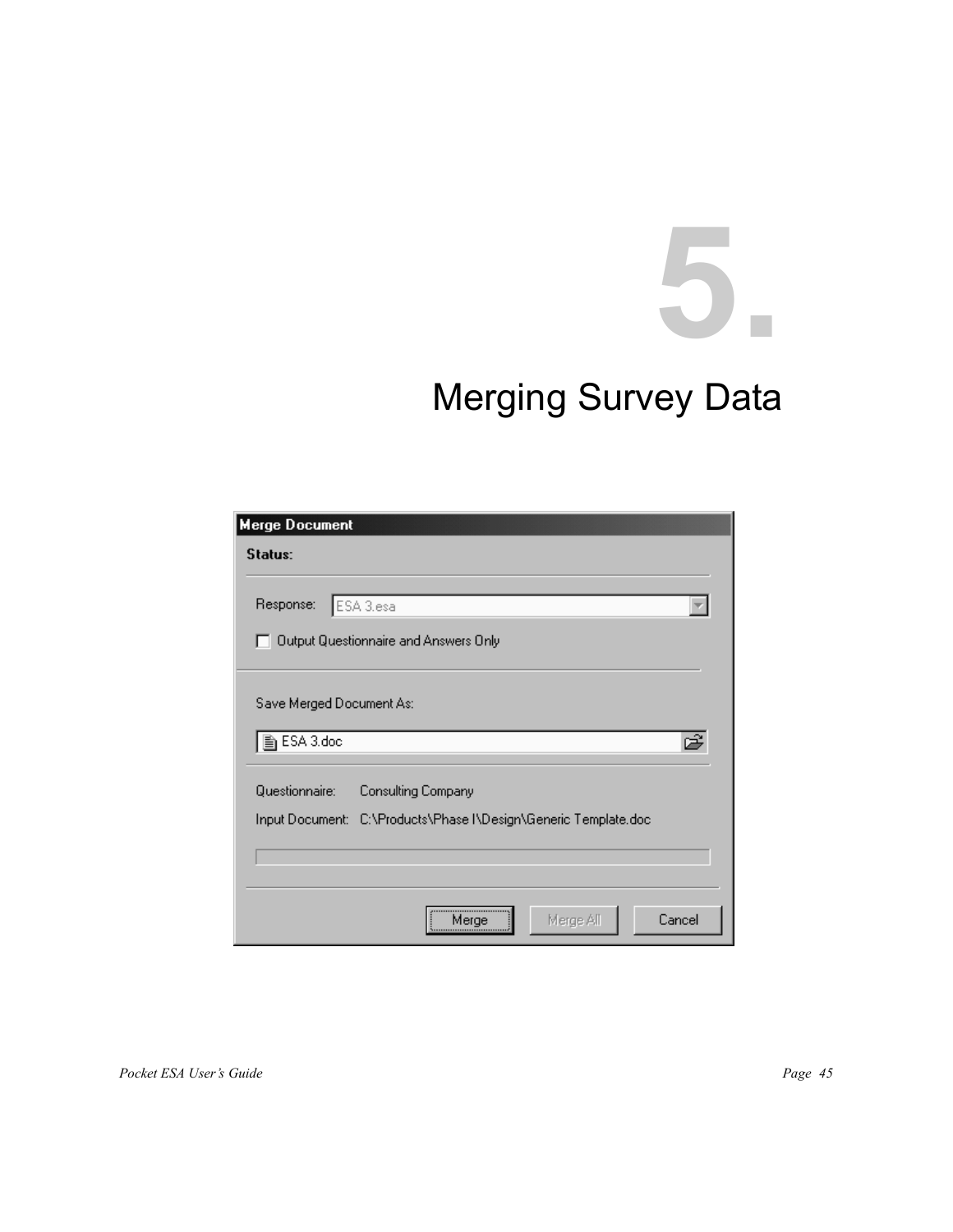### **5.0 Merging Survey Data**

After the Phase I ESA data has been collected on the Pocket PC, it can be uploaded to the desktop and merged with the report template to create the final report. During the merging process the keywords in the report template are replaced by the text associated with each of the answers to the Phase I ESA questions.

This last step in the process is performed on the desktop version of the program. All Phase I ESA data on the Pocket PC and desktop version of the program is organized into Projects. You can have an unlimited number of projects and each project can contain an unlimited number of Phase I ESAs.

Before the Phase I ESA data from the Pocket PC can be uploaded and merged, either a new project must be created or an existing project opened on the desktop version of the program. This created or opened project is then referred to as the current project.

After the project has been created or opened, the Phase I ESA data can be uploaded from the Pocket PC. Once the data has been uploaded into a project it can be further edited if desired, prior to merging it with the report template.

In addition, new Phase I ESA surveys can be created and entered directly on the desktop. This feature could be used to collect the information with a laptop if a Pocket PC is not available.

When the merging is complete a final report will be created in Microsoft Word format. This report can then be edited in Word to include the information regarding the records reviews and interviews.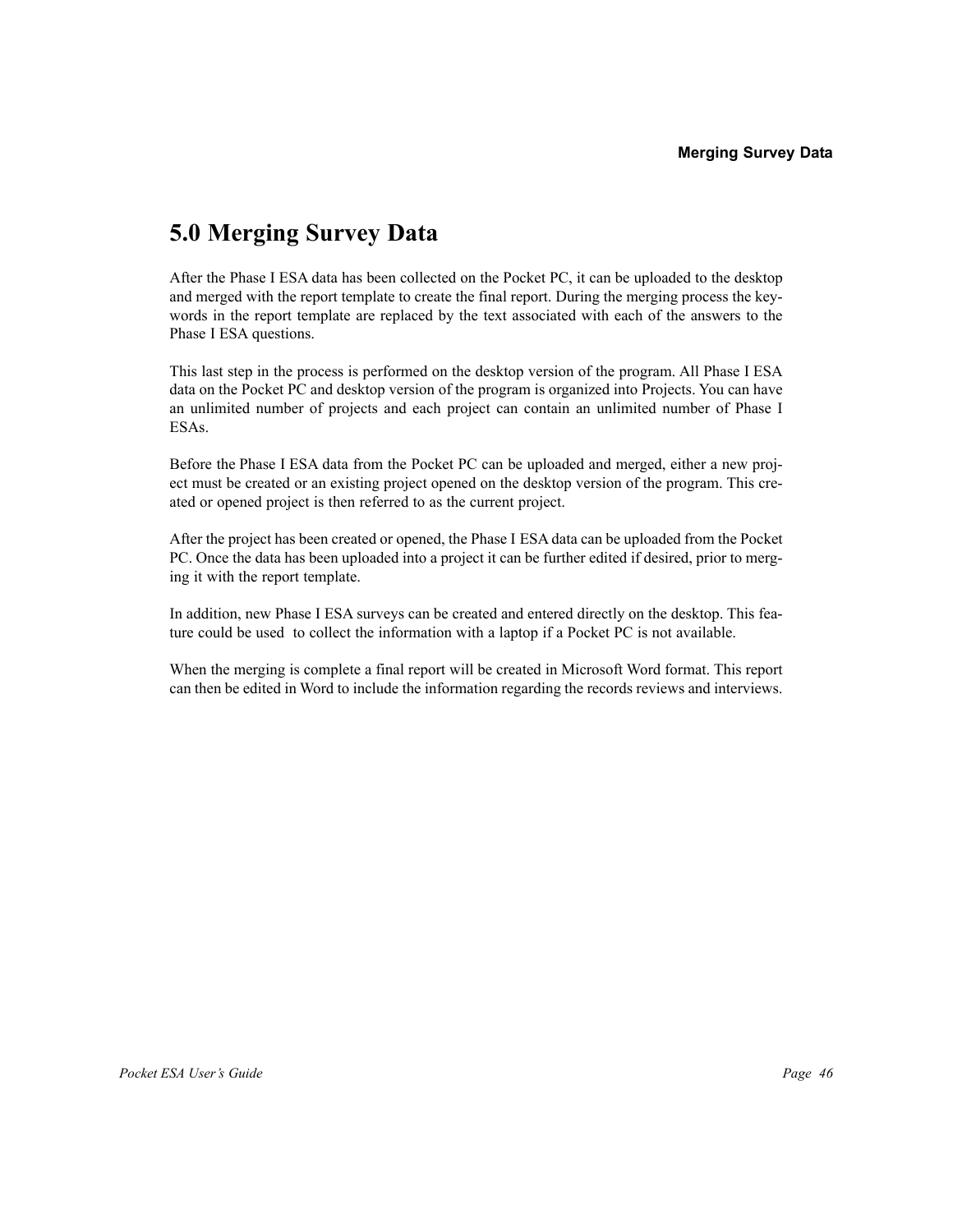### **5.1 Creating a New Project**

To create a new project either click on the New Project button on the Project toolbar or select To create a new project entired client of the Trojects submenu of the File menu. A New Project form<br>the New Project menu item from the Projects submenu of the File menu. A New Project form will be displayed as shown below, where you can enter the name of the project (up to 100 characters) and the directory to store the project.

| <b>New Project</b>                         |      |    |
|--------------------------------------------|------|----|
| Project Name:                              |      |    |
| Directory: C:\Products\Pocket ESA\Projects |      | Ŕ. |
| <br>X Cancel                               | Help |    |

To change the directory where the project is located, click on the directory button on the right of the input field. This directory is used to store the project file and all uploaded Phase I ESA surveys for the project.

After the project information has been entered click the Ok button to create the project. A Project form, shown on the right, will be displayed showing all of the Phase I ESA surveys in the project. Initially, this form will be empty until Phase I ESA surveys have been uploaded or added to the project.

| 個 $ \mathbf{m}  + \mathsf{X}$ |
|-------------------------------|
| Phase I ESA Surveys           |
|                               |
|                               |
|                               |
|                               |
|                               |
|                               |
|                               |
|                               |
|                               |
|                               |
|                               |
|                               |
|                               |
|                               |
|                               |
|                               |
|                               |
|                               |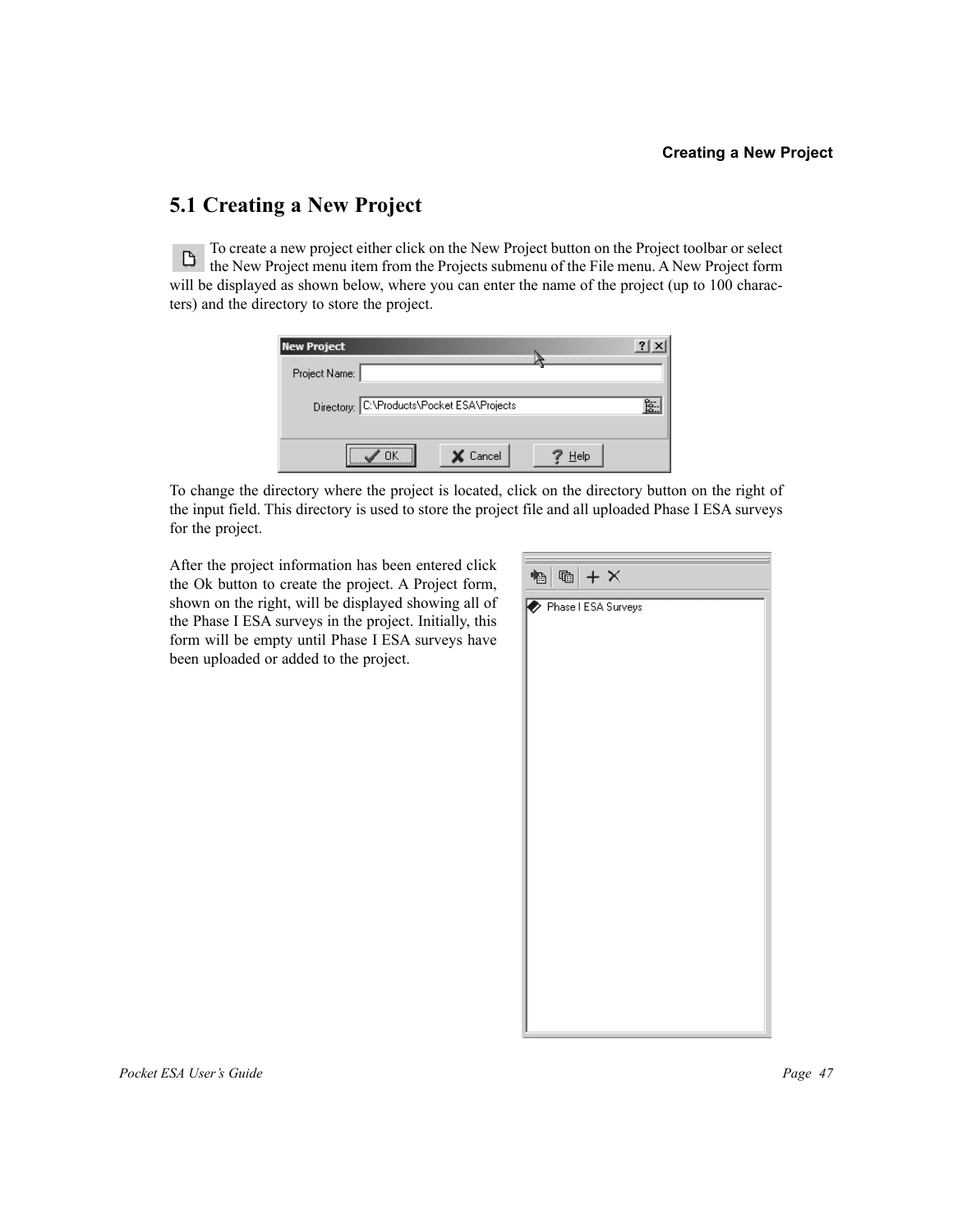### **5.2 Opening a Project**

To open an existing project either click on the Open Project button on the Project toolbar or 氤 select the Open Project menu item from the Projects submenu of the File menu. The project's file name can then be selected using the Open form shown below.

| open Project | $-10x$                          |
|--------------|---------------------------------|
| 创 Open       |                                 |
| Project /    | Directory                       |
| Sample 1     | C:\Products\Pocket ESA\Projects |
| Samples      | C:\Products\Pocket ESA\Projects |
|              |                                 |
|              |                                 |
|              |                                 |
|              |                                 |
|              |                                 |
|              |                                 |
|              |                                 |
|              |                                 |
|              |                                 |
|              | h                               |
|              |                                 |

After the project has been selected a Project form, shown on the right, will be displayed showing all of the Phase I ESA surveys in the project. The list of surveys can be expanded and collapsed by clicking on the top line in the list.

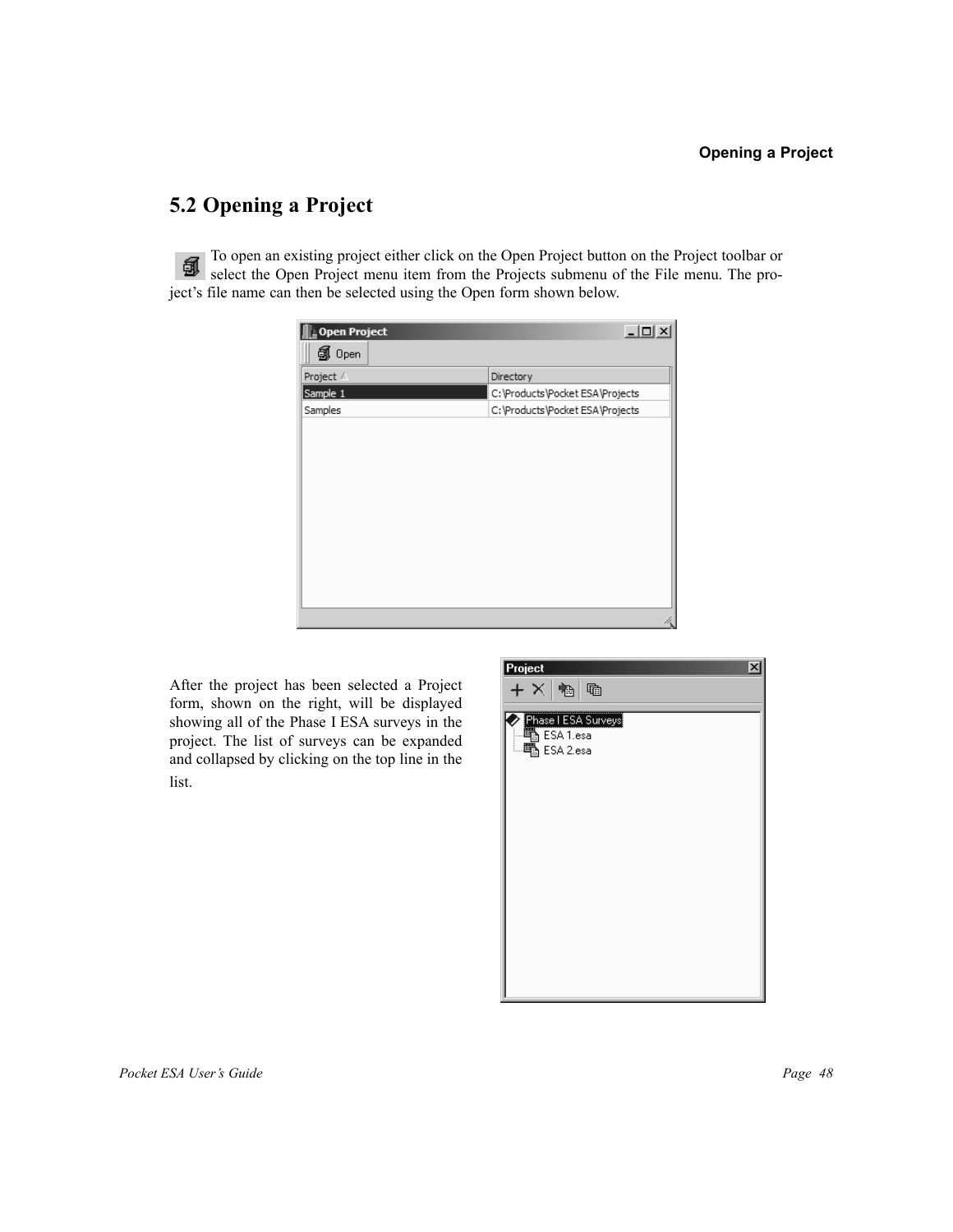### **Uploading Survey Data**

At the top of the Project form there is a toolbar that can be used for the following:

Uploading Phase I ESA surveys from the Pocket PC



**The Merging the survey data with the report template** 

Creating new Phase I ESA survey

Deleting a Phase I ESA survey

### **5.3 Uploading Survey Data**

To upload the survey data from the Pocket PC into a project click on the Upload button on the Project toolbar. The Import Pocket PC data form below will be displayed. Before clicking on the Upload button make sure that the Pocket PC is connected to the desktop. If there is no Pocket PC connected, the program will display a time-out message after a minute.

| <b>Import</b>                                                                                  |                                         |                        | $\overline{? X }$   |
|------------------------------------------------------------------------------------------------|-----------------------------------------|------------------------|---------------------|
| Status: Querying project<br>Project<br>電 Phase I<br>$\oslash$ Generic<br>╒<br><b>电 Generic</b> | Project <sup>1</sup><br>Name<br>Generic | Questionnaire<br>Error |                     |
|                                                                                                |                                         | Import as Project      | Import into Project |
| Open Imported Project<br>П                                                                     |                                         |                        | Close               |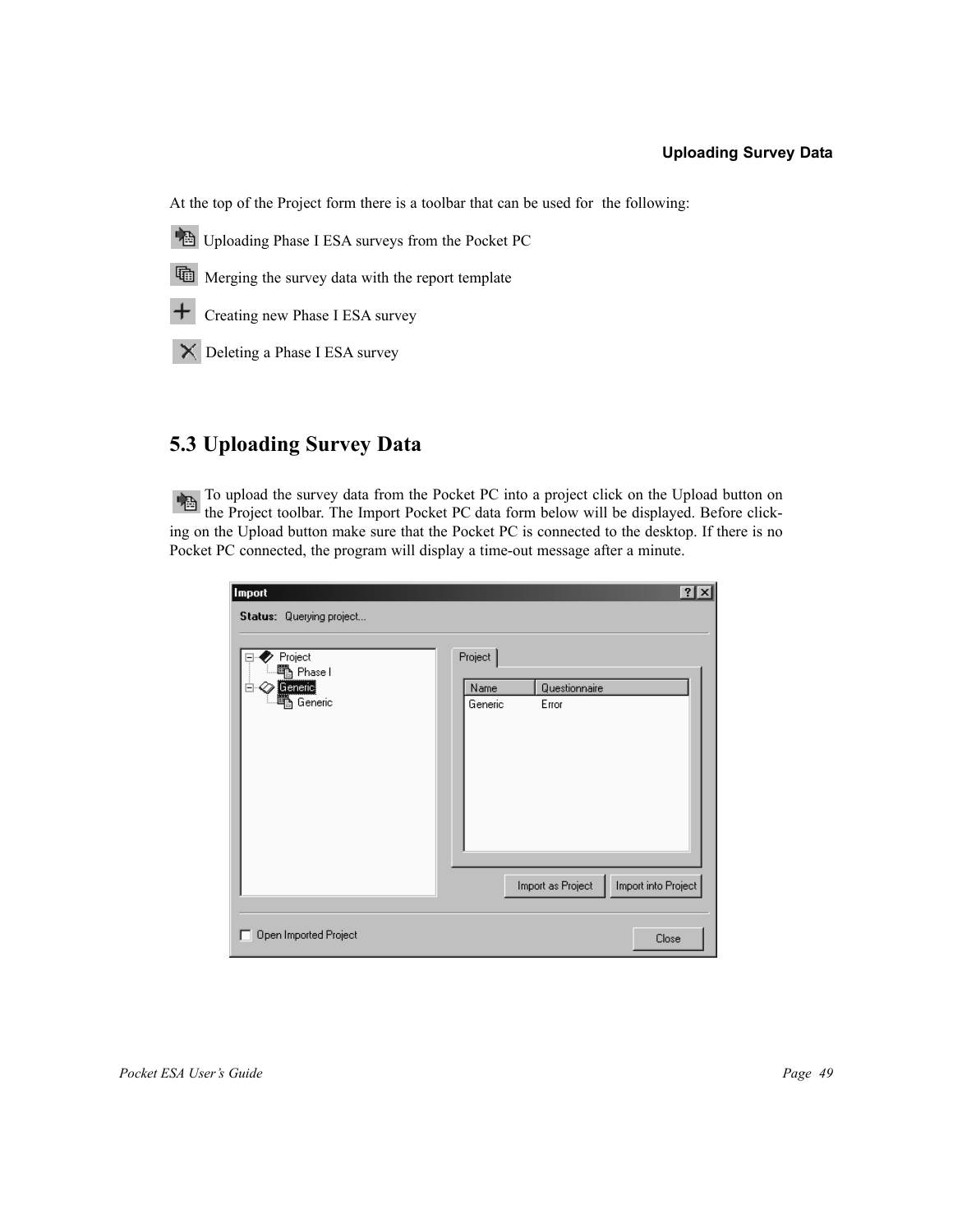### **Adding a New Phase I ESA Survey**

When this form is displayed the program will automatically connect to the Pocket PC and search for Phase I ESA projects and surveys. The projects and surveys will be listed on the form as shown below. The surveys for a project can be displayed and hidden by clicking on the project name in the list.

Either an entire project or an individual survey can be uploaded to the desktop. The selected project or survey can imported into the current project or into a new project by clicking on the Import as Project or Import into Project buttons. If the data is imported as a new project you can open the project after the uploading is finished by checking the Open Imported Project box.

### **5.4 Adding a New Phase I ESA Survey**

In addition to uploading the Phase I ESA survey data from the Pocket PC, a new Phase I ESA survey can be entered directly into the desktop version of the software. This feature is useful for collecting the data on a laptop if no Pocket PC is available.

To add a new Phase I ESA survey to a project click on the Add button on the Project toolbar. The Select Questionnaire form will be displayed as shown below. Select the desired questionnaire and then click on the Ok button

| <b>Select Questionnaire</b><br>× |                 |           |                                  |
|----------------------------------|-----------------|-----------|----------------------------------|
| Name                             | Standard        | Questions | <b>Report Template</b>           |
| AGRA II                          | <b>CSCE</b>     | 7         | C:\Products\Phase I\Design\Genel |
| test questions                   | test            | 4         | C:\Products\Phase I\Reports\Test |
| General                          | <b>CSCE</b>     | 187       | C:\Products\Phase I\Design\Gene  |
| Lakefield Research Ltd.          | <b>CECS</b>     | 46        | C:\Products\Phase I\Design\Gene  |
| Site Inspection                  | <b>CECS</b>     | 58        | C:\Products\Phase I\Design\Gene( |
| Consulting Company               | <b>CSCE</b>     | 76        | C:\Products\Phase I\Design\Gene  |
| Consulting Company               | <b>CSA</b>      | 92        | C:\Products\Phase I\Reports\Test |
| Clayton                          | <b>CSCEtest</b> | 93        | C:\Products\Phase I\Design\Pock{ |
|                                  |                 |           |                                  |
|                                  |                 |           | $\mathscr{S}$ Ok<br>Cancel       |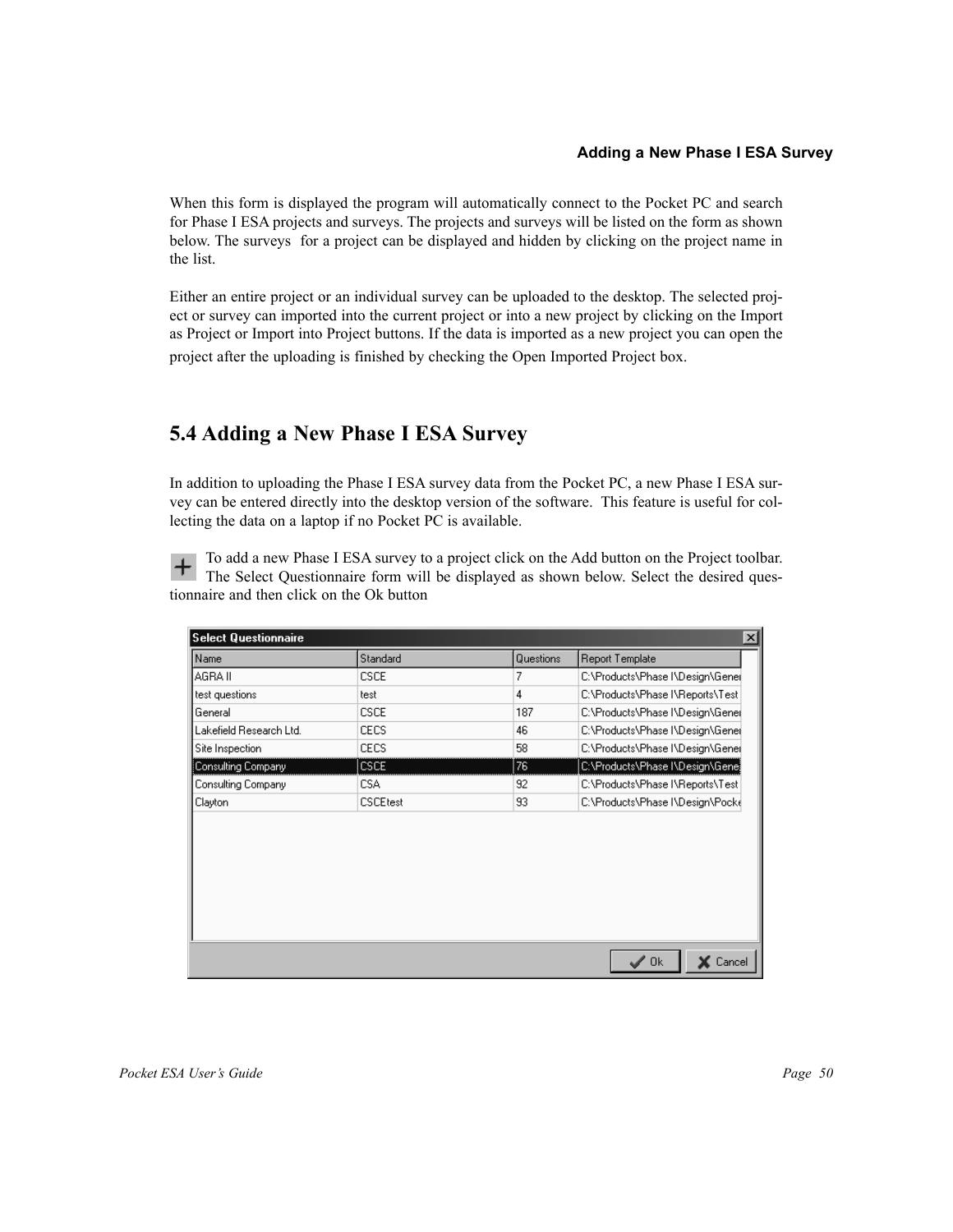After the questionnaire has been selected the New Survey form will then be displayed. Specify the name of the new Phase I ESA survey and then press the Ok button. The new Phase I ESA will then be displayed and can be edited as described in the next section.

| New Survey |                     |         |  |
|------------|---------------------|---------|--|
|            |                     |         |  |
| Name:      |                     |         |  |
|            |                     |         |  |
|            |                     |         |  |
|            | <br>$\times$ Cancel | $He$ lp |  |

### **5.5 Editing Survey Data**

After the Phase I ESA survey data has been uploaded or a new survey created, it can be edited by double clicking on it in the Project list. The survey data will then be displayed on the Phase I ESA form shown on the next page. The Phase I ESA data form has three tabs; one for the Question, one for the Report, and one for the Index.

It may not always be necessary to edit the Phase I ESA data after it has been uploaded from the Pocket PC, in which case this step can be skipped.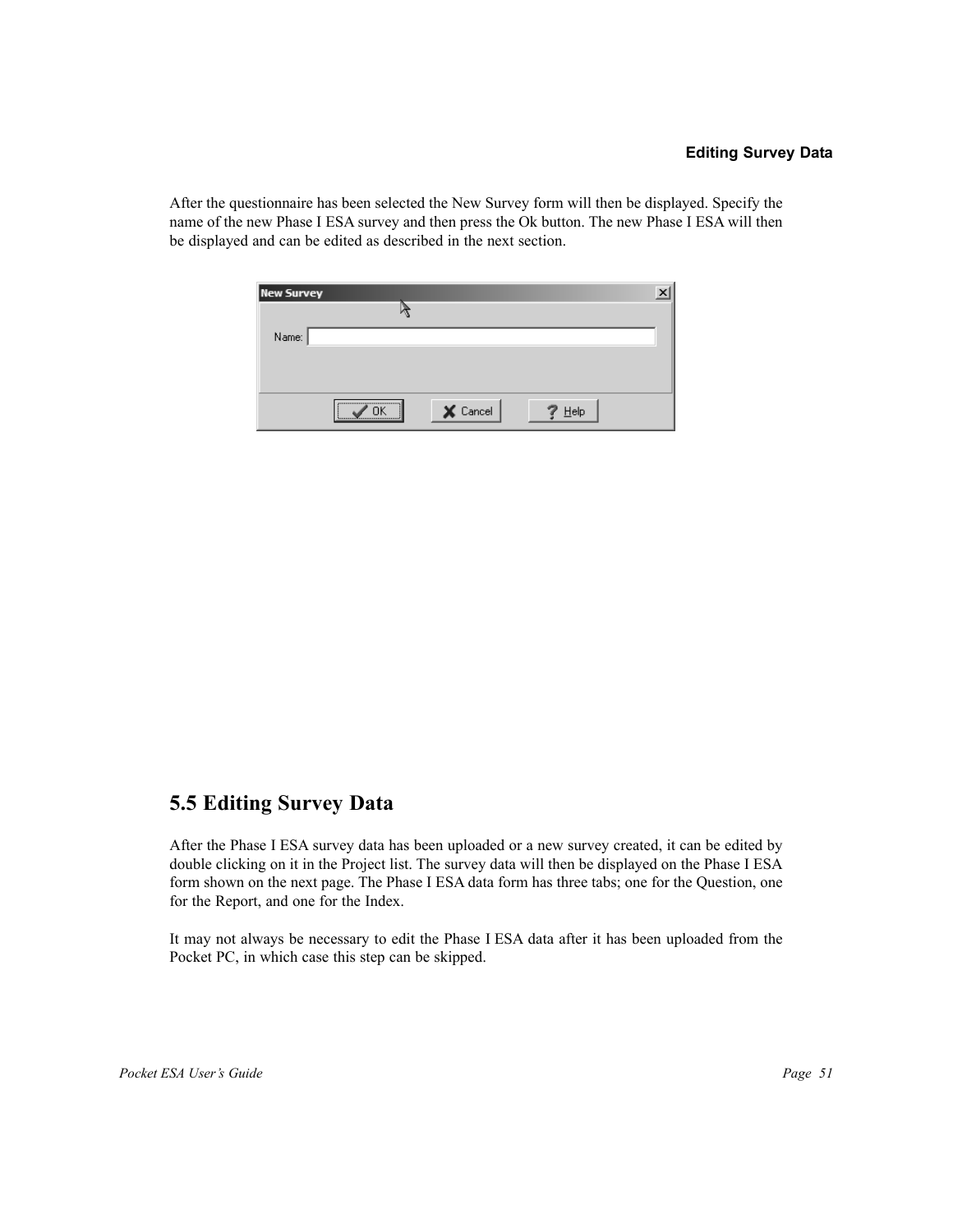### **Editing Survey Data**

| Consulting Company - [Sample 1]                                                                               | $\Box$ |
|---------------------------------------------------------------------------------------------------------------|--------|
| ■ Save & Close<br>Insert Macro                                                                                |        |
| Questionnaire:<br>Consulting Company<br>$+$<br>Standard:<br>CSA Z768-94<br><b>Number of Questions:</b><br>110 |        |
| <b>ပြ</b> Index 自 Question 1  <br>heport                                                                      |        |
| Describe:<br>What is the client's name?                                                                       |        |
| ABC Holdings Ltd.<br>I                                                                                        |        |
| Ø                                                                                                             | h      |

### *Question Tab*

The Question tab displays the question and answers to the question. If the data was uploaded from the Pocket PC the answers are those that were entered on the Pocket PC, and if it is a new Phase I ESA being entered the answers are the default answers for the question.

This tab can be used to modify the answers to any of the questions of the Phase I ESA. Caution should be exercised when modifying the answers that are uploaded from the Pocket PC, since they represent the data that was collected in the field.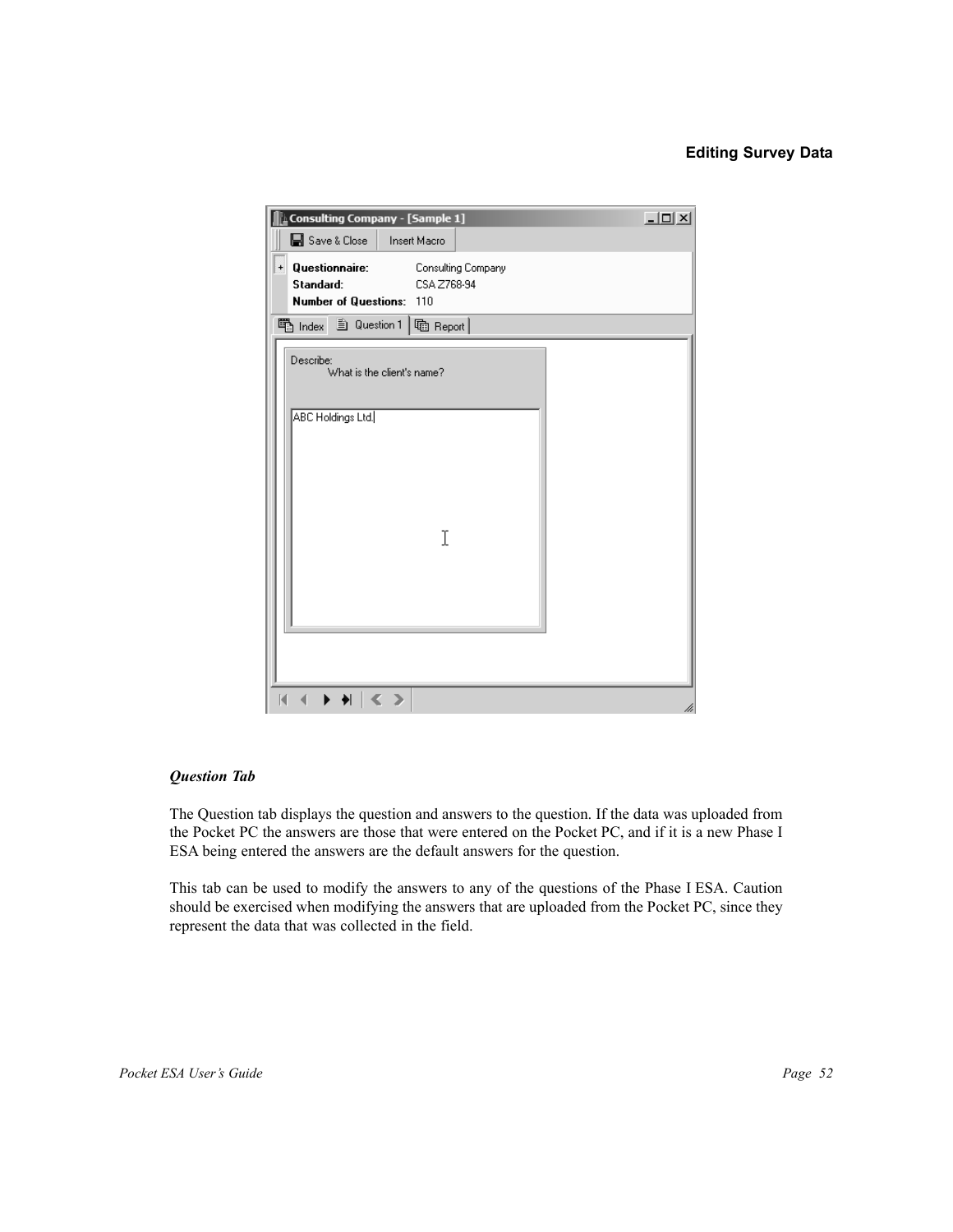### **Editing Survey Data**



### *Report Tab*

The Report tab displays the text that has been associated with the answers to the question. This is the text that will be merged into the final report.



At the bottom of the tab there are two buttons for moving to the previous and next paragraph sections for the question. These buttons are only active if the question is a multipart question.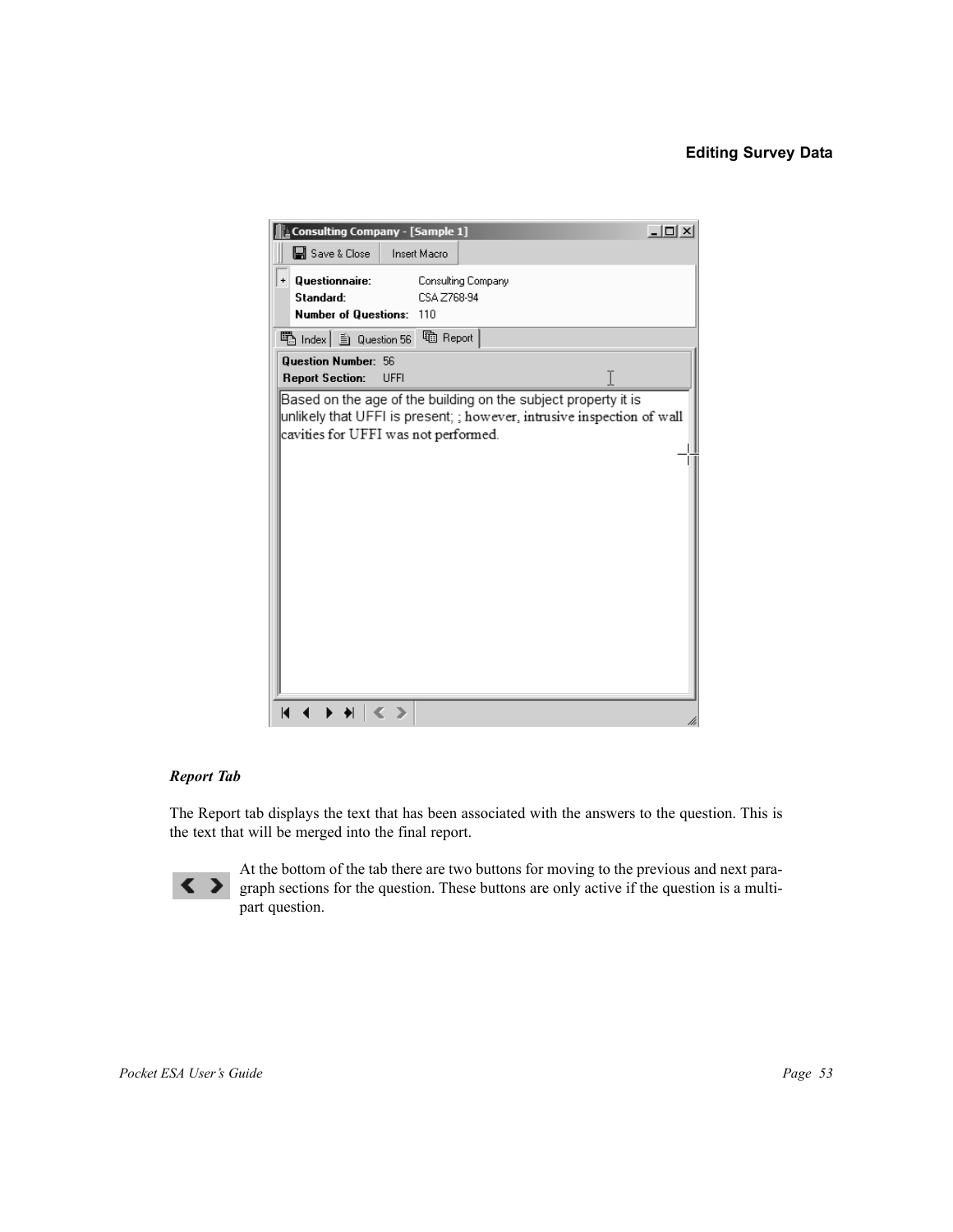### **Editing Survey Data**



### *Index Tab*

The Index tab shows a list of all of the questions divided into sections and subsections. To expand or collapse a section or subsection click on its name. To move directly to a question, double click on it in the index.

When the editing has been completed the form can be closed by clicking on the Save & Close button.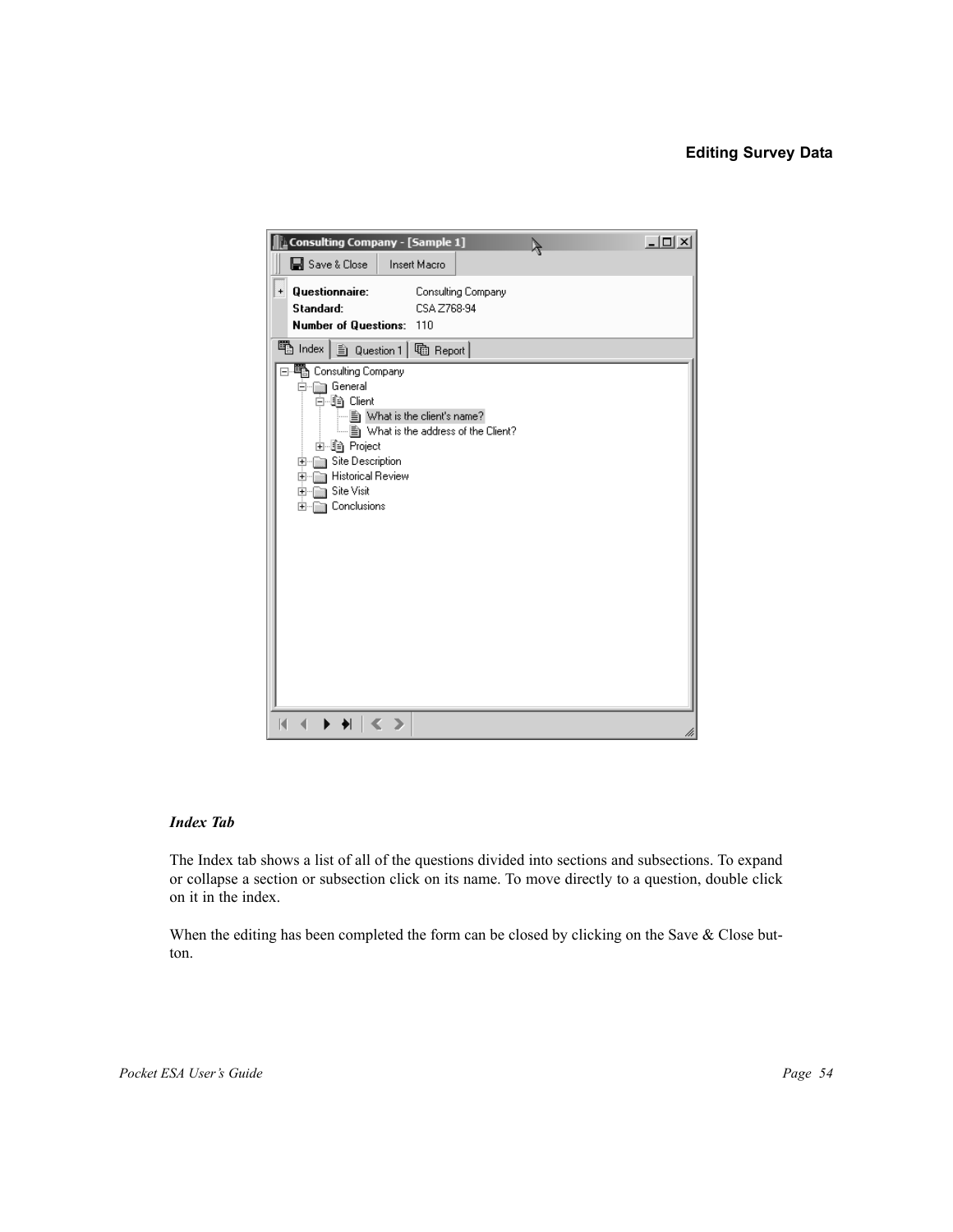### **5.6 Merging Survey Data**

To merge a Phase I ESA to create a final report select the survey on the Project form and then click the Merge button. The Merge Document form will be displayed.

This form will let you change the survey being merged and to specify the name of the merged report. There is also the option to merge only the selected survey using the Merge button or all the Phase I ESA surveys in the project using the Merge All button.

| <b>Merge Document</b>                                           |
|-----------------------------------------------------------------|
| Status:                                                         |
|                                                                 |
| ESA 3.esa<br>Response:                                          |
| Output Questionnaire and Answers Only                           |
|                                                                 |
| Save Merged Document As:                                        |
| he ESA 3.doc                                                    |
|                                                                 |
| Questionnaire:<br>Consulting Company                            |
| Input Document: C:\Products\Phase I\Design\Generic Template.doc |
|                                                                 |
|                                                                 |
| Cancel<br>Merge All<br>Merge                                    |

After either the Merge or Merge All buttons has been clicked, the progress of the merge operation will be shown on the form.

There is also a box that can be checked to "Output the Questionnaires and Answers Only". When this box is checked, the answers to the Phase I ESA will only be merged with the questions and not with the report template. This will produce a Word document that shows the questionnaire used and its answers. The resulting document can then be included as an appendix in the report or saved as a record of the Phase I ESA field data collection.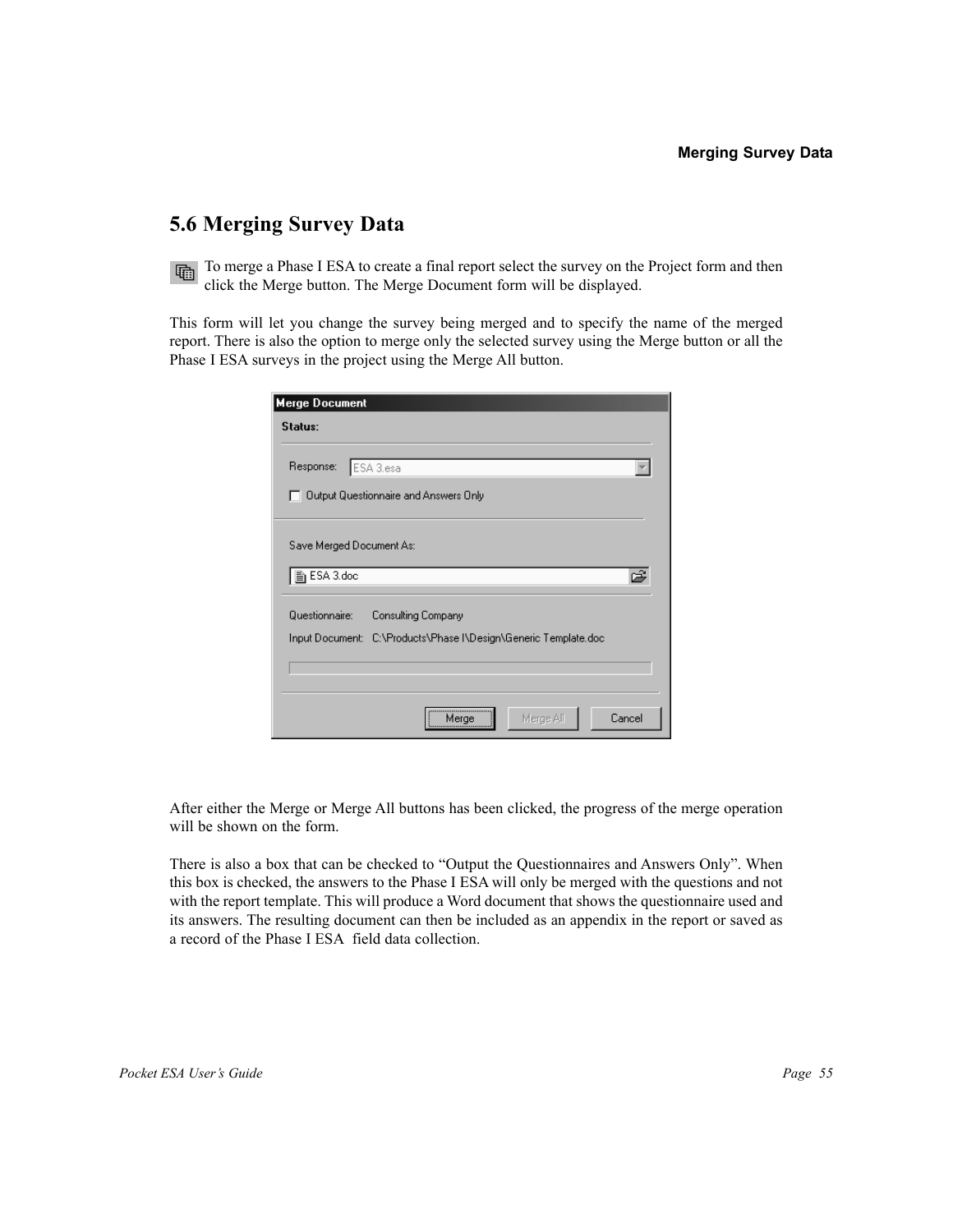### **5.7 Deleting Survey Data**



To delete a Phase I ESA survey in the project, select the survey and then click on the Delete button on the toolbar.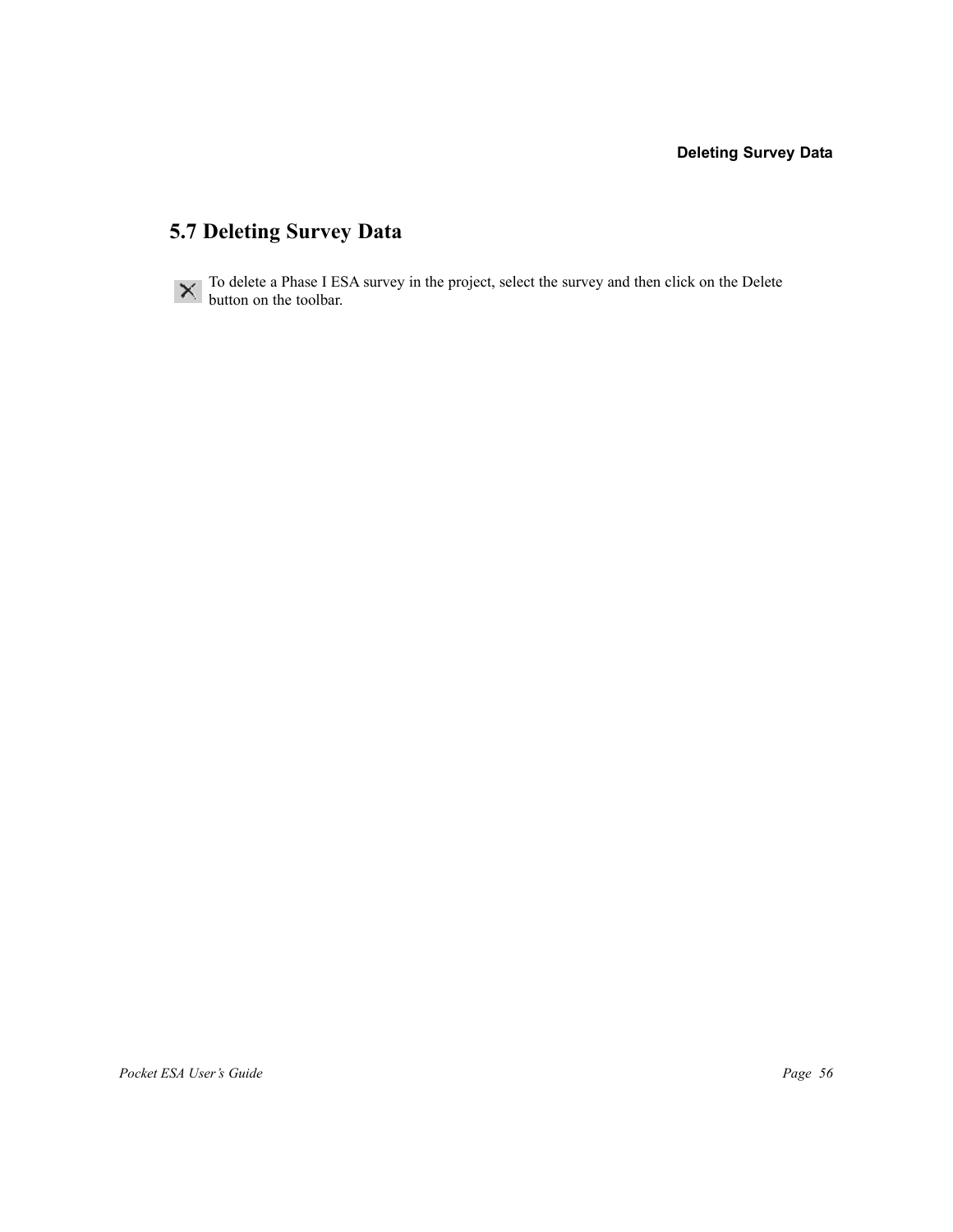# **6.**

### Text Macros

| <b>Nacro Editor</b>       |                                                |    | 1 . J 0      |
|---------------------------|------------------------------------------------|----|--------------|
| $+ \times \mathbf{r}$     | $+ \times$                                     |    |              |
| Macro Section             | Open Macro Section: Section 1                  |    |              |
| Section 1<br>Ga Section 2 | <b>B</b> Text macro 1<br><b>B</b> Text macro 2 |    |              |
|                           |                                                | 0k | Cancel<br>hi |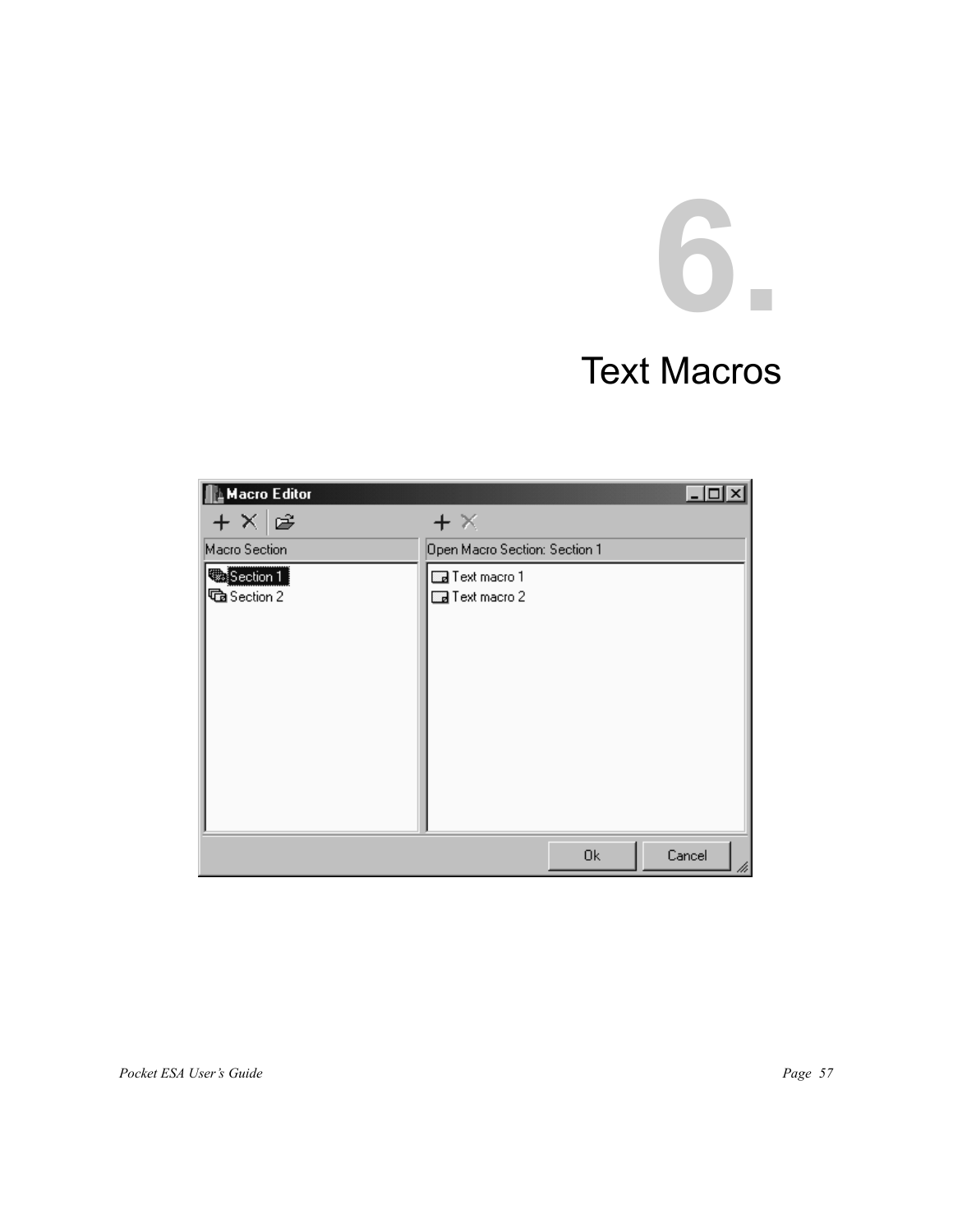### **6.0 Using Text Macros**

During the data collection process for Phase I ESAs some of the text being entered will be repetitive or best selected from a list of text for different Phase I's; such as site descriptions, staining, storage tank descriptions, asbestos materials, etc. In order to reduce the time required to enter repetitive text, text macros can be used.

Text macros are composed of lines of text (up to 255 characters) that can be selected and inserted whenever there is a description or information part of a question. To make it easier to select the text, the macros are divided into sections.

All of the text macros are entered and edited in the desktop version of the program. These macros are then exported to the Pocket PC when exporting questionnaires.

### **6.1 Adding and Editing Text Macros**

To add a text macro click on the Macro button on the Project toolbar to display the Macro  $\Box$ Editor form. The text macros are divided into sections to make it easier to organize and select the text. Sections are displayed on the left side of the form and the text for the selected section is displayed on the right side.

| <b>Macro Editor</b>              |                                                |    |              |
|----------------------------------|------------------------------------------------|----|--------------|
| $+ \times \approx$               | $+ \times$                                     |    |              |
| Macro Section                    | Open Macro Section: Section 1                  |    |              |
| <b>Section 1</b><br>Ga Section 2 | <b>B</b> Text macro 1<br><b>B</b> Text macro 2 |    |              |
|                                  |                                                |    |              |
|                                  |                                                | 0k | Cancel<br>hì |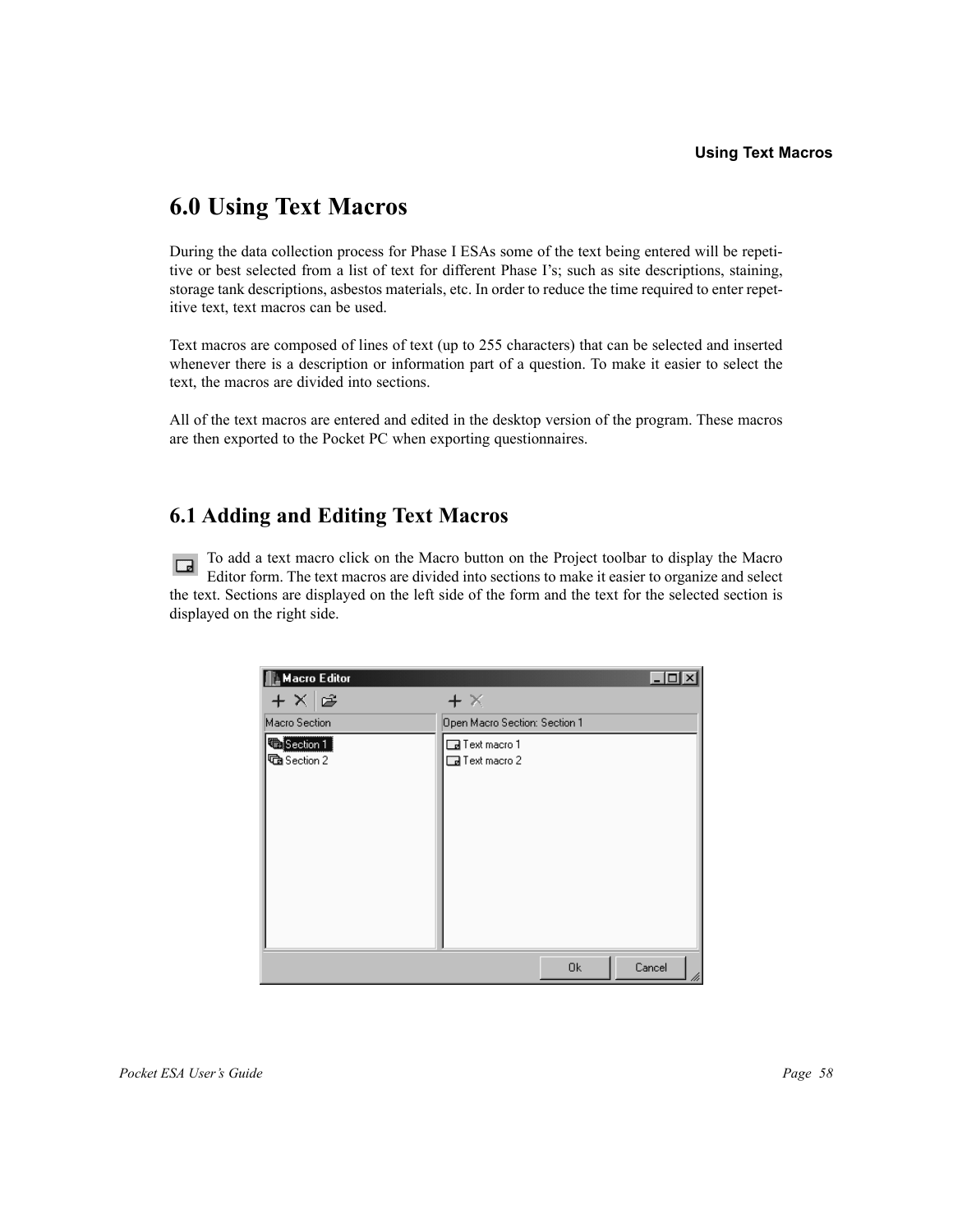### **Adding and Editing Text Macros**

### *Sections*



To add a new section click on the Add button above the sections and then enter the name of the section.

- $\mathbf{\times}$  To delete a section select the section and then click on the Delete button above the section.
- To open an existing section click on the Open button above the section. The text macros for that section will then be displayed on the right part of the form.

**The Section 2** To rename a section select the section and then double click on the name.

### *Text Macros*

To add a new text macro to a section, make sure that the section is open and then click on the Add button above the text macros. Then enter the text for the macro.

 $\mathsf{X}$  To delete a text macro from a section, make sure that the section is open . Then select the text to be deleted and then click on the Delete button above the text macros.

To change the text for a text macro select the text and then double click on the Text macro 1 text.

After the text macros have been added or edited press the Ok button to save them.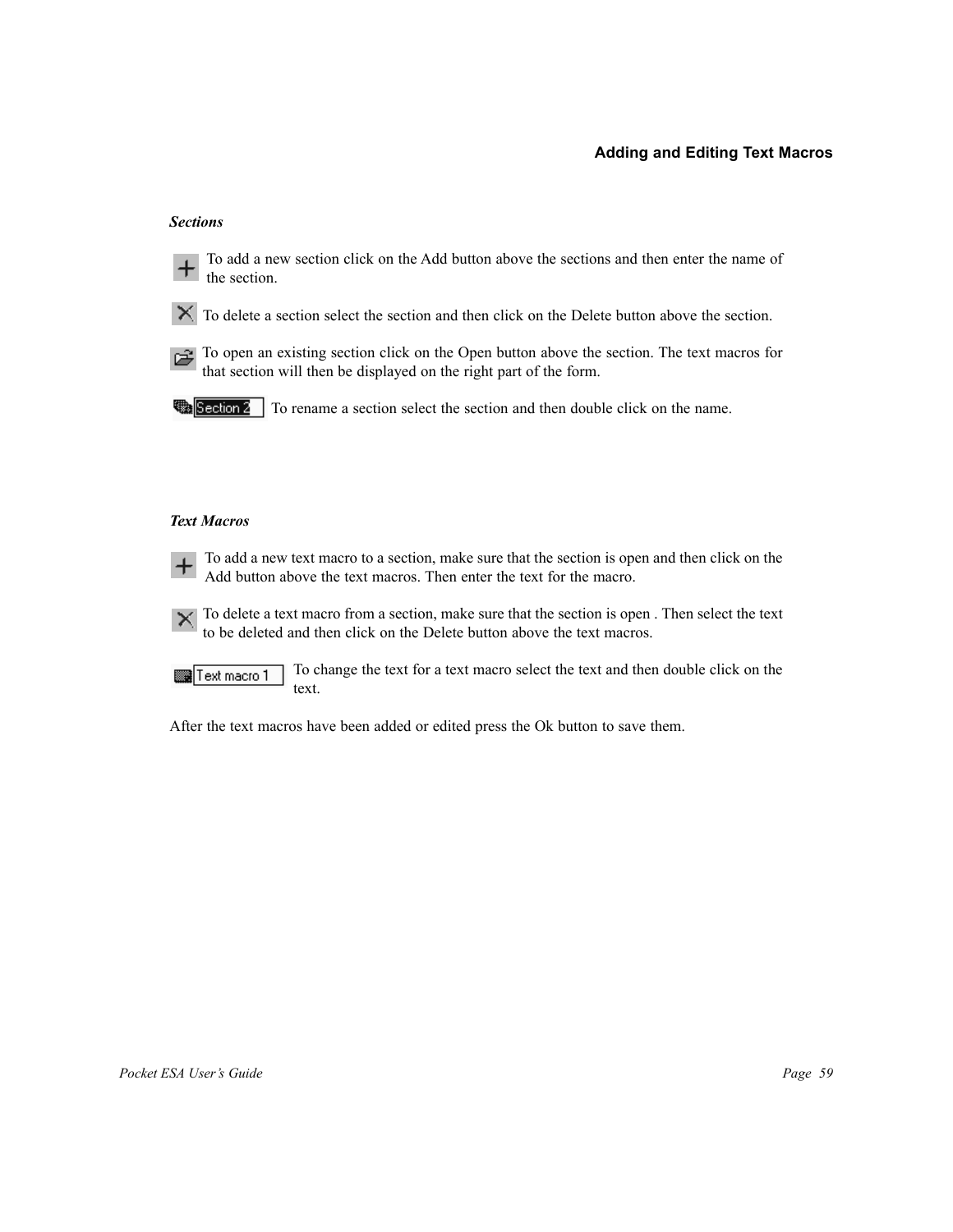### **6.2 Exporting Text Macros**

The exporting of text macros to the Pocket PC can be done at the same time as the questionnaires are exported or separately. To export text macros to your Pocket PC click on the Export button on the Questionnaire toolbar. The Export Questionnaires form will be displayed. Make sure that the Update Macro List box is checked and any questionnaires that you also want to export.

| Update Macro List<br>罓  |                 |           |  |
|-------------------------|-----------------|-----------|--|
| Name                    | Standard        | Questions |  |
| $\Box$ AGRA II          | <b>CSCE</b>     | 7         |  |
| Clayton                 | <b>CSCEtest</b> | 93        |  |
| Consulting Company      | <b>CSCE</b>     | 76        |  |
| Consulting Company      | CSA             | 92        |  |
| General                 | <b>CSCE</b>     | 187       |  |
| Lakefield Research Ltd. | <b>CECS</b>     | 46        |  |
| Site Inspection         | <b>CECS</b>     | 58        |  |
| test questions          | test            | 4         |  |
|                         |                 |           |  |

Before clicking the Export to Pocket button on the form make sure that your Pocket PC is connected to the desktop.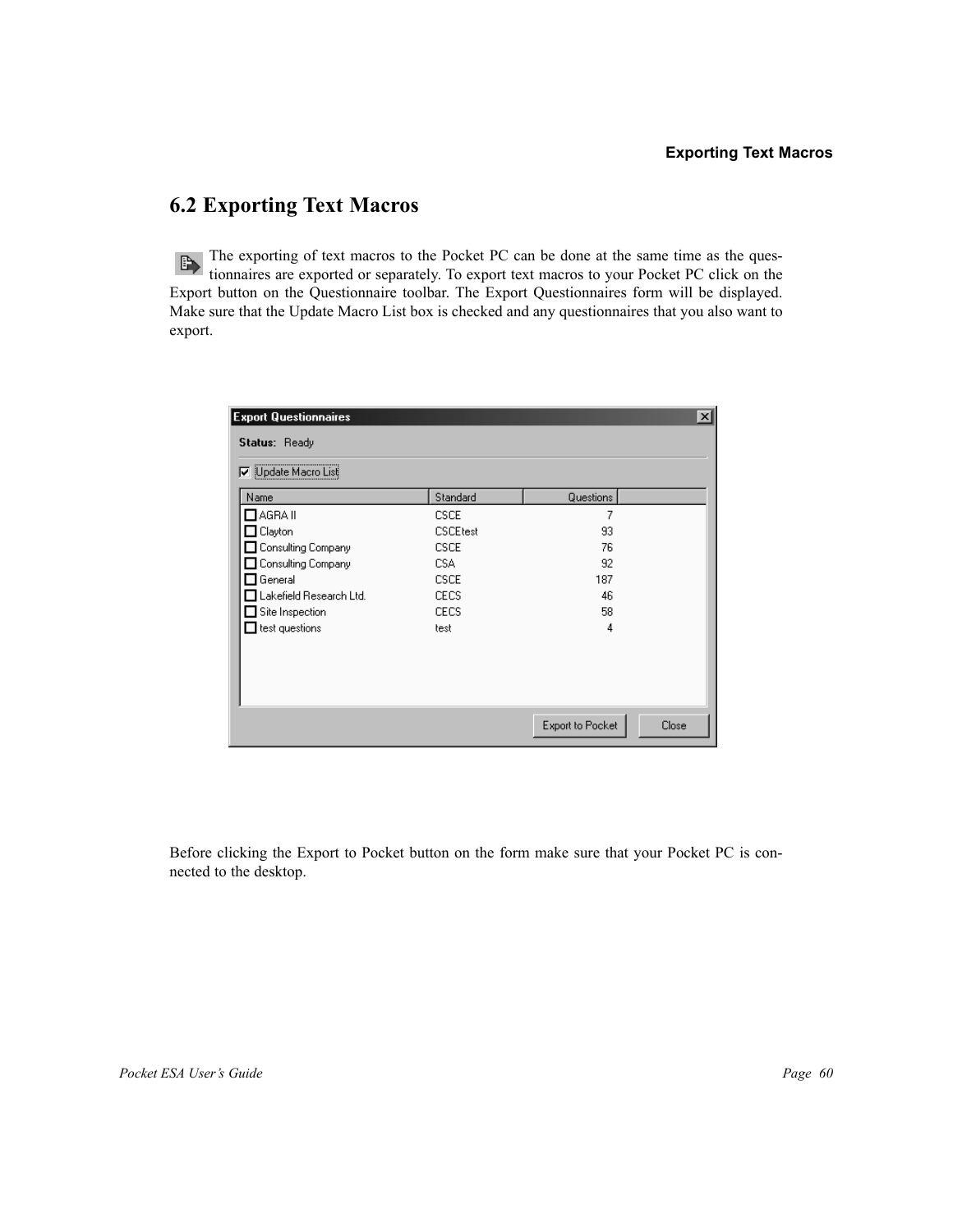### **6.3 Using Text Macros**

Macro Text macros can be used when collecting Phase I ESA data on the Pocket PC whenever a question has a description or information box. To insert the text from a text macro into the question's answer click on the Macro button at the bottom of the form. A form will then be displayed showing all of the available macro sections and text macros. Select a text macro from the form by clicking on it.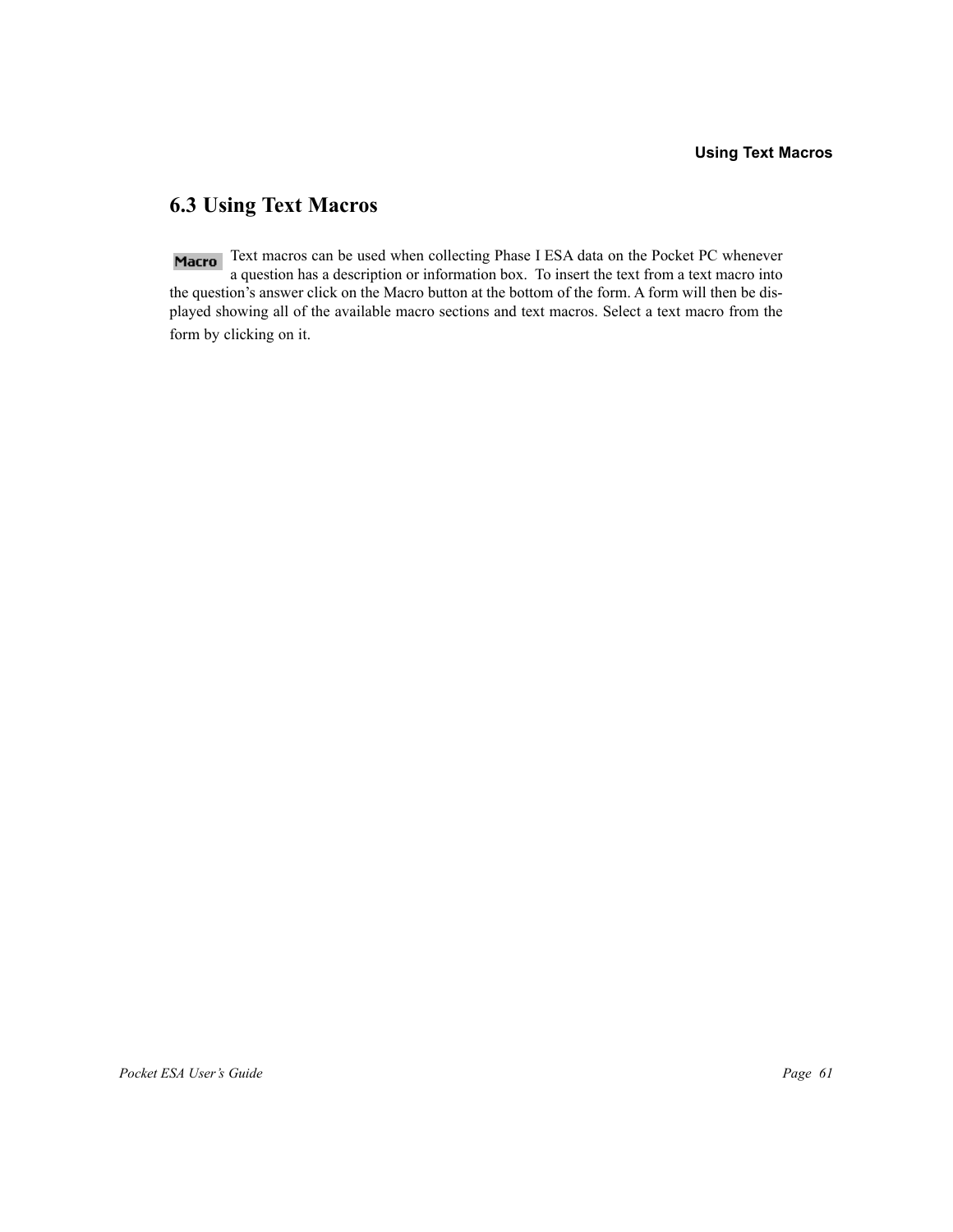# **7.**

### Preferences

| Preferences                                                   | $?$ $\times$ |
|---------------------------------------------------------------|--------------|
| Main Database Directory: C:\PROGRA~1\GAEA\POCKET~1\DATABA~1   | 寍            |
|                                                               |              |
| Questionnaire Directory: C:\PROGRA^1\GAEA\POCKET^1\DATABA^1   | 寍            |
| Default Project Directory: C:\PROGRA*1\GAEA\POCKET*1\Projects | 冨            |
| Style Name: Phase 1 ESA                                       |              |
|                                                               |              |
| Storage Tank Contents                                         |              |
|                                                               |              |
|                                                               |              |
|                                                               |              |
| Remove<br>Add                                                 |              |
| $\times$ Cancel<br>0K<br>Help                                 |              |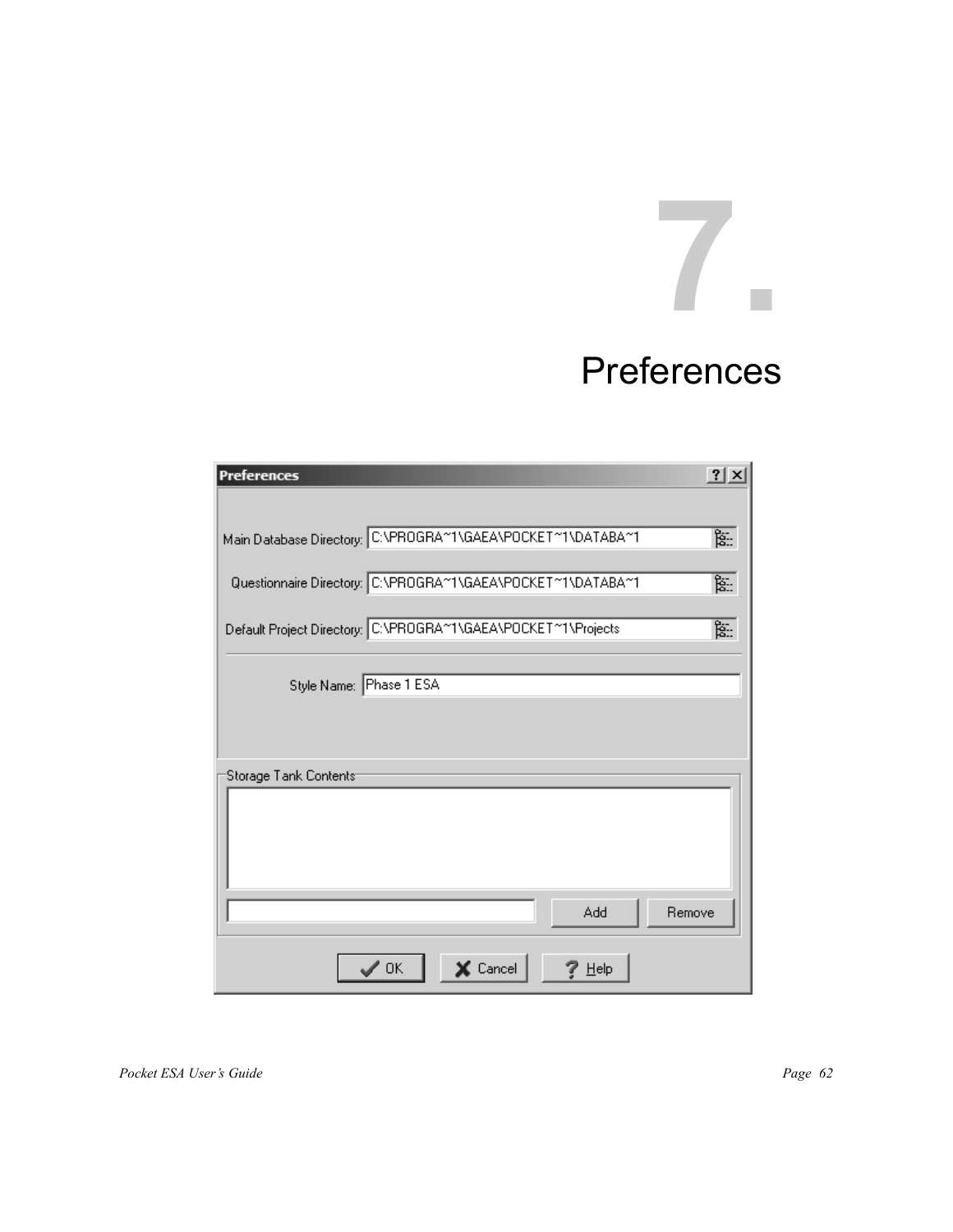### **7.0 Setting Program Preferences**

The locations of the databases, styles name, and storage tank contents can be specified using the program preferences. To change the program preferences select the Preferences menu item from the File menu. The Preferences form below will be displayed.

| Preferences                                                   | ?     |
|---------------------------------------------------------------|-------|
| Main Database Directory: C:\PROGRA~1\GAEA\POCKET~1\DATABA~1   | ंड्से |
| Questionnaire Directory: C:\PROGRA^1\GAEA\POCKET^1\DATABA^1   | 冨     |
| Default Project Directory: C:\PROGRA~1\GAEA\POCKET~1\Projects | ंद्री |
| Style Name: Phase 1 ESA                                       |       |
|                                                               |       |
| Storage Tank Contents <sup>.</sup>                            |       |
|                                                               |       |
|                                                               |       |
| Add<br>Remove                                                 |       |
| $\times$ Cancel<br>0K<br>Help                                 |       |

Using this form you can specify the following:

**Main Database Directory:** This is the directory where the Access database containing the list of projects and other information is stored.

**Questionnaire Directory:** This is the directory where the Access database containing the questionnaires is stored.

**Default Project Directory:** This is the default directory where projects are stored.

**Style Name:** This is the name of the style in Word to use for the merging process.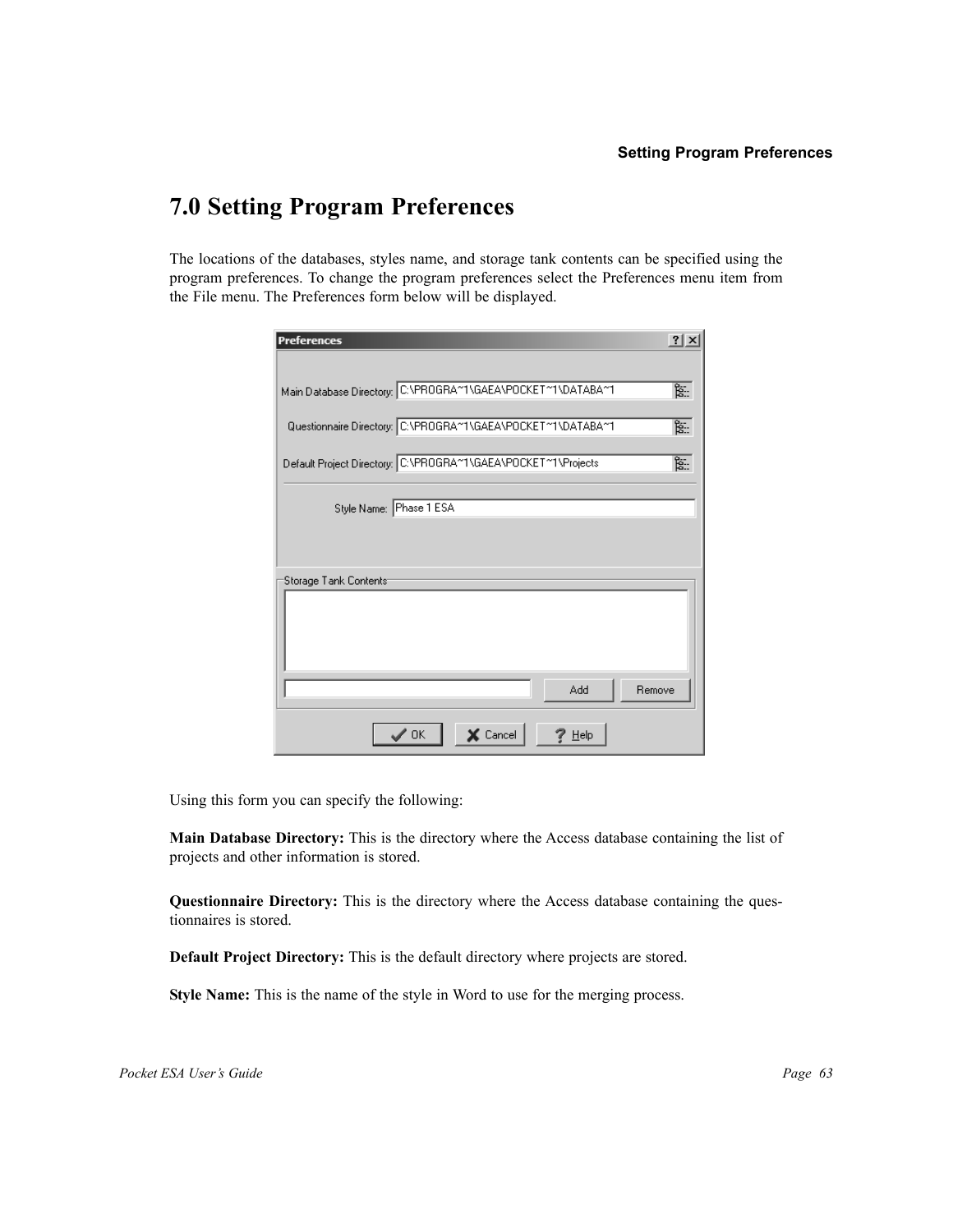### **Setting Program Preferences**

**Storage Tank Contents:** This is a list where you can specify the contents for storage tanks that can be selected on the Storage Tank form for a questionnaire.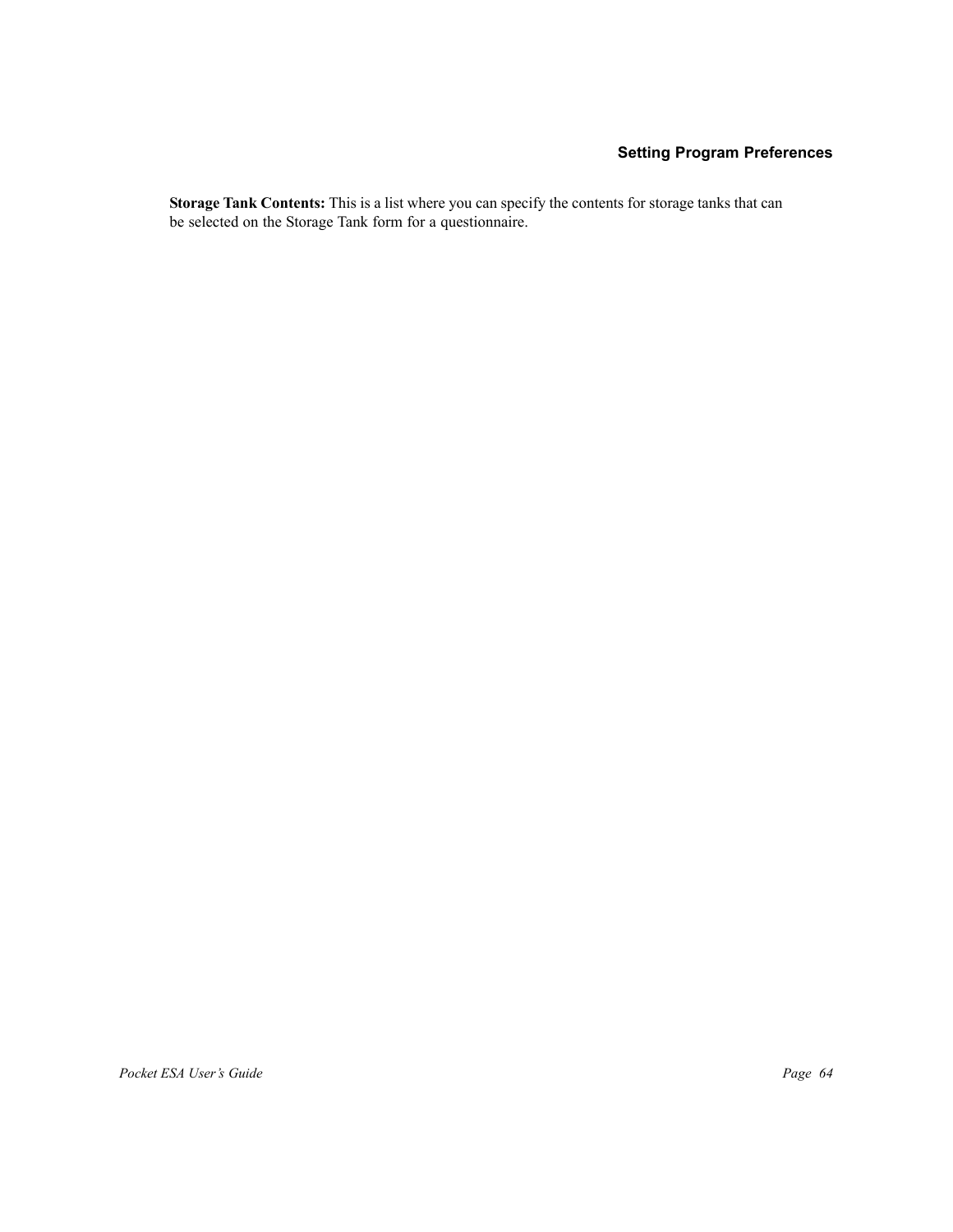# **8.**

## **Help**

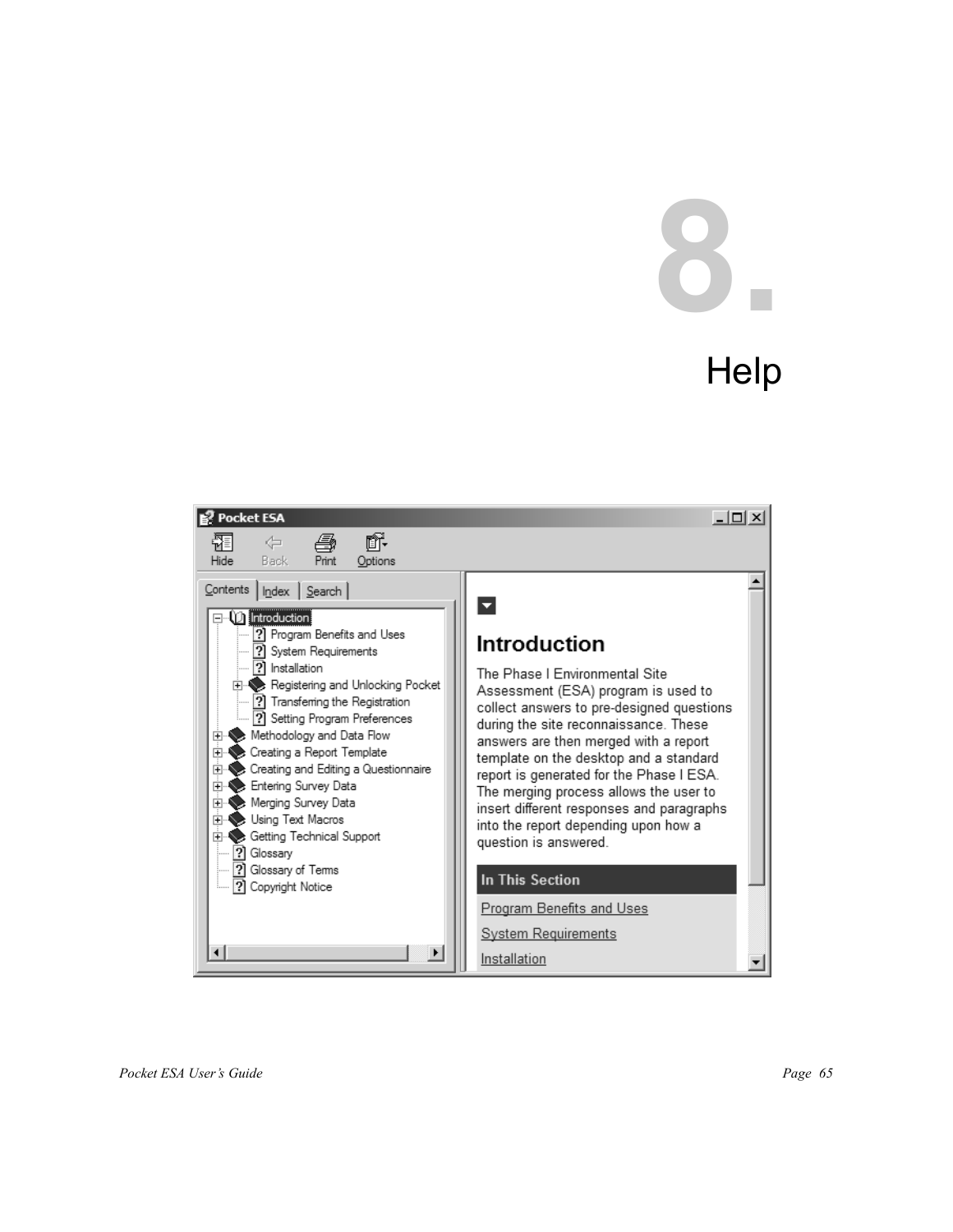### **8.0 Getting Help**

Pocket ESA uses the latest type of help system for Microsoft Windows called HTML Help. This help system uses a similar style of display as Internet Explorer.

The Help System can be used to find information on-line rather than by using this manual. Both sources will provide the same information, but are organized somewhat differently. Help will appear in a separate window with its own menu bar and controls as shown below.

This chapter describes how to:

- **1.** Display help
- **2.** Use help
- **3.** Get technical support
- **4.** Upgrade

These tasks can be performed using menu commands on the Help menu shown on the previous page. The Transfer Registration menu item is explained in Chapter 1 Getting Started.

### **8.1 Displaying Help**

There are several ways to access the Help System, these are:

• Press the Help button. To display the help contents at any time press the help button on the Toolbar.

• Click a Help button in a form. For more information on using a particular form click the Help button.

• Choose a command from the Help menu. The Help menu offers several options:

- Contents displays the same Help Contents that appear when you press F1 with no commands highlighted.

- Search displays the Search dialog box and a list of keywords you can use to find topics.

- About WinFence gives information about the program, including the 3-digit version number required by technical support.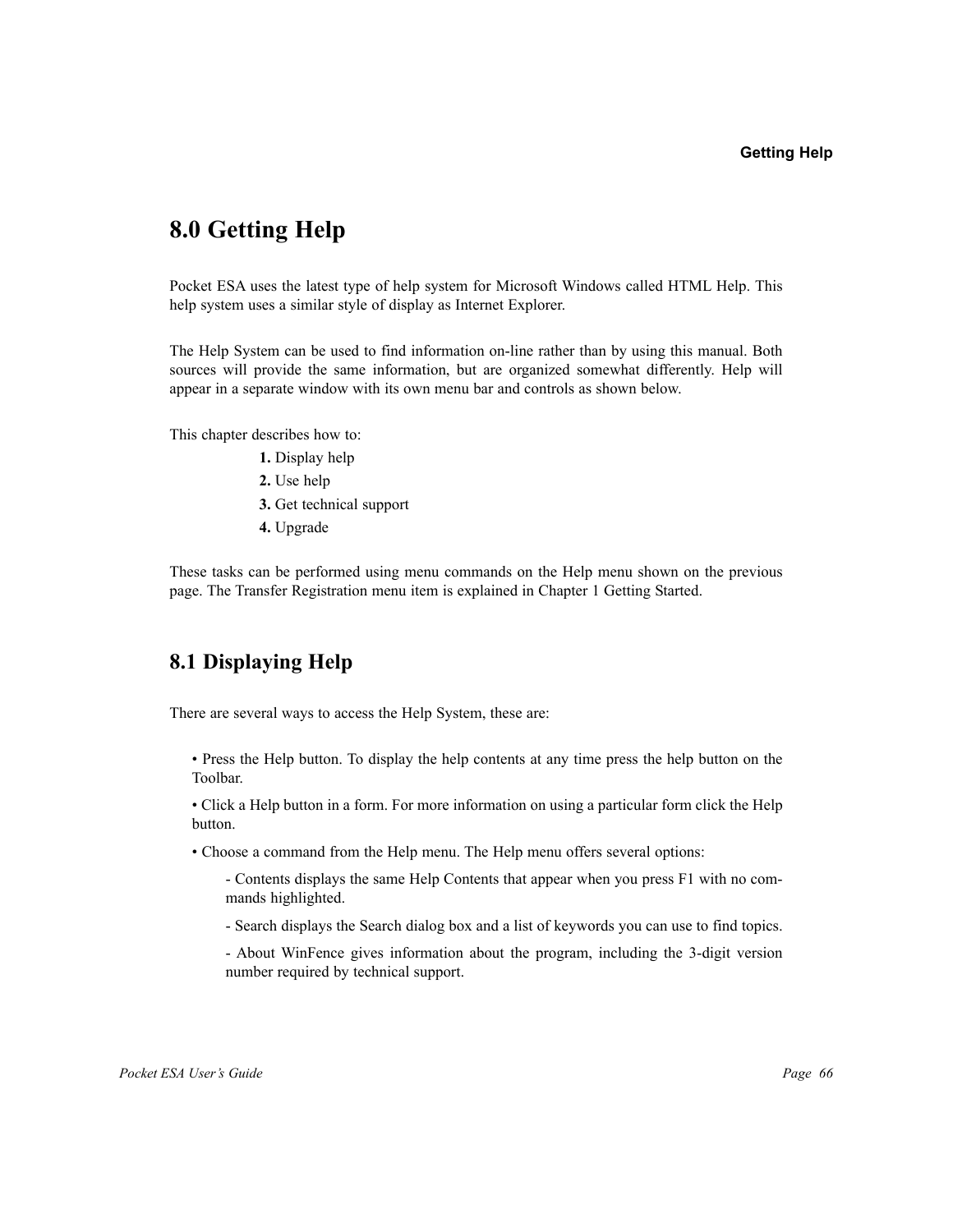### **Using Help**



### **8.2 Using Help**

You can move back and forth between topics or search through the entire help system for the topic you want. Topics that are <u>underlined</u> can be displayed by clicking on them, and topics that have dotted underlines can have their definition displayed by clicking on them.

The tabs on the Help form are used for the following:

- **Contents** displays the complete Table of Contents of the Help System.
- **Index** is used to look for help topics listed by keyword.

-•**Search** can be used to search for a specific help topic by one or more keywords.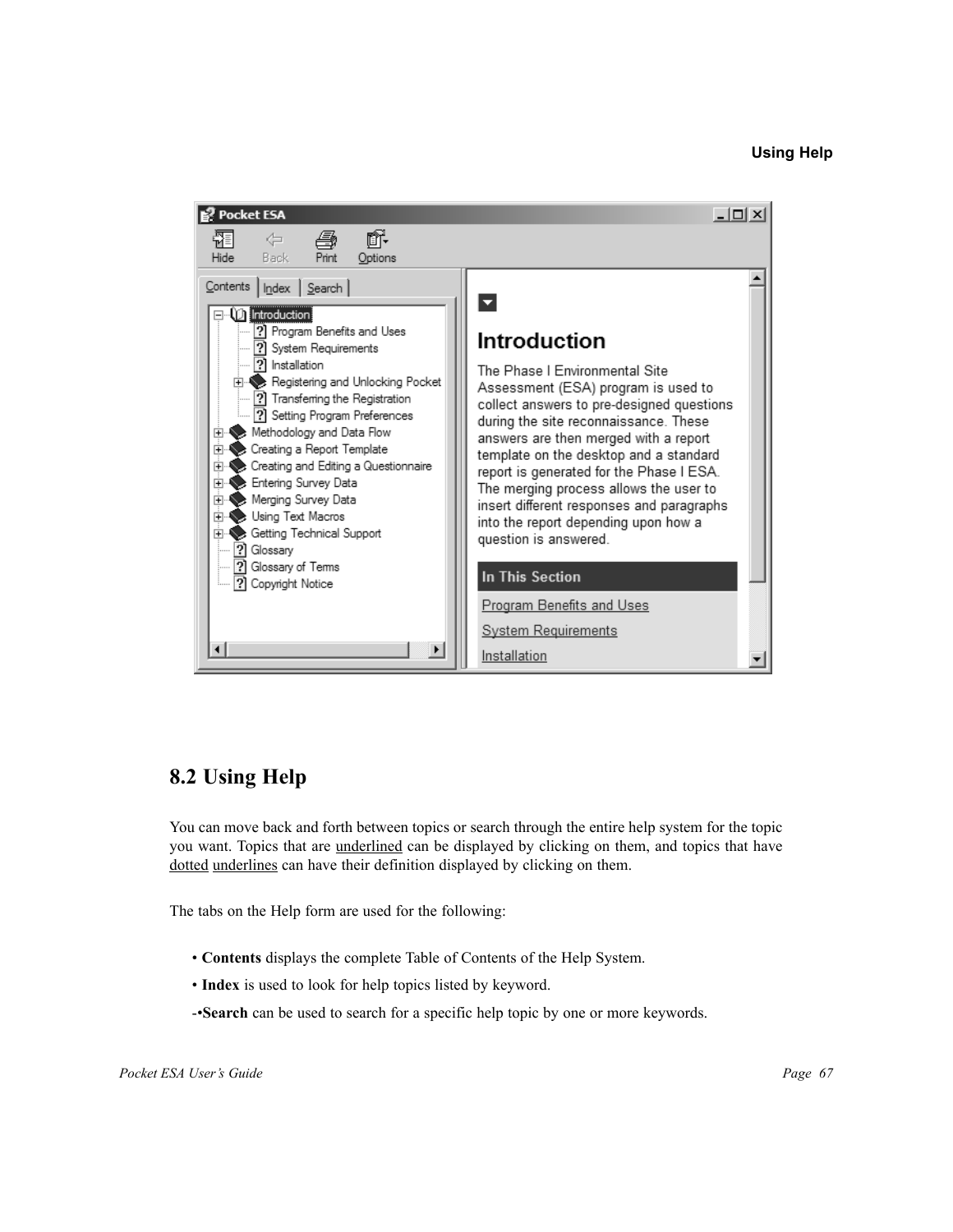### **8.3 Getting Technical Support**

GAEA offers a variety of services to help you with your questions and problems. You will be automatically registered when you obtain an unlock code for the program. Free technical support to registered users for the first three months includes assistance in the use of the software and in getting any bugs you may find in the software fixed.

To expedite support services, we prefer electronic communications, through email or the Internet. These communications minimize the possibility for any mistakes, and allow us to better track your request. You can email technical support by selecting the Email Technical Support menu item from the Help menu. This menu item will create an email message using your default email program.

To connect to GAEA's Internet site, select the GAEA's Web Site menu item from the Help menu.

Below are the various methods to contact technical support:

| <b>Service</b> | <b>Contact Method</b>                                                                     |
|----------------|-------------------------------------------------------------------------------------------|
| Web Site       | http:\\www.gaea.ca                                                                        |
| E-mail         | $support(a)$ gaea.ca                                                                      |
| Phone          | $(905) 666 - 7527$                                                                        |
| <b>FAX</b>     | $(905) 666 - 3744$                                                                        |
| Mail           | GAEA Technologies Ltd.<br>87 Garden Street<br>Whitby, Ontario<br>Canada<br><b>LIN 9E7</b> |

After receiving your communication, GAEA will respond promptly with either the solution to the problem or a schedule for solving the problem.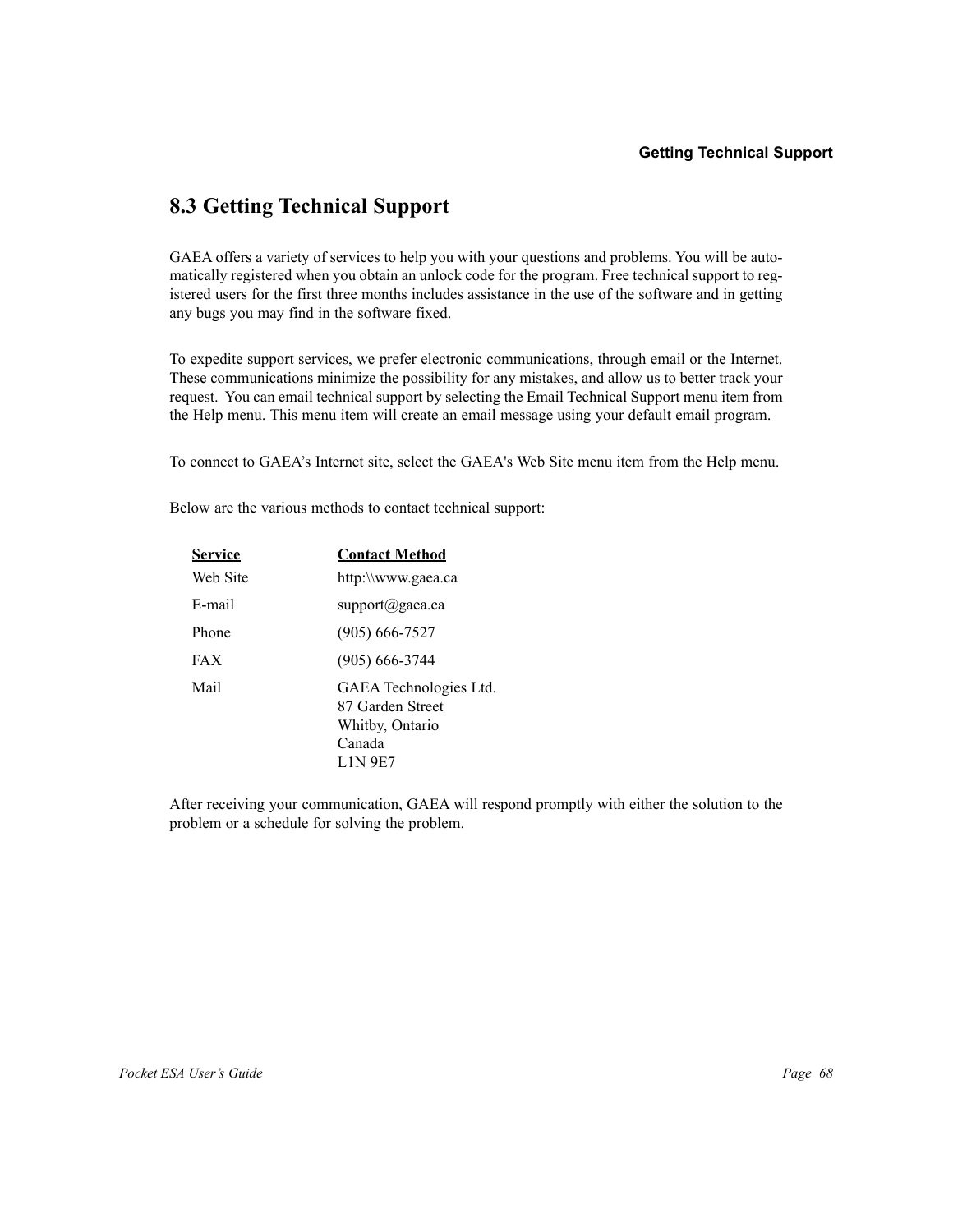### **Before Contacting GAEA**

### **8.4 Before Contacting GAEA**

Before contacting technical support, we suggest you try the following to help us resolve your problem.

- Determine if the problem is specific to the cross-section you are creating. Does it occur with other templates or other cross-section?
- Does the problem occur every time or intermittently?
- If you have another PC, does the problem occur on it?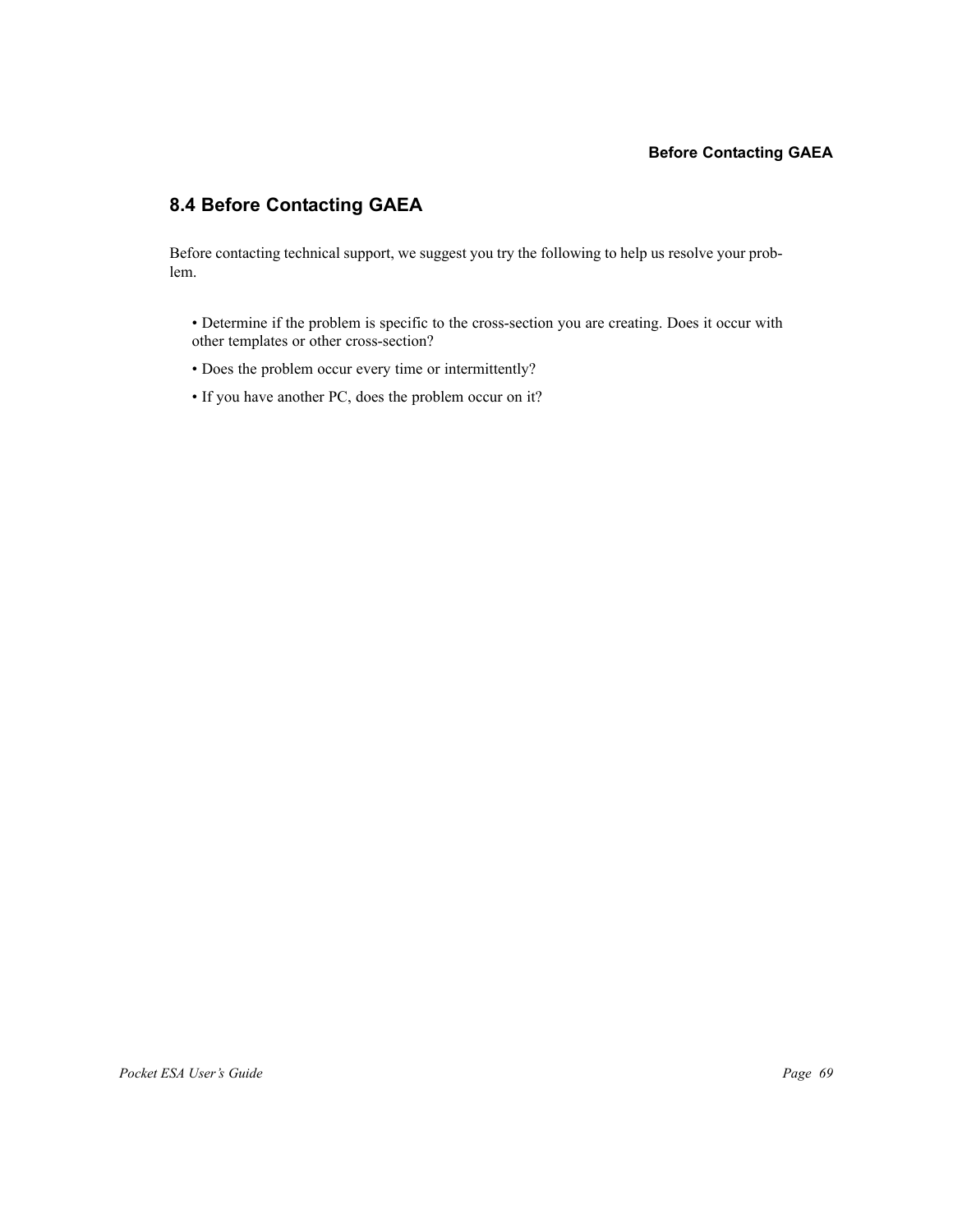### Example

The Pocket ESA program has been designed to minimize the amount of time required to generate a standard report and to maximize the flexibility of the final report. To accomplish this the process has been divided into four steps. The first two steps only need to be performed once for each type of questionnaire and report. The last two steps are performed for each Phase I ESA. These steps are illustrated in the following example.

This example shows briefly how to edit a report template, edit a questionnaire, create a new Phase I ESA, and how to merge the ESA with the report template to create a final report. The example is provided as a quick tutorial and is not meant to represent a complete Phase I ESA.

### **Step 1 Edit Report Template**

The first step is to create a report template using Microsoft Word. This template is later merged with the specific responses of a Phase I ESA to create a final report for the survey. The easiest method to create a report template is to edit a copy of an existing Phase I ESA report in Word.

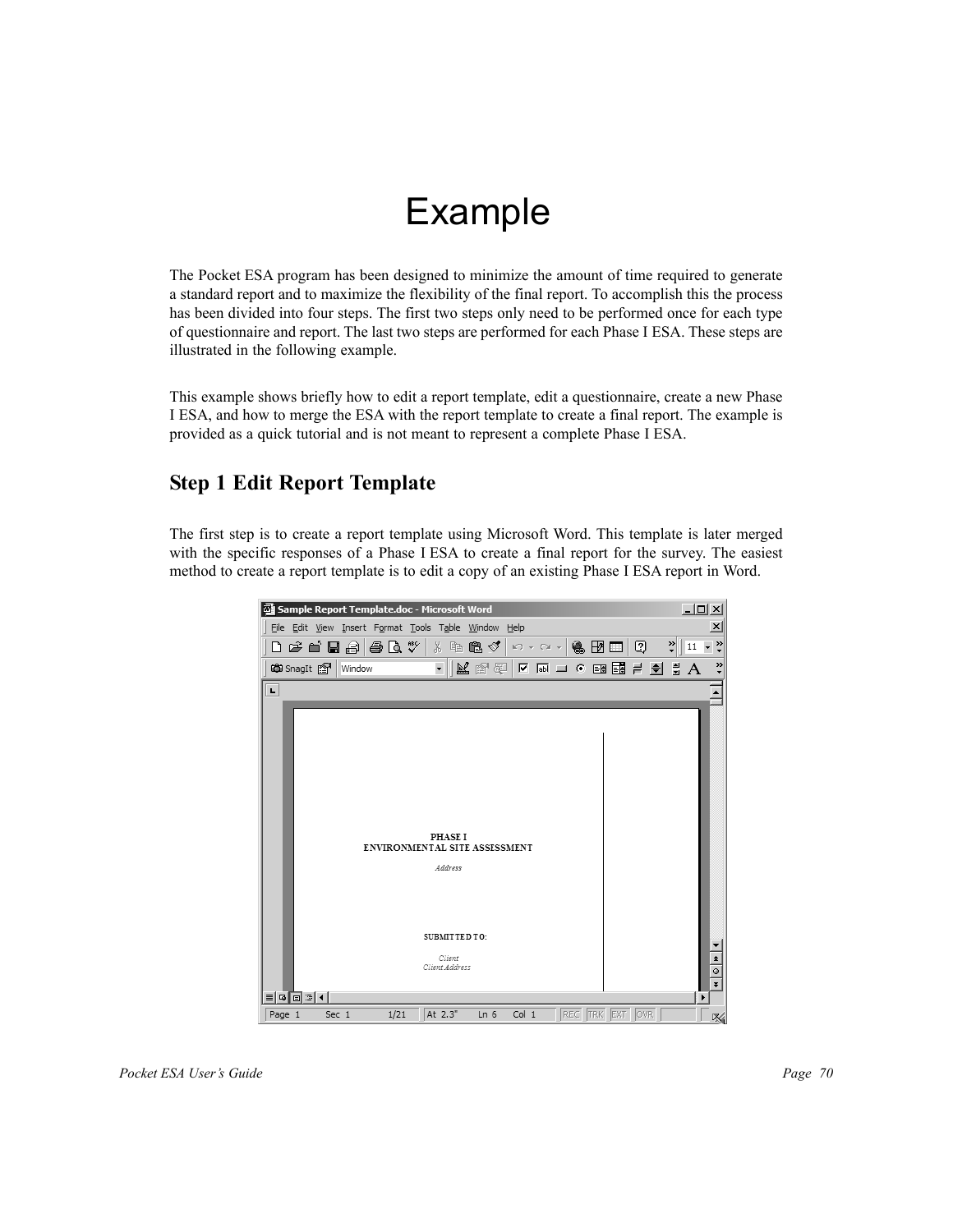#### **Example: Edit Report Template**

For this example, an existing report template will be edited. The file name for the report template is "Sample Report Template.doc". This file is provided with the Pocket ESA program. When the file is opened in Word it will be displayed as shown above.

| <b>Style</b>                                                                                                                                                              | $?$   $\times$                                                                                                                                                                                                                                                    |
|---------------------------------------------------------------------------------------------------------------------------------------------------------------------------|-------------------------------------------------------------------------------------------------------------------------------------------------------------------------------------------------------------------------------------------------------------------|
| Styles:<br><b>Block Text</b><br><b>1</b> Body Text<br><b>1</b> Body Text 2<br>Body Text 3<br><b>Body Text Indent</b><br>▶ a Default Paragraph Font<br><b>Document Map</b> | Paragraph preview<br>Iangle Terdangle Terdangle Terdangle Terdangle Terdangle Terdangle Terdangle<br>Tentamelo Tentamelo Tentamelo Tentamelo Tentamelo Tentamelo Tentamelo<br>Tendanck Tendanck Tendanck Tendanck Tendanck Tendanck Tendanck<br>Tax Game in Tax 4 |
| <b>1</b> Footer<br>a Footnote Reference<br>1 Header<br>1 Heading 1<br>1 Heading 2<br>1 Heading 3<br>1 Heading 4<br>1 Heading 5                                            | Character preview<br>Times New Roman<br>Description<br>Normal + Font: 11 pt, Indent: Hanging 0.25" Right                                                                                                                                                          |
| List:<br>Styles in use<br>Organizer                                                                                                                                       | 0.19" Justified, Widow/orphan control, Tabs: -0.8",<br>-0, 5", 0", 0.25", 0.75", 1.5"<br>Modify<br>Delete<br>New                                                                                                                                                  |
|                                                                                                                                                                           | Cancel<br>Apply                                                                                                                                                                                                                                                   |

If a keyword style for the Pocket ESA program has not been created, it should be created first before the report template is edited. To create the keyword style, select the Style menu item from the Format menu in Word. A Style form similar to the one above, will be displayed.

To create a new style, click on the New button on the Style form. On the New Style form, enter the name of the style, type of style, and modify the font as desired. It is recommended that the style name be "Phase I ESA" and that the style type be "Character". You may also want to make the style font be bold italic and the color red, so that it stands out in the document.

After the style has been created, the style should be assigned to the keywords in the report that will be used in the merging process.

| <b>New Style</b>                                                                                                                                                                                                                                                                                                                                                                                                                                                                                                                         |                                | $?$   $\times$ |
|------------------------------------------------------------------------------------------------------------------------------------------------------------------------------------------------------------------------------------------------------------------------------------------------------------------------------------------------------------------------------------------------------------------------------------------------------------------------------------------------------------------------------------------|--------------------------------|----------------|
| Name:                                                                                                                                                                                                                                                                                                                                                                                                                                                                                                                                    | Style type:                    |                |
| Phase I ESA                                                                                                                                                                                                                                                                                                                                                                                                                                                                                                                              | Character                      |                |
| Based on:                                                                                                                                                                                                                                                                                                                                                                                                                                                                                                                                | Style for following paragraph: |                |
| <b>a</b> Default Paragraph Font                                                                                                                                                                                                                                                                                                                                                                                                                                                                                                          |                                |                |
| Preview                                                                                                                                                                                                                                                                                                                                                                                                                                                                                                                                  |                                |                |
| TexiSample TexiSample TexiSample TexiSample TexiSample TexiSample TexiSample TexiSample<br>TexiSample TexiSample TexiSample TexiSample TexiSample TexiSample TexiSample Texi<br>Following Faragraph Following Faragraph Following Faragraph Following Faragraph Following Faragraph<br>Following Paragraph Following Paragraph Following Paragraph Following Paragraph Following Paragraph<br>Following Paragraph Following Paragraph<br>Description<br>Default Paragraph Font + Font: 11 pt, Italic, Font color: Red, English<br>(U.K.) |                                |                |
| Add to template                                                                                                                                                                                                                                                                                                                                                                                                                                                                                                                          | $\Box$ Automatically update    |                |
| OK<br>Cancel                                                                                                                                                                                                                                                                                                                                                                                                                                                                                                                             |                                |                |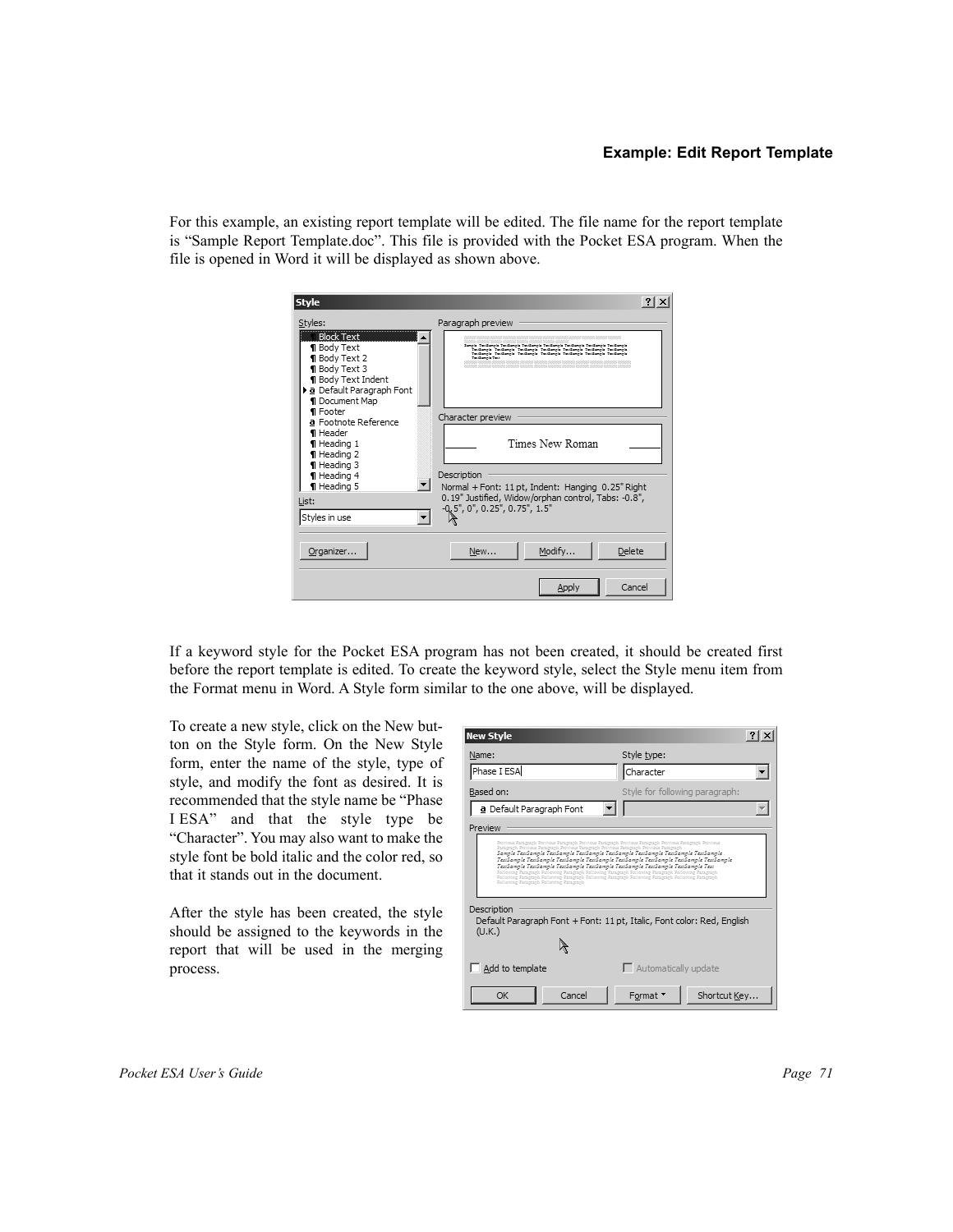### **Example: Edit Report Template**

To assign the "Phase I ESA" style to a keyword or keywords, select the keyword and then select the style from the Style combo on the toolbar in Word.



The keyword can contain one or more words (such as "Client") that will be substituted during the merging process or they can be used to represent entire paragraphs that will be substituted (such as ("ACMs").

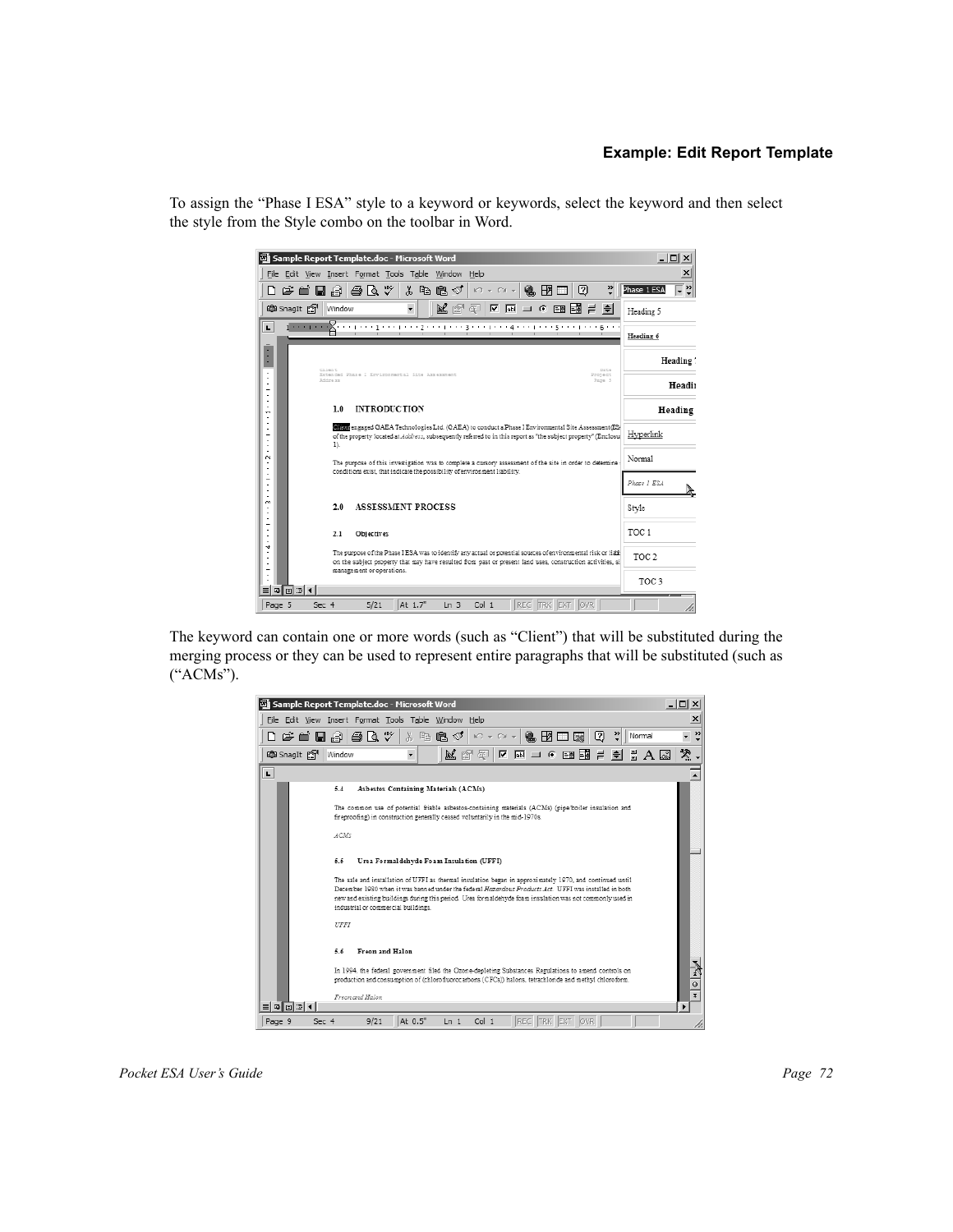## **Step 2 Edit Questionnaire**

After the report template has been edited the next step is to create a questionnaire that is used to collect the site reconnaissance data of a Phase I ESA. This questionnaire will assign a keyword specified in the report template to each question. The text associated with the answer to that question will then replace the keyword when the actual Phase I ESA data is merged to create a final report.

In this example we will edit the questionnaire "Consulting Company" that is provided 2. with the Pocket ESA program. To open the questionnaire, click on the Open Questionnaire button on the Questionnaire toolbar. The Open Questionnaire form below will be displayed. Select the "Consulting Company" questionnaire and press the Open button.



When the questionnaire is opened, a copy of the report template will be scanned in Word to locate all of the keywords. These keywords will then be available within the questionnaire. If changes to the keywords are made in the report template using Word while the questionnaire is opened, the questionnaire will need to be closed and re-opened to be updated with these changes.

After the questionnaire is opened it will be displayed as shown on the next page. Questionnaires are divided into sections and subsections which can contain any number of questions. Questions can be edited by double-clicking on them.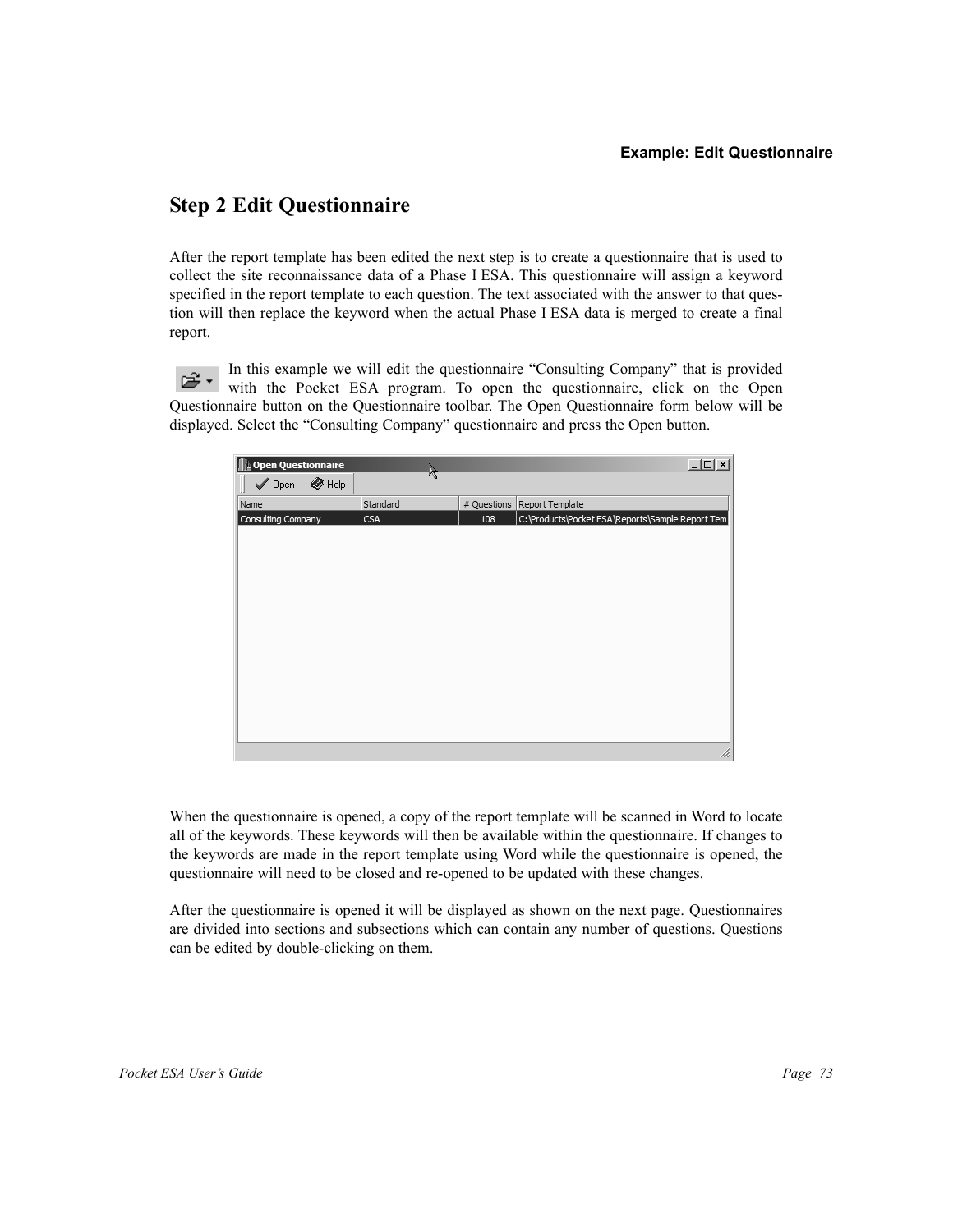

In this example we will edit the first question, "What is the client's name?". To edit this question double-click on it in the list. The question will be displayed as shown below.

|                                  |                          |      |                              | $ \Box$ $\times$ |
|----------------------------------|--------------------------|------|------------------------------|------------------|
| <b>Question Number:</b><br>Name: | 45<br>Consulting Company |      |                              |                  |
| Standard:                        | CSA                      |      | <b>▽</b> Section Replacement |                  |
| <b>Report Section: Client</b>    |                          |      |                              |                  |
| B Question   h Report            |                          |      |                              |                  |
| What is the client's name?       |                          |      |                              |                  |
|                                  |                          | I    |                              |                  |
|                                  |                          |      |                              |                  |
| Question Type:                   | ■ Description            |      |                              |                  |
| K                                |                          | ″ Ok | X Cancel                     | Help             |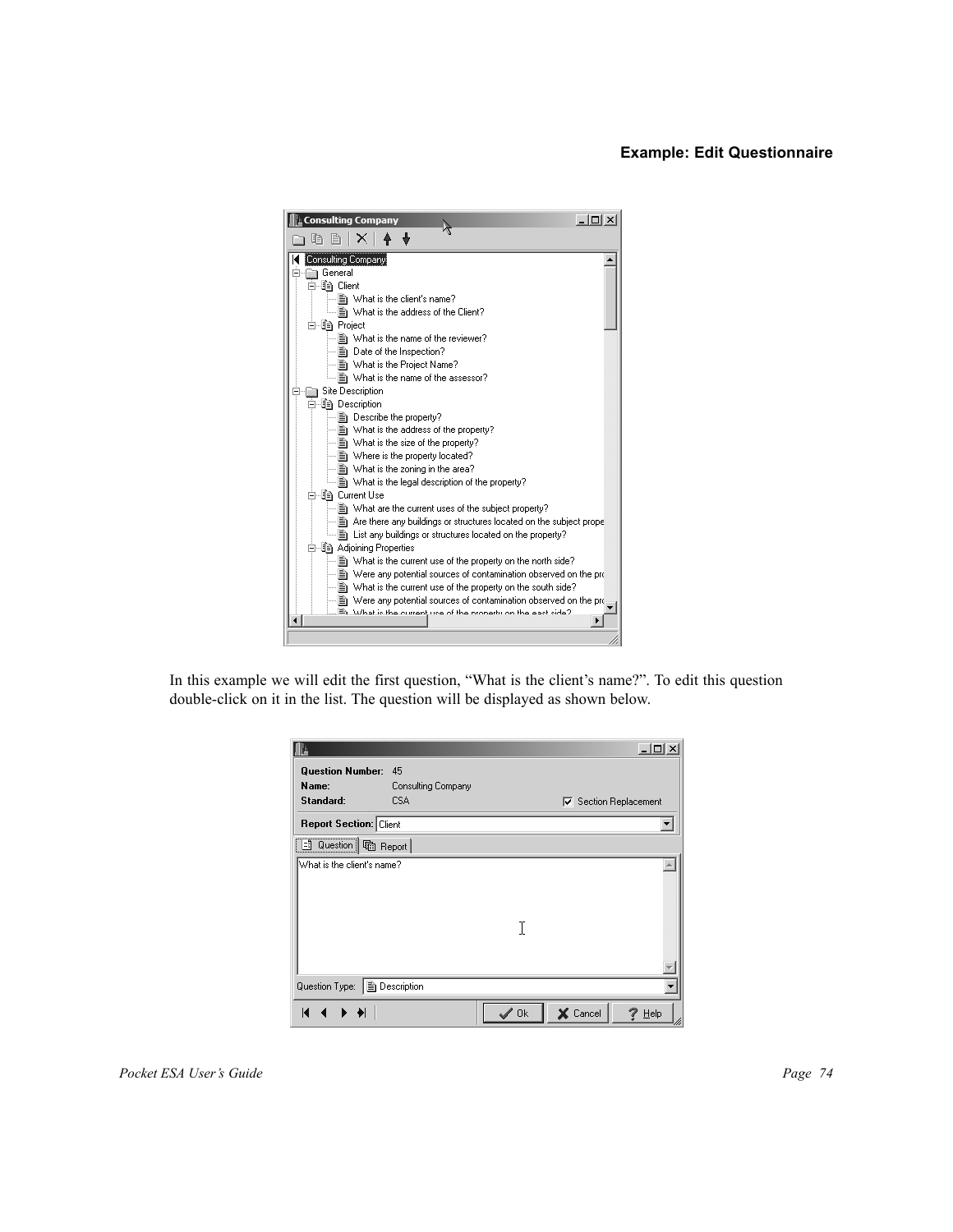At the top of the form, shown on the previous page,, there is a combo box where you can select the Report Section. When the arrow on the right is selected a list of keywords that have been entered in the report template will be displayed.

A keyword from the list must be selected for the question. This keyword will determine where the text results of the question will be placed in the report when it is merged. If no keyword is selected the results of the question will not appear in the report. In this example the "Client" keyword is selected.

Also at the top of the form is a checkbox for Section Replacement. If the box is checked, during the merging of the report any instance of the keyword ("Client") will be replaced with the answer text. If the box is not checked, during the merging of the report the answer text will only be inserted below the first instance of the keyword and the keyword will be left in place. In this example we will use section replacement so that all of the keywords "Client" are replaced by the answer text.



On the Question tab, the question text and question type are specified. The question type determines the format of the question and allowable answers that are used to collect the data on the Pocket PC. There are numerous question types that can be selected.

As the selection in the list is moved the question type will be previewed on a form beside the Question form.

For this example the question type is "Description".

After the question text and type have been specified, the text associated with each allowable response is entered on the report tab, shown on the next page. This is the text that will actually be merged into the final report.

The allowable responses for a question depend upon the question type. For the "Description" question type there is only one allowable response, that is called "General". Whereas, for a "Yes/No" question type there would be two available responses or for a "Multiple Choice 3 Response" question type there would be 3 responses.

To select a **response** click on the arrow to the right of the input box, a list of available responses will be displayed. The available responses will depend on the type of question.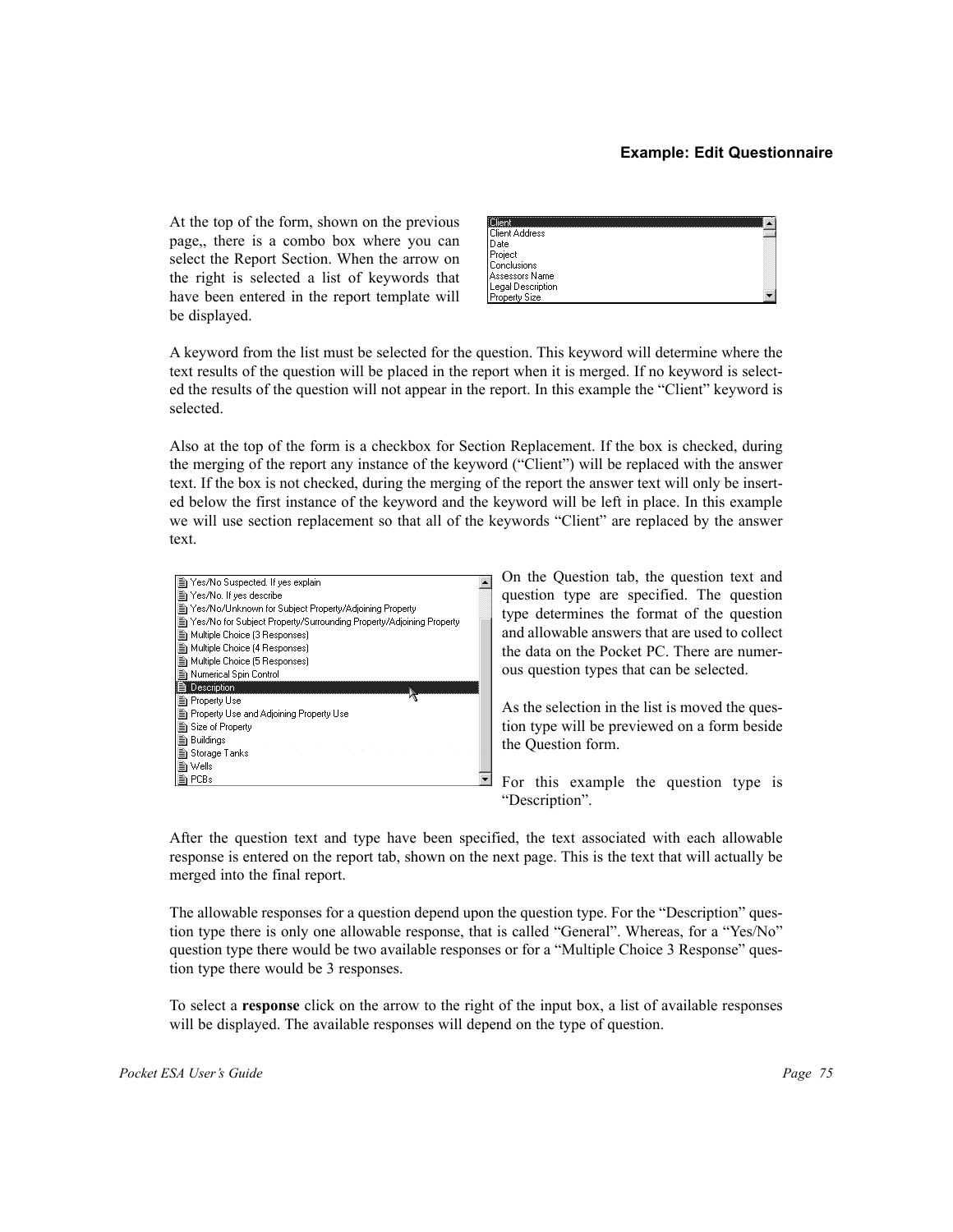## **Section Name Example: Edit Questionnaire**

|                               |                                                         | $-10 \times$                 |
|-------------------------------|---------------------------------------------------------|------------------------------|
| <b>Question Number:</b>       | 45                                                      |                              |
| Name:                         | Consulting Company                                      |                              |
| Standard:                     | <b>CSA</b>                                              | <b>▽</b> Section Replacement |
| <b>Report Section: Client</b> |                                                         |                              |
|                               |                                                         |                              |
| Choose a Response:   General  |                                                         | Insert *<br>▼                |
|                               | B / U A $^{\text{s}}$ A $_{\text{s}}$   の 暑   巻   卷   亀 |                              |
| $\blacksquare$<br>$\big\ $    | $\mathscr{S}$ Ok                                        | X Cancel<br>$7$ Help         |



The **Insert** button allows for the insertion of text that was entered when the question was answered on the Pocket PC. For example, this text could be entered as the "Description" for the question.

When the Insert button is pressed a list will be displayed showing the types of text that could be entered with the question on the Pocket PC. To include the text that was entered on the Pocket PC in the associated text of the question, position the cursor in the text input box where you want the inserted text to appear and then click on the Insert button and select it from the list.

|                               |                             | $-1$ $-1$ $\times$           |
|-------------------------------|-----------------------------|------------------------------|
| <b>Question Number:</b>       | 45                          |                              |
| Name:                         | Consulting Company          |                              |
| Standard:                     | <b>CSA</b>                  | <b>▽</b> Section Replacement |
| <b>Report Section: Client</b> |                             |                              |
| <b>h</b> Report<br>리 Question |                             |                              |
| Choose a Response:            | General                     | Insert *                     |
| $I \perp$<br>$\bf{B}$         | $A^S$ $A_S$<br>人名追<br>│ ∽ 鬐 |                              |
| «Description»                 |                             |                              |
| K.                            | ″ Ok                        | X Cancel<br>Help             |

*Pocket ESA User's Guide* Page 76 **Pocket ESA User's Guide** Page 76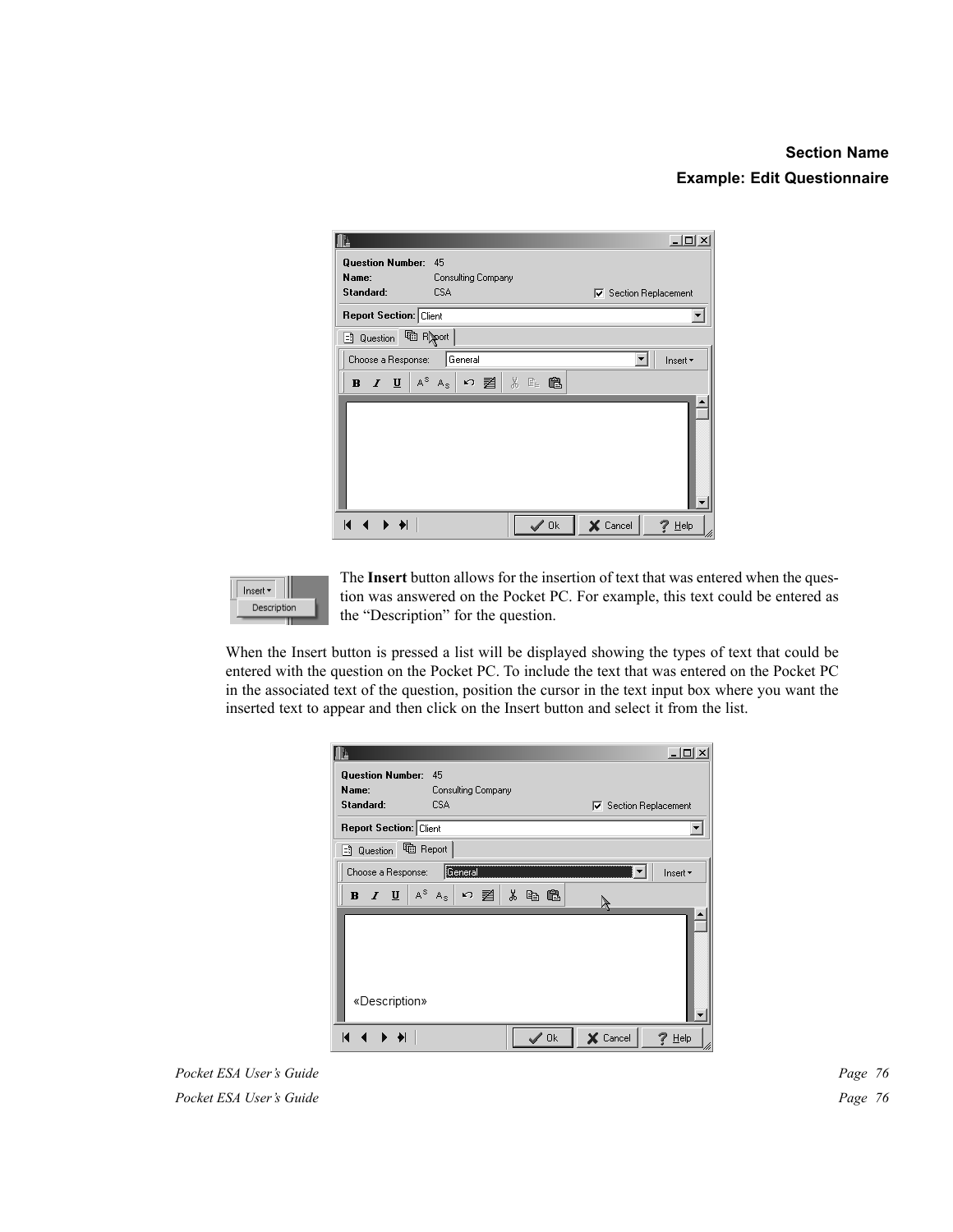Below the response selection is a **Rich Text toolbar** and input box, these are used to enter the text associated with the selected response. The text associated with the response can be as simple or as complicated as desired. There is no practical limit to the length of the text. In this question, we will only use the answer provided by the user for the client's name.

The question for the client's name is a very simple type of question to create. A more complicated question would be for Asbestos Containing Materials (ACMs). To edit this question, expand the section on the Site Visit in the questionnaire and then double click on the question under ACMs, "Were any materials suspected or known to contain friable asbestos observed on the property?".



After the question is double-clicked on the questionnaire form, it will be displayed as shown on the next page.

*Pocket ESA User's Guide Page 77*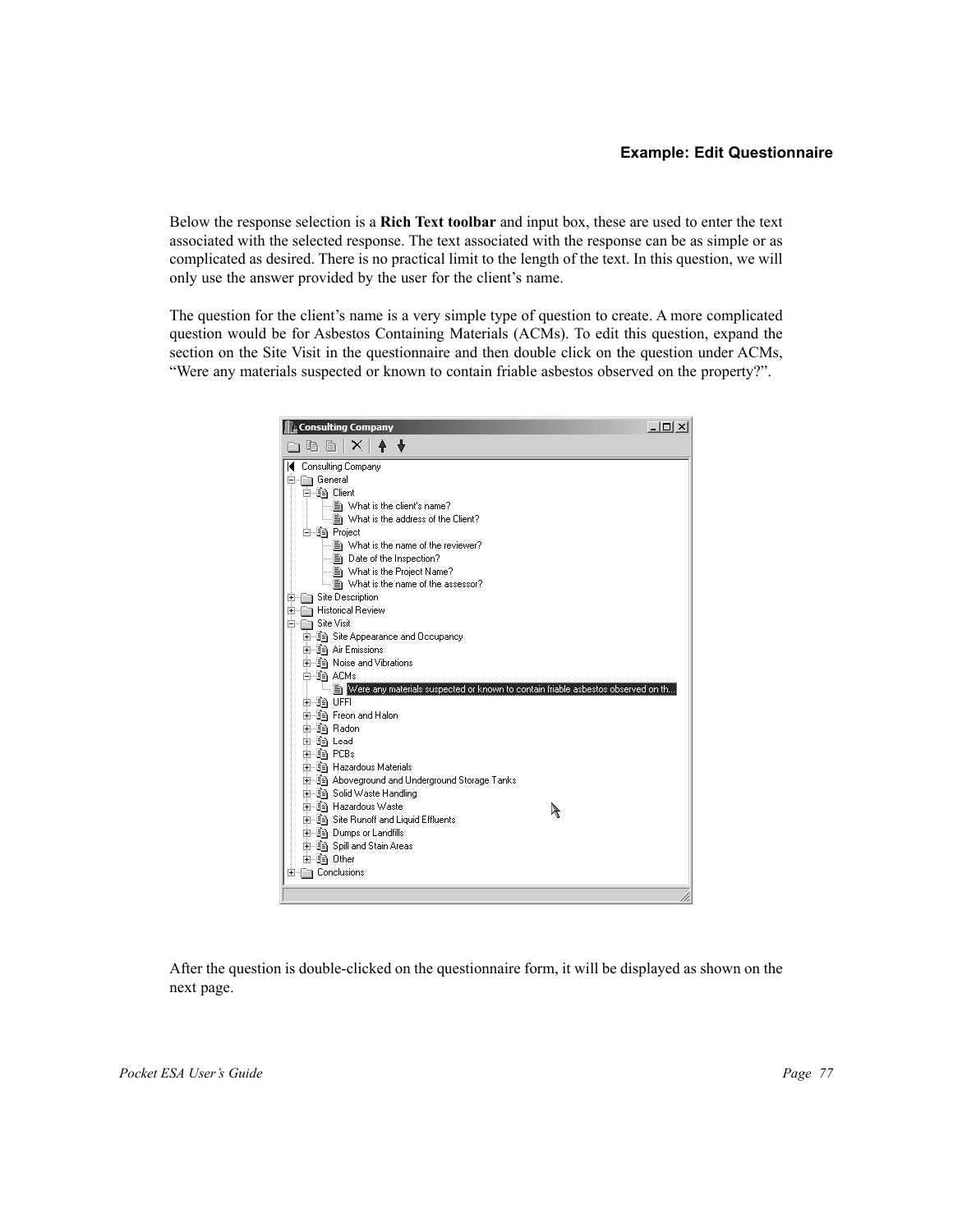

The question type this time is more complicated than the client question and is "Yes/No/Unknown/NA". To see how this question will look, click on the Preview button at the bottom of the question form.

This question has four possible responses (Yes, No, Unknown, and Not Applicable) and also can contain Additional Information. The text to be merged into the final report can be different for each of these responses.

To enter the text for each of the four possible responses, click on the Report tab on the Question form, as shown on the page. Then select the response by clicking on the arrow next to the "Choose a Response" box. In the example below we will enter the text for the Yes and No responses. The text for the Unknown and NA responses would be entered the same way. To include the Additional Information from the question, use the Insert button.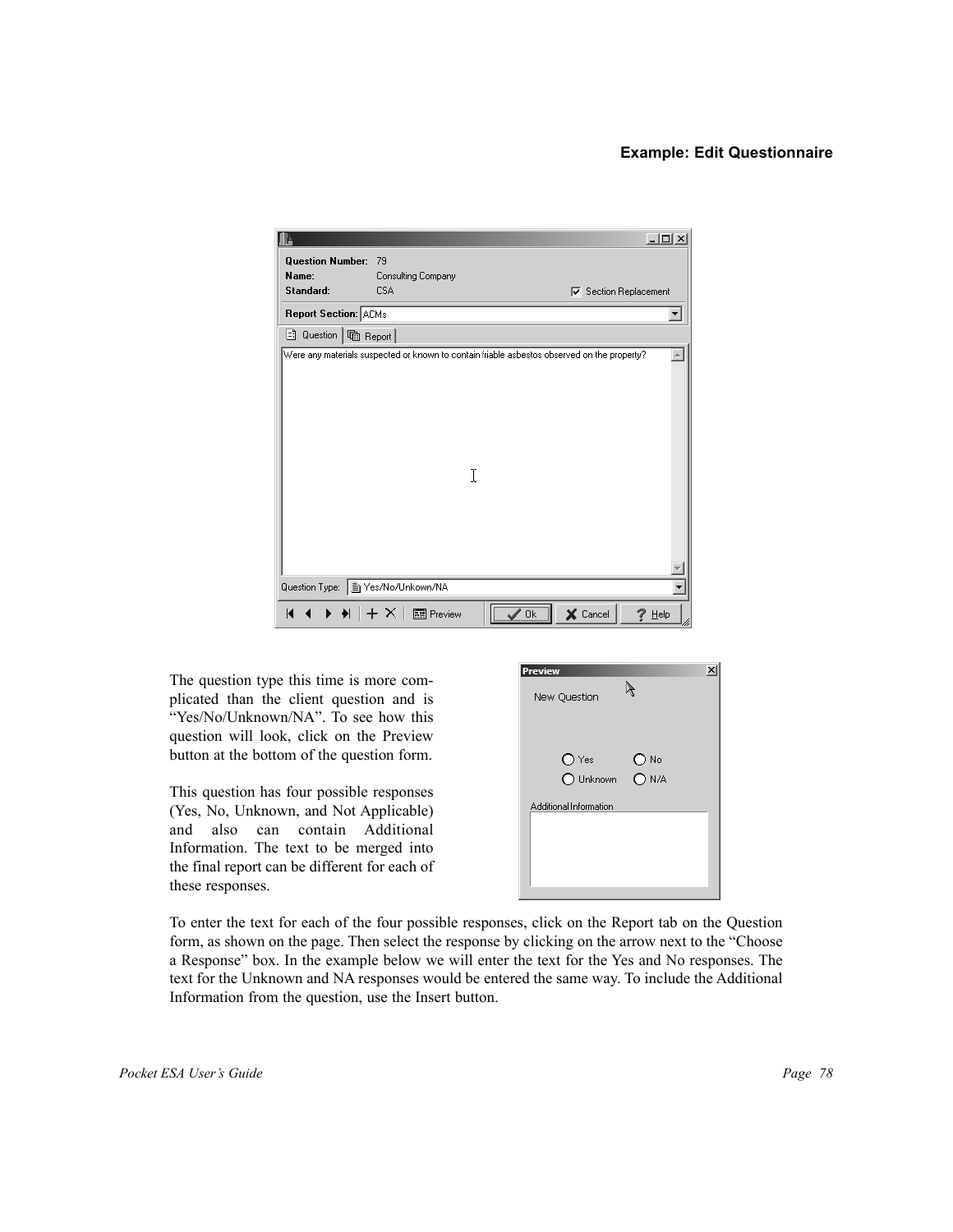|                                   |                                                                                                                                 |                  |          | <u>니미×</u>                        |
|-----------------------------------|---------------------------------------------------------------------------------------------------------------------------------|------------------|----------|-----------------------------------|
| <b>Question Number:</b>           | 79                                                                                                                              |                  |          |                                   |
| Name:<br>Standard:                | Consulting Company<br><b>CSA</b>                                                                                                |                  |          | <b>▽</b> Section Replacement      |
| <b>Report Section: ACMs</b>       |                                                                                                                                 |                  |          |                                   |
| heport<br>-1 Question             |                                                                                                                                 |                  |          |                                   |
| Choose a Response:                | Yes                                                                                                                             |                  |          | Insert *                          |
| $A^{\otimes}$<br>U<br>B<br>I      | Yes<br>ANO                                                                                                                      |                  |          |                                   |
|                                   | Unknown<br>N/A                                                                                                                  |                  |          |                                   |
|                                   |                                                                                                                                 |                  |          |                                   |
|                                   |                                                                                                                                 |                  |          |                                   |
|                                   |                                                                                                                                 |                  |          |                                   |
|                                   |                                                                                                                                 |                  |          |                                   |
|                                   |                                                                                                                                 |                  |          |                                   |
|                                   |                                                                                                                                 |                  |          |                                   |
|                                   |                                                                                                                                 |                  |          |                                   |
| K                                 | $\blacklozenge \parallel + \times \parallel \text{min}$ Preview                                                                 | $\sqrt{0k}$      | X Cancel | 7<br>Help                         |
|                                   |                                                                                                                                 |                  |          |                                   |
| ľΔ                                |                                                                                                                                 |                  |          | $ \Box$ $\times$                  |
| <b>Question Number:</b>           | 79                                                                                                                              |                  |          |                                   |
| Name:<br>Standard:                | Consulting Company<br><b>CSA</b>                                                                                                |                  |          |                                   |
| <b>Report Section: ACMs</b>       |                                                                                                                                 |                  |          | <b>▽</b> Section Replacement<br>▼ |
| tig Report<br>-1 Question         |                                                                                                                                 |                  |          |                                   |
| Choose a Response:                | ∥Yes                                                                                                                            |                  |          | Insert *                          |
| B<br>I<br>$\overline{\mathbf{u}}$ | $A^S$ $A_S$<br>$\texttt{X} \triangleq \texttt{C}$<br>い 屠                                                                        |                  |          | Additional Informat               |
|                                   | Based on the age of the building (prior to 1975) asbestos containing                                                            |                  |          | ₩                                 |
|                                   | materials may be present within some building materials. Materials<br>that may contain asbestos include drywall joint compound, |                  |          |                                   |
|                                   | mechanical insulation, roofing materials, floor and ceiling tiles, and                                                          |                  |          |                                   |
| fire doors.                       |                                                                                                                                 |                  |          |                                   |
|                                   | The following materials were observed on the subject property and                                                               |                  |          |                                   |
| may contain asbestos:             |                                                                                                                                 |                  |          |                                   |
|                                   |                                                                                                                                 |                  |          |                                   |
| «Additional Information»          |                                                                                                                                 |                  |          |                                   |
|                                   |                                                                                                                                 |                  |          |                                   |
| KI.<br>◀                          | $\blacktriangleright$ $\blacklozenge$ $\parallel$ $\pm$ $\times$ $\parallel$ $\blacksquare$ Preview                             | $\mathscr{S}$ Ok | X Cancel | ? Help                            |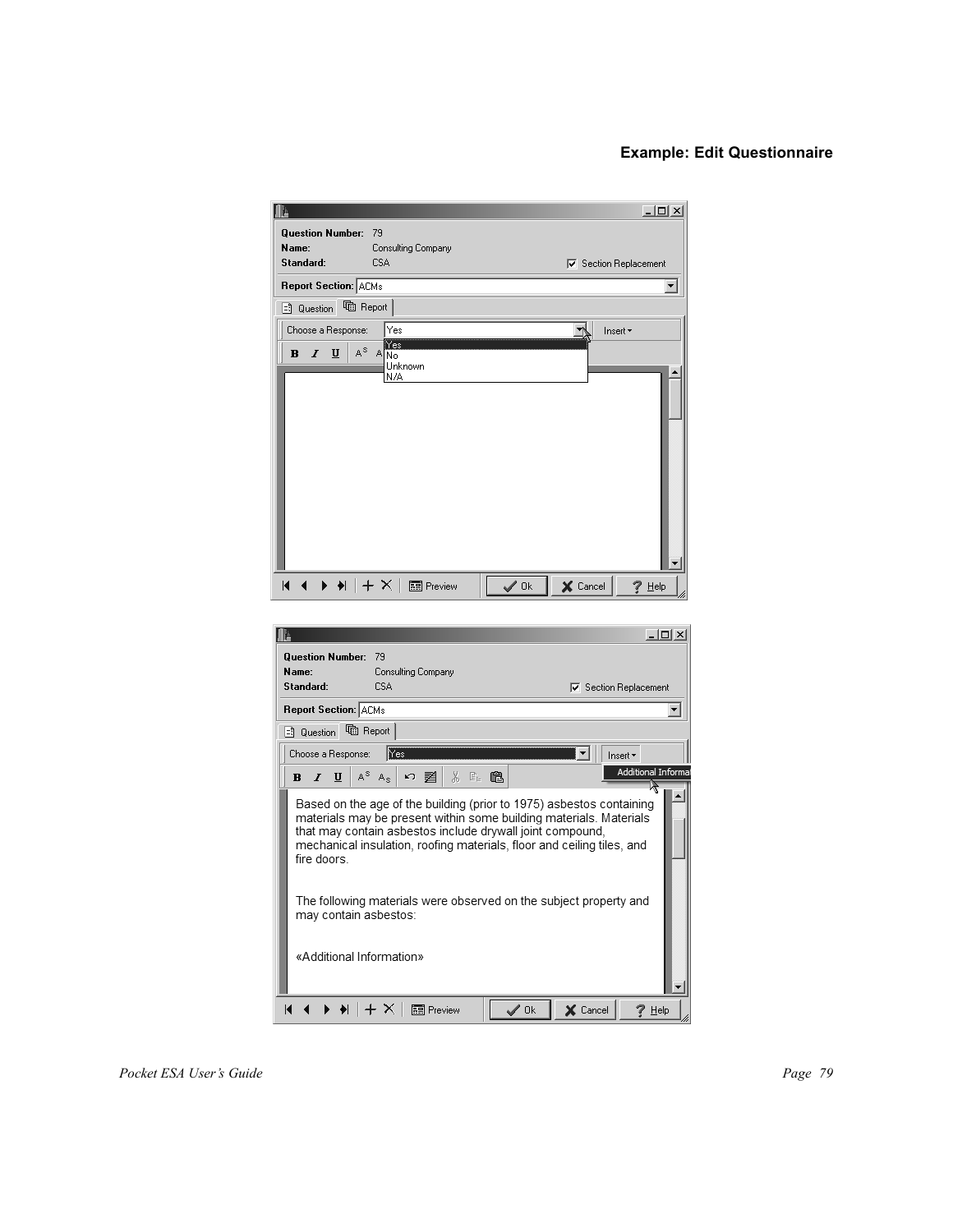After the text for the Yes response has been entered, the text for the No response can be entered by selecting it using the "Choose a Response" box. Notice that the text is completely different than the text for a Yes response.

|                             | $-10 \times$                                                                                           |
|-----------------------------|--------------------------------------------------------------------------------------------------------|
| <b>Question Number:</b>     | -79                                                                                                    |
| Name:                       | Consulting Company                                                                                     |
| Standard:                   | <b>CSA</b><br><b>▽</b> Section Replacement                                                             |
| <b>Report Section: ACMs</b> |                                                                                                        |
|                             |                                                                                                        |
| Choose a Response:          | No<br>Insert *                                                                                         |
| $I$ U<br>$\bf{B}$           | Yes<br>$A^{\circ}$ AND                                                                                 |
|                             | Unknown<br>N/A                                                                                         |
|                             | Based on the age of the building (after 1975) asbestos containing<br>materials are not likely present. |
| «Additional Information»    |                                                                                                        |
| К                           | X Cancel<br>$\mathscr{I}$ Ok<br>Help                                                                   |

The text for the responses in the ACM question is much different than for the client question. In the client question, the client's name that is entered is used to replace the Client keyword in the report. This replacement is for the name only and can occur in the middle of sentences in the report.

The text for the ACM question is used to replace the ACMs keyword in the report and is designed to be an entire paragraph or more. By simply having the user select Yes or No, entirely different paragraphs are added to the report. This technique can be very powerful and can substantially reduce the amount of information that has to be input by the data collector, as well as be used to standardize the information in reports.

After the text for all of the responses has been entered, the changes to the question should be saved by clicking on the Ok button.

When you are finished editing the questions in the questionnaire, the changes should be saved by clicking on the Save button on the Questionnaire toolbar.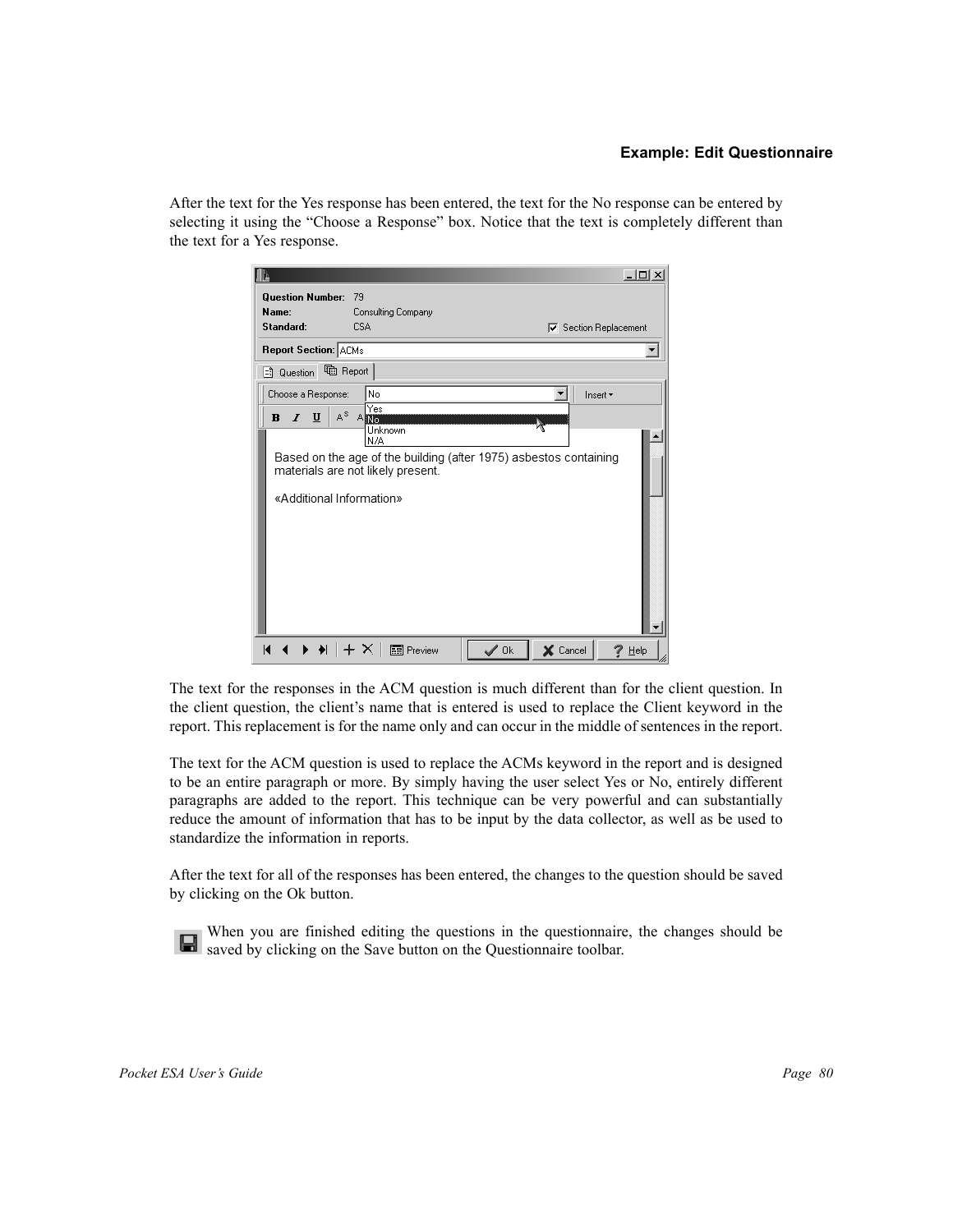# **Step 3 Creating a Phase I ESA**

After the questionnaire has been downloaded to the Pocket PC, it can be used to collect the Phase I ESA reconnaissance data in the field. Alternatively, the Phase I ESA can be created directly on the desktop, avoiding the necessity of downloading the questionnaire and uploading the Phase I data. In this example, we will enter the Phase I data directly on the desktop. This method can also be used to edit the information that was collected on the Pocket PC.

The Phase I ESA surveys are grouped into projects. Projects typically contain associated Phase I ESAs, and may contain one or more surveys. In this example, we will store the new Phase I ESA in the "Samples" project that is supplied with the program.

To open the "Samples" project click on the Open Project button on the Project toolbar. The 鱼 Open Project form below will be displayed. Select the "Samples" project and press the Open button.

| Open Project         |                                    | $\Box$ |
|----------------------|------------------------------------|--------|
| <b>1</b> Open ● Help |                                    |        |
| Project              | Directory                          |        |
| Samples              | C:\PROGRA~1\GAEA\POCKET~1\Projects |        |
|                      |                                    |        |
|                      |                                    |        |
|                      |                                    |        |
|                      |                                    |        |
|                      |                                    | R      |
|                      |                                    |        |
|                      |                                    |        |
|                      |                                    |        |
|                      |                                    |        |
|                      |                                    |        |
|                      |                                    |        |
|                      |                                    |        |
|                      |                                    |        |
|                      |                                    |        |
|                      |                                    | h      |

After the project is selected, the Phase I ESA's in it will be displayed on the project form as shown on the next page.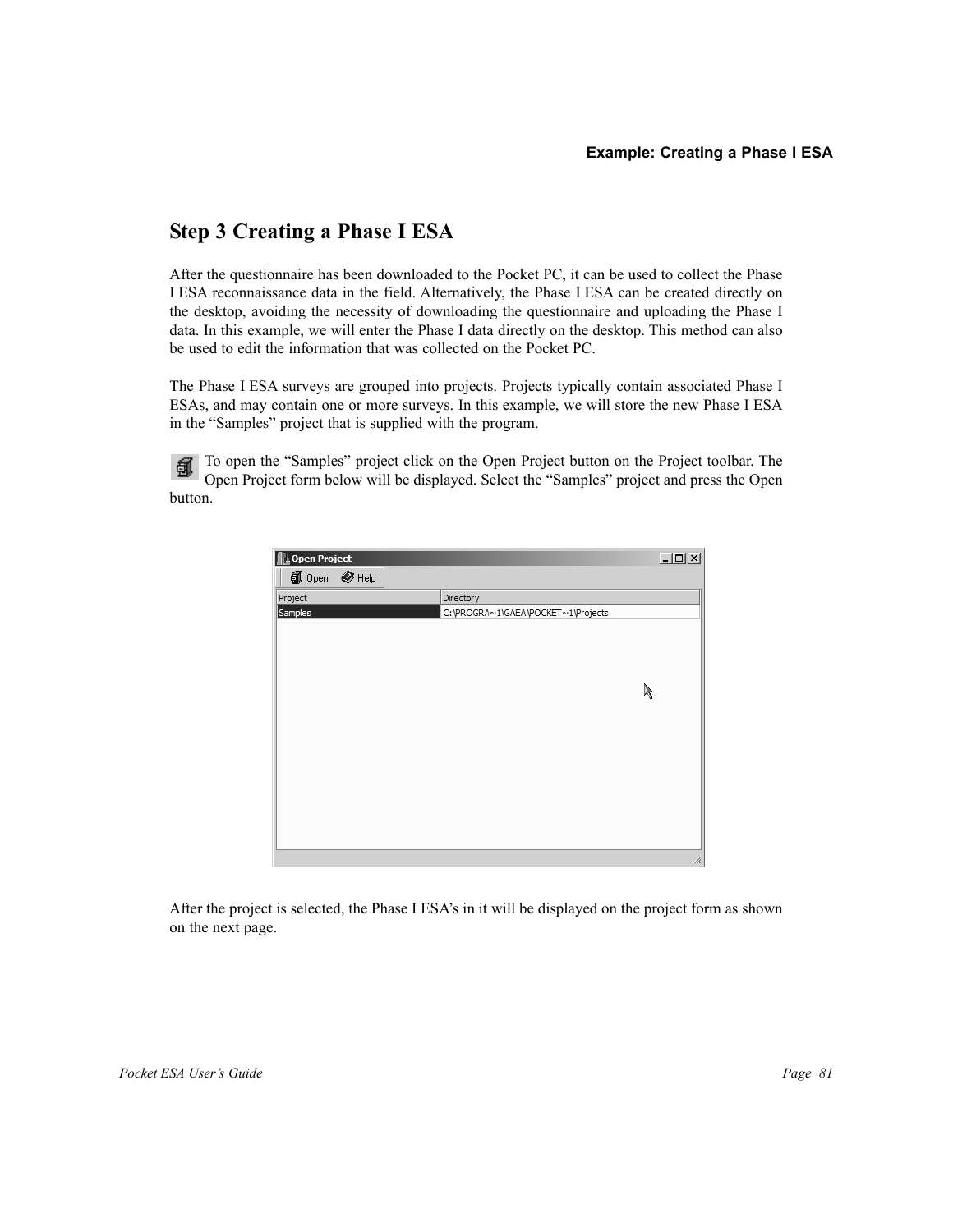To create a new Phase I ESA, click on the Add button on the project form. The Select<br>Ouestionnaire form below will then be directed in Columbus 1.000 Questionnaire form below will then be displayed. Select the "Consulting Company" questionnaire and then press the Open button.

| Select Questionnaire                 |          |             | $\Box$                                           |
|--------------------------------------|----------|-------------|--------------------------------------------------|
| $\bigotimes$ Help<br>$\sqrt{ }$ Open |          |             |                                                  |
| Name                                 | Standard | # Questions | Report Template                                  |
| Consulting Company                   | CSA      | 108         | C:\Products\Pocket ESA\Reports\Sample Report Tem |
|                                      |          |             |                                                  |
|                                      |          |             |                                                  |
|                                      |          |             |                                                  |
|                                      |          |             |                                                  |
|                                      |          |             |                                                  |
|                                      |          |             |                                                  |
|                                      |          |             |                                                  |
|                                      |          |             |                                                  |
|                                      |          |             |                                                  |
|                                      |          |             | P                                                |
|                                      |          |             |                                                  |
|                                      |          |             |                                                  |
|                                      |          |             |                                                  |
|                                      |          |             |                                                  |
|                                      |          |             |                                                  |
|                                      |          |             | 11                                               |

After the questionnaire has been selected the New Survey form below will be displayed. Enter the name for the new Phase I survey and press the Ok button.

| <b>New Survey</b>           |          |      |  |
|-----------------------------|----------|------|--|
|                             |          |      |  |
| Name: $Example \t_T$        |          |      |  |
|                             |          |      |  |
|                             |          |      |  |
| $\overline{\phantom{a}}$ OK | X Cancel | Help |  |
|                             |          |      |  |

The new Phase I survey will then be displayed on the Survey form on the next page. A menu tree on the form displays the sections, subsections, and questions specified in the questionnaire used for the Phase I ESA. Sections in the menu tree can be expanded and collapsed by double clicking on the section name. When the section is collapsed only the section is displayed and the subsections are hidden. When the section is expanded all of the subsections are displayed below the section.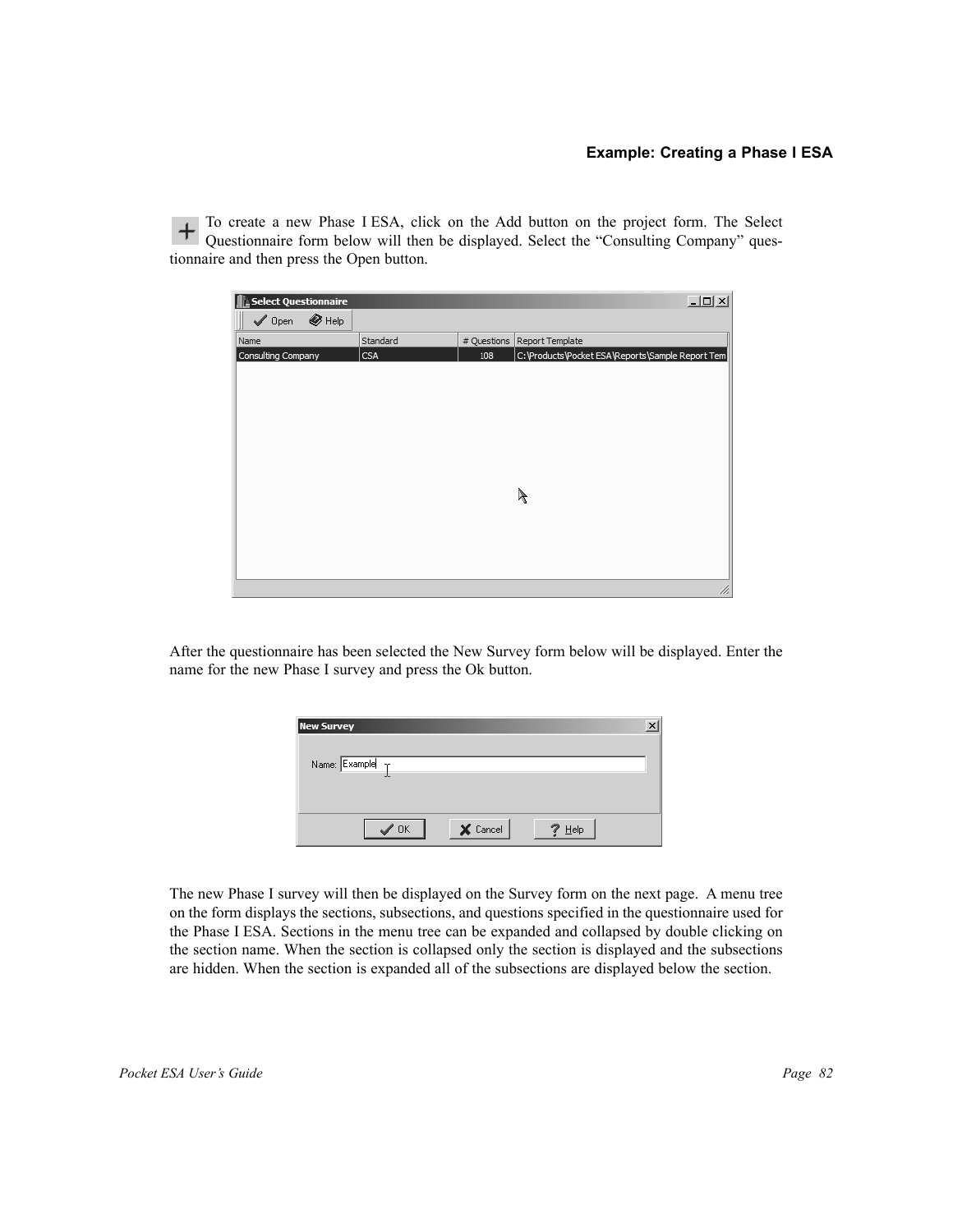#### **Example: Creating a Phase I ESA**



The Phase I ESA data for each question can be entered by selecting the question from the menu tree. The question will be displayed on the Question tab as shown below. Enter the answer to the question on this tab. In this example, enter the Client's name.

|           | Consulting Company - [Example]                      |                   |                    | $-12X$ |
|-----------|-----------------------------------------------------|-------------------|--------------------|--------|
|           | B Save & Close                                      | Insert Macro      | $\bigotimes$ Help  |        |
| $\pmb{+}$ | Questionnaire:<br>Standard:<br>Number of Questions: | <b>CSA</b><br>108 | Consulting Company |        |
|           | <sup>晒</sup> Index<br><b>■ Question 1</b>           | heport            |                    |        |
|           | What is the client's name?                          |                   |                    |        |
|           | <b>ACME Manufacturing</b>                           |                   |                    |        |
|           |                                                     |                   |                    | ĸ.     |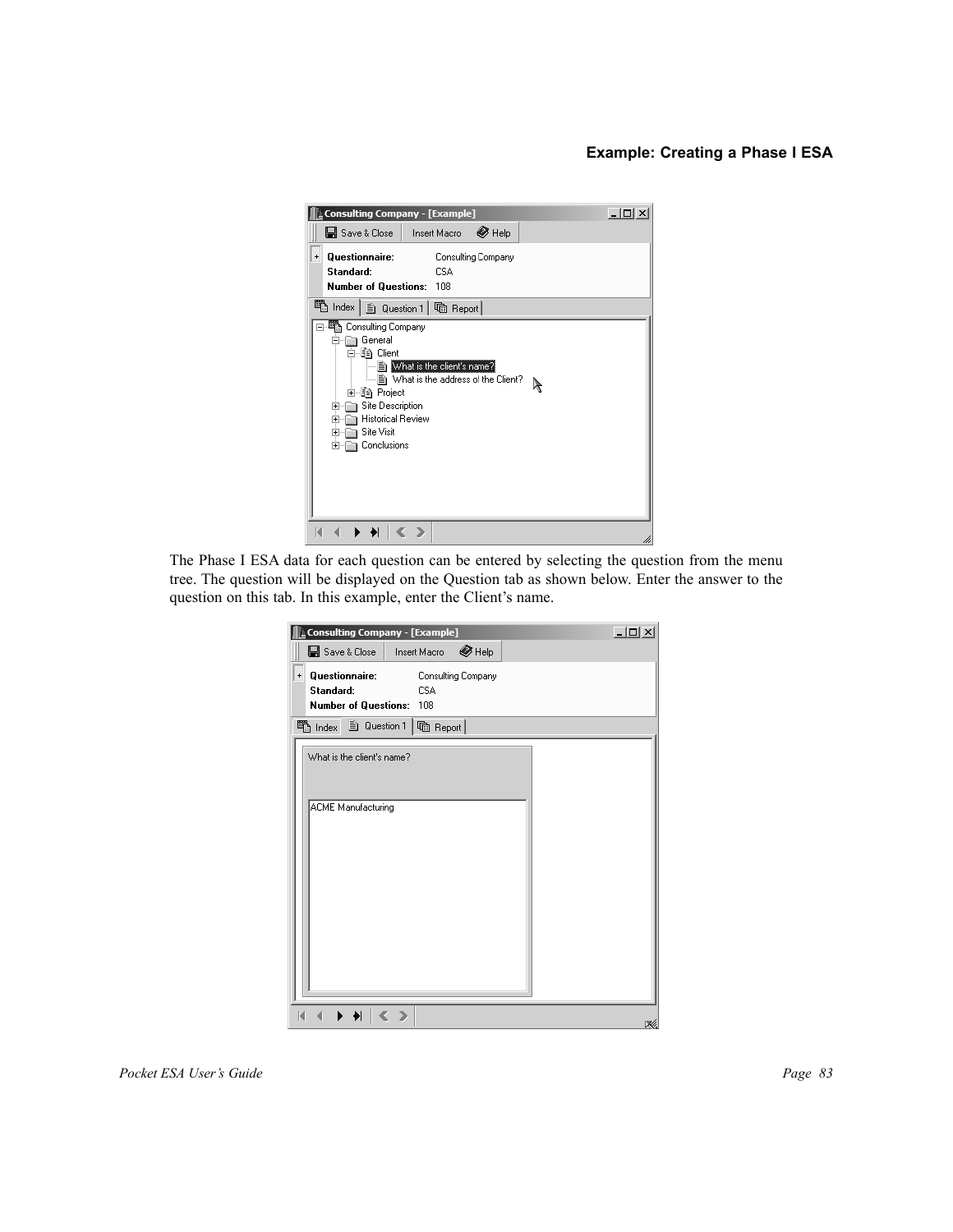#### **Example: Creating a Phase I ESA**

The Report tab shows how the answer to the question will be merged into the report template. In this example the "<Description>" for the question was replaced by the text "ACME Manufacturing", as shown below.

| <b>Consulting Company - [Example]</b>                                       |                                  | -101<br>$\times$ |
|-----------------------------------------------------------------------------|----------------------------------|------------------|
| BI Save & Close   Insert Macro                                              | $\otimes$ Help                   |                  |
| Questionnaire:<br>$\ddot{}$<br>Standard:<br><b>Number of Questions: 108</b> | Consulting Company<br><b>CSA</b> |                  |
| <sup>酯</sup> Index   m Question 1                                           | heport                           |                  |
| <b>Question Number: 1</b><br><b>Report Section:</b>                         | Client                           |                  |
| ACME Manufacturing                                                          | T                                |                  |
|                                                                             | $\rightarrow$                    | hi               |

The question on ACMs can be answered the same way. First, double-click on it from the list of questions on the index tab shown below. The question will then be displayed on the Question tab shown on the next page.

| Consulting Company - [Example]                                                                                                                                                                                                                                                                                                                                                                                                     | $ \Box$ $\times$ $\Box$ |
|------------------------------------------------------------------------------------------------------------------------------------------------------------------------------------------------------------------------------------------------------------------------------------------------------------------------------------------------------------------------------------------------------------------------------------|-------------------------|
| B Save & Close  <br>$\otimes$ Help<br><b>Insert Macro</b>                                                                                                                                                                                                                                                                                                                                                                          |                         |
| Questionnaire:<br>Consulting Company<br>$\ddot{}$<br>Standard:<br><b>CSA</b><br><b>Number of Questions: 108</b>                                                                                                                                                                                                                                                                                                                    |                         |
| <sup>电</sup> Index   m Question 1   hm Report                                                                                                                                                                                                                                                                                                                                                                                      |                         |
| 職 Consulting Company<br>General<br>[∓]…<br>Site Description<br>$\overline{+}$<br>Historical Review<br>$\boxed{+}$<br><b>Site Visit</b><br>⊟<br>由 图 Site Appearance and Occupancy<br>由唱 Air Emissions<br>由 值) Noise and Vibrations<br>白 , 自 ACMs<br>ं Were any materials suspected or known to contain friable asbestos obser<br>n la UFFI<br>由…国)Freon and Halon<br>由 ∭ Radon<br>⊞ે∯ો Lead<br>⊞-≸à PCBs<br>中国語 Hazardous Materials |                         |
|                                                                                                                                                                                                                                                                                                                                                                                                                                    |                         |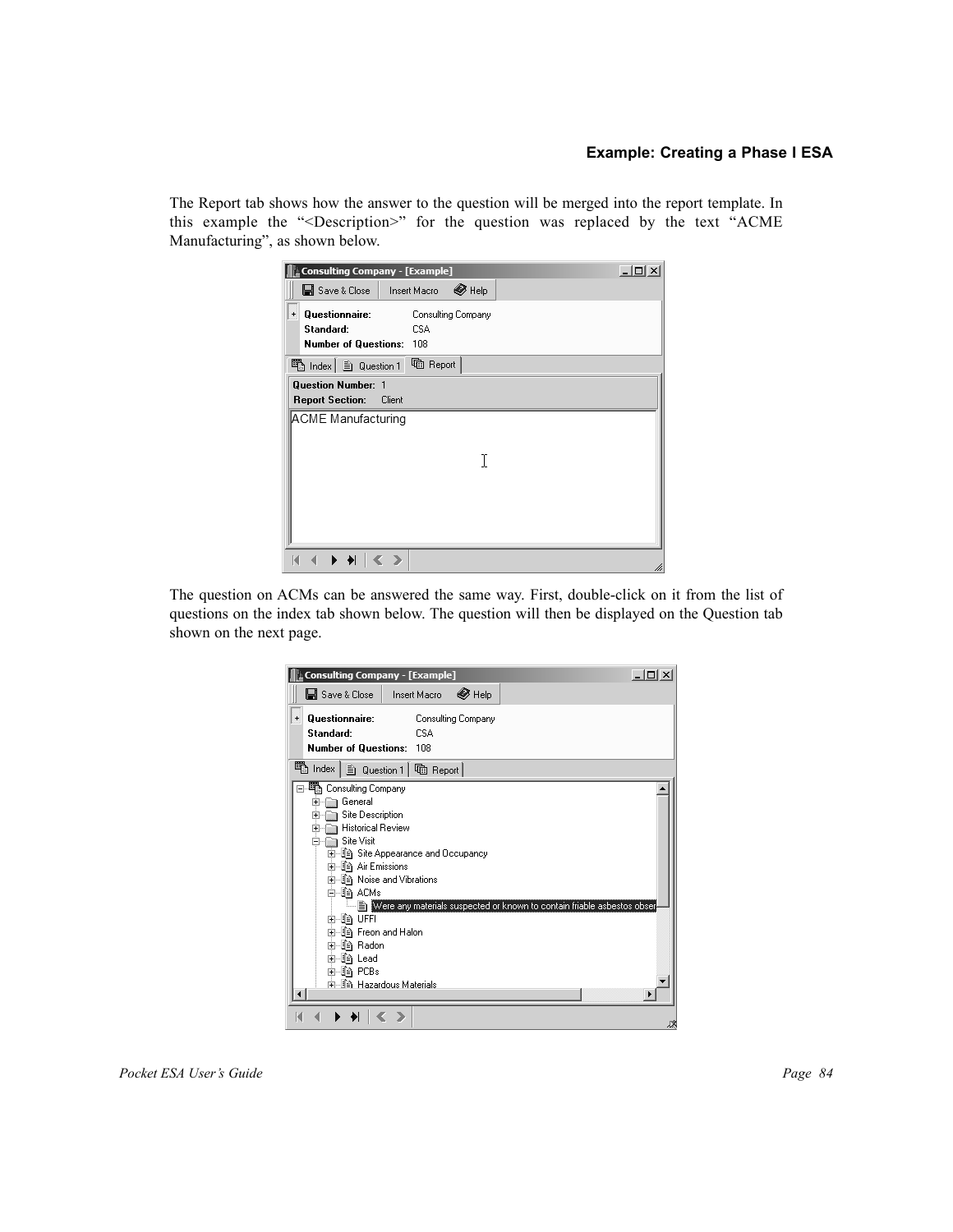The answer to the question can be entered by clicking on Yes, No, Unknown, or N/A and then entering any additional information. In this example, the answer will be Yes (there are ACMs suspected) and the additional information will be materials suspected to contain asbestos.

| Consulting Company - [Example]                                                                 |                                  | $-10 \times$ |
|------------------------------------------------------------------------------------------------|----------------------------------|--------------|
| B Save & Close                                                                                 | $\otimes$ Help<br>Insert Macro   |              |
| Questionnaire:<br>$\pmb{+}$<br>Standard:<br><b>Number of Questions: 108</b>                    | Consulting Company<br><b>CSA</b> |              |
| ■ Question 55<br><sup>晒</sup> index                                                            | heport                           |              |
| Were any materials suspected or known to contain<br>friable asbestos observed on the property? |                                  |              |
| $C$ Yes                                                                                        | $C$ No                           |              |
| C Unknown                                                                                      | $C$ N/A                          |              |
| <b>Additional Information?</b>                                                                 |                                  |              |
| - floor tiles<br>- shingles<br>- furnace insulation                                            |                                  |              |
| K<br>$\rightarrow$ $\rightarrow$<br>⋗                                                          |                                  | hi           |

The text that will be merged into the report for the Yes answer is displayed on the Report tab shown on the next page. This response will contain the text entered in the questionnaire for a Yes answer plus the additional information entered by the user (in this case the suspected materials).

The response shown on the report tab can be accepted as shown or the text can be edited prior to being merged into the final report. This editing could include highlighting the materials, adding additional information, or adjusting the format.

After all of the questions have been answered, click on the Save and Close button at the top of the form to save the Phase I ESA data.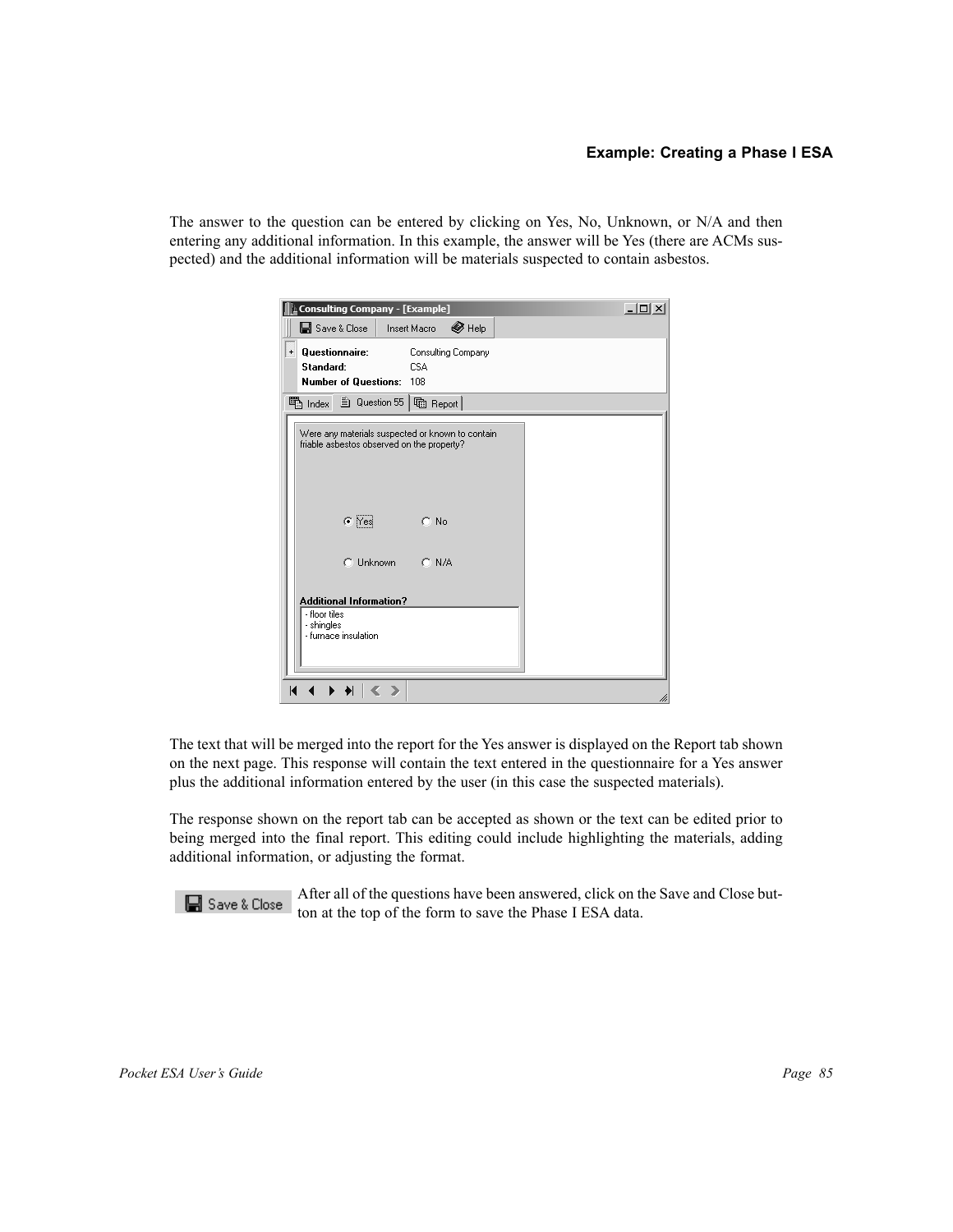#### **Example: Merging the Phase I ESA**

| Consulting Company - [Example]                                                                                                                                                                                                                                                                  |                                   | $ \Box$ $\times$ |  |  |
|-------------------------------------------------------------------------------------------------------------------------------------------------------------------------------------------------------------------------------------------------------------------------------------------------|-----------------------------------|------------------|--|--|
| B Save & Close                                                                                                                                                                                                                                                                                  | $\bigotimes$ Help<br>Insert Macro |                  |  |  |
| Questionnaire:<br>$\ddot{}$<br>Standard:<br><b>Number of Questions: 108</b>                                                                                                                                                                                                                     | Consulting Company<br><b>CSA</b>  |                  |  |  |
| <sup>晒</sup> Index   A Question 55   html Report                                                                                                                                                                                                                                                |                                   |                  |  |  |
| Question Number: 55<br><b>Report Section:</b>                                                                                                                                                                                                                                                   | – ACMs                            |                  |  |  |
| Based on the age of the building (prior to 1975) asbestos containing<br>materials may be present within some building materials. Materials<br>that may contain asbestos include drywall joint compound,<br>mechanical insulation, roofing materials, floor and ceiling tiles, and fire<br>doors |                                   |                  |  |  |
| The following materials were observed on the subject property and<br>may contain asbestos:                                                                                                                                                                                                      |                                   |                  |  |  |
| - floor tiles<br>- shingles<br>- furnace insulation                                                                                                                                                                                                                                             |                                   |                  |  |  |
| К                                                                                                                                                                                                                                                                                               |                                   | h                |  |  |

# **Step 4 Merging the Phase I ESA**

After the Phase I ESA data has been collected on the Pocket PC or desktop it can be merged with the report template to create the final report. During the merging process the keywords in the report template are replaced by the text associated with each of the answers to the Phase I ESA questions.

When the merging is complete a final report will be created in Microsoft Word format. This report can then be edited in Word to include the information regarding the records reviews and interviews.



To merge the Phase I ESA to create a final report select the "Example" survey on the Project form and then click the Merge button. The Merge Document form on the next page will be displayed.

This form will let you change the survey being merged and to specify the name of the merged report. In this example the output report will be saved as "Example.doc".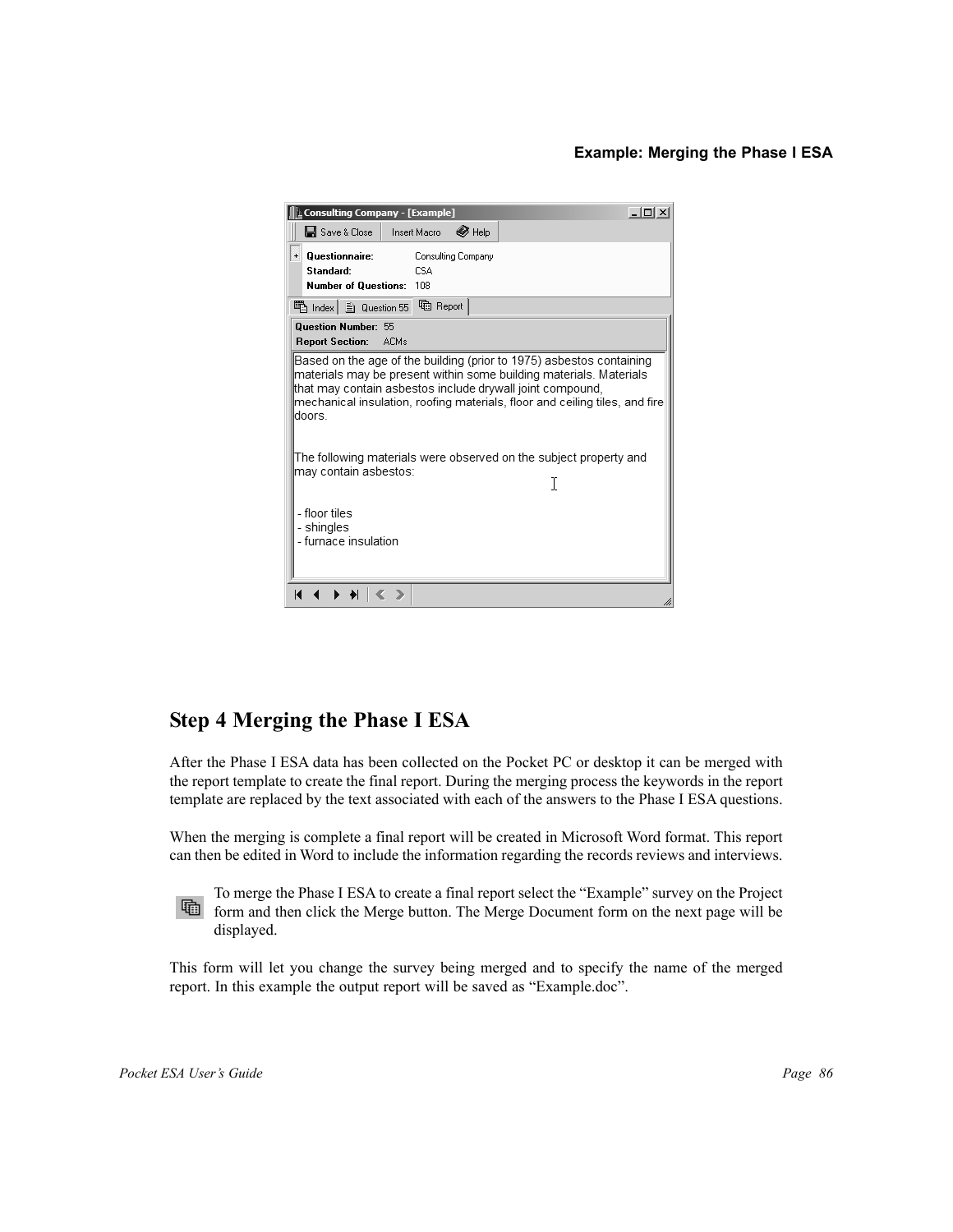#### **Example: Merging the Phase I ESA**

| <b>Merge Document</b>    |                                                               |
|--------------------------|---------------------------------------------------------------|
|                          | Merge document                                                |
|                          | Merge a completed survey questionnaire with a survey template |
| Survey:<br>Example       |                                                               |
|                          | Output Questionnaire and Answers Only                         |
| Save Merged Document As: |                                                               |
| Ð                        | C:\PROGRA*1\GAEA\POCKET*1\Projects\Example.doc                |
| Questionnaire:           | Consulting Company                                            |
|                          | Input Document: C:\\Reports\Sample Report Template.doc        |
|                          |                                                               |
| Merge                    | X Cancel<br>Merge All<br>Help                                 |
|                          |                                                               |

After the Merge button is pressed, the report document will be created in Word and a message box will ask whether to open the report in Word.

The resulting report will have the responses provided merged with the report template as shown below.

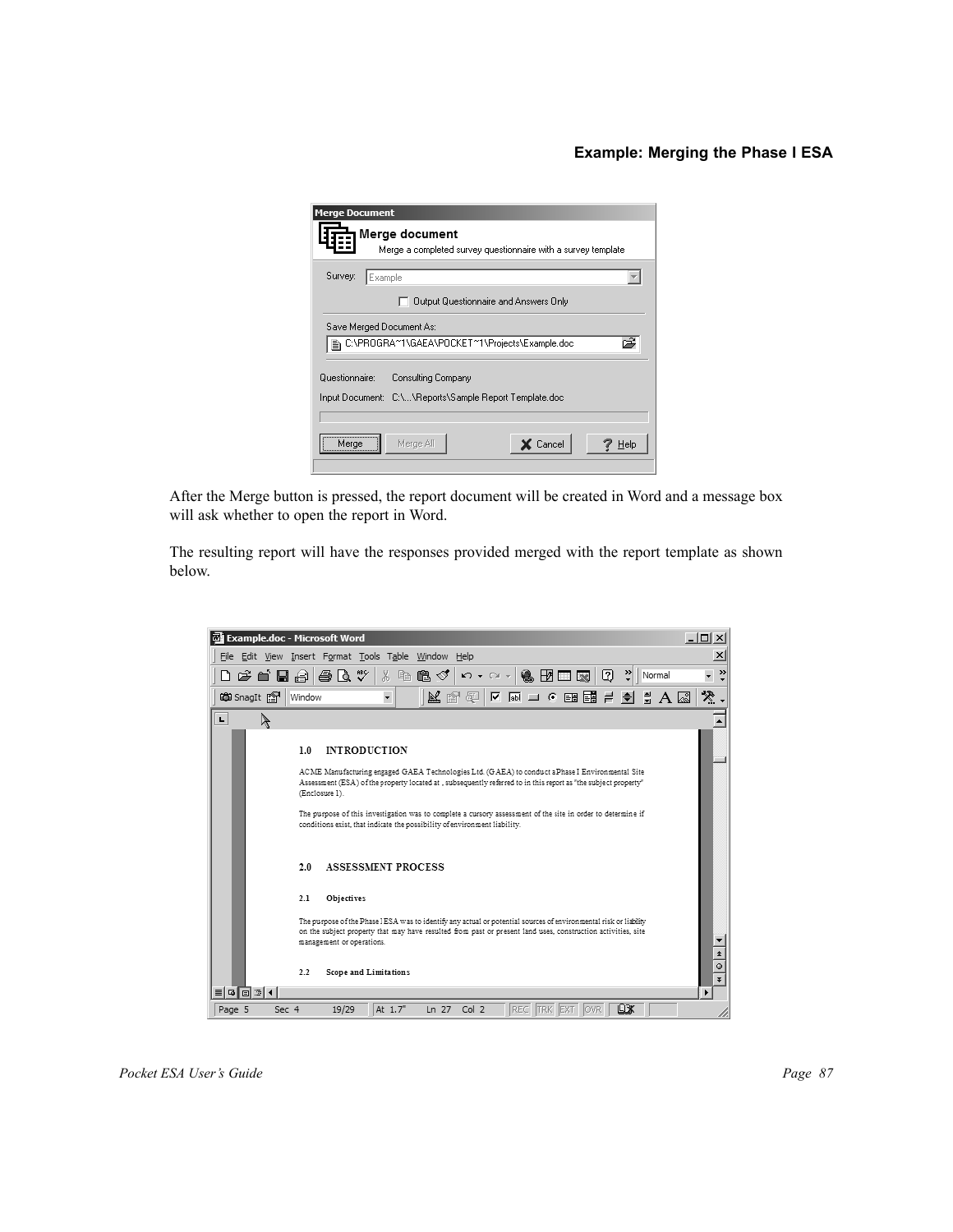#### **Example: Merging the Phase I ESA**

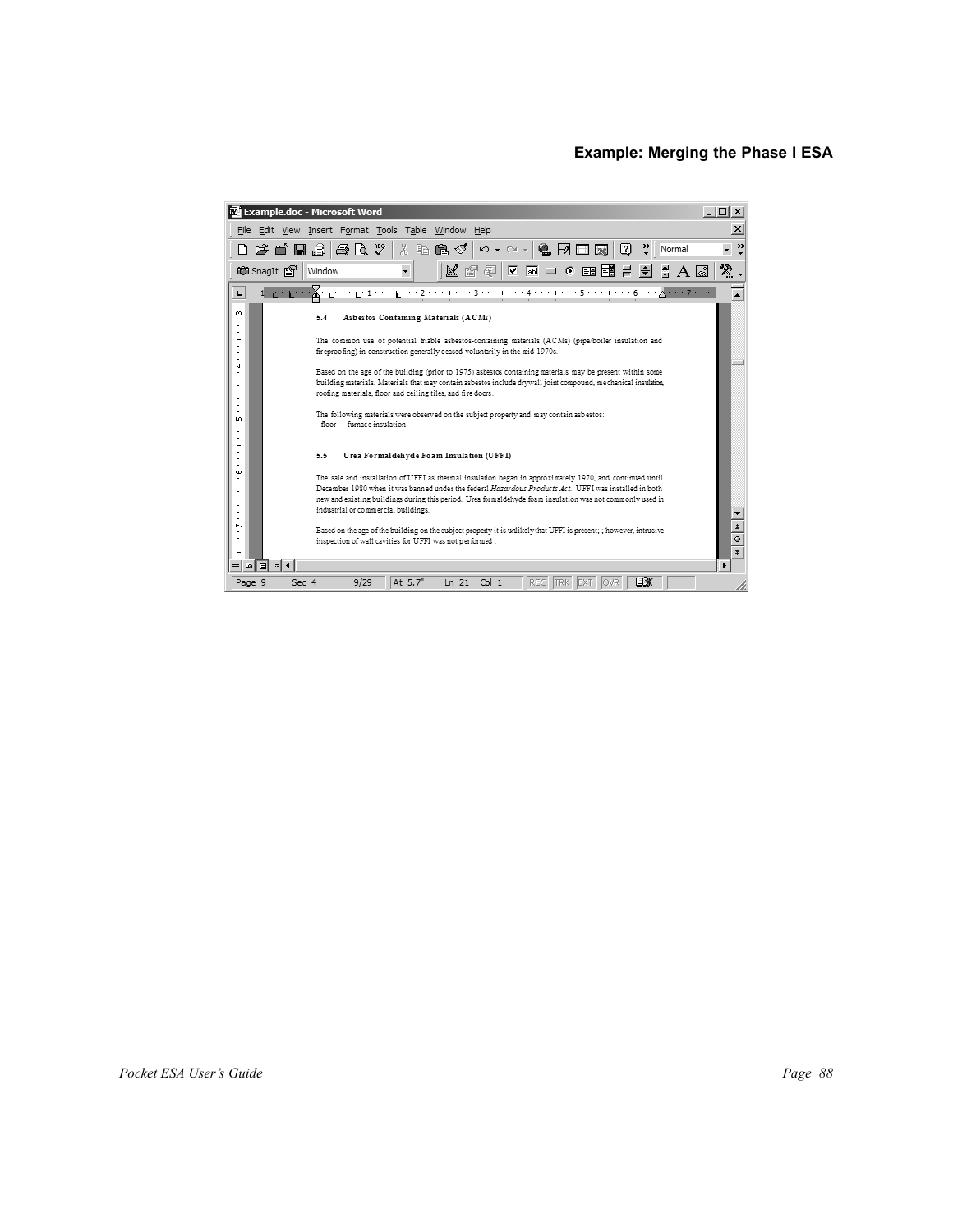# **Glossary**

**Merging:** The process where the results of a Phase I ESA is merged with a report template to create a final report. During the merging process the keywords in the report template are replaced by the text associated with each of the answers to the Phase I ESA questions.

**Phase I ESA:** The purpose of a Phase I Environmental Site Assessment (ESA) is to identify actual and potential site contamination. This involves the evaluation and reporting of information collected through records review, site visits, and interviews. Phase I ESAs are conducted to identify environmental liabilities for property transactions; identify certain baseline environmental conditions; assist in meeting regulatory requirements; and as an initial step in site remediation. In this manual the word "Survey" is also used to designate a Phase I ESA.

**Pocket PC:** A small portable computer with a 320x240 resolution screen running the Windows CE 3.0 operating system. Typical models are Compaq iPAQ, HP Jornada, Dell Axim, and Casio Cassiopia.

**Project:** A group of Phase I ESAs collected on the same property or for the same client. All Phase I ESAs are organized into projects.

**Questionnaire:** A questionnaire is a group of questions that are used to collect the site reconnaissance data of a Phase I ESA. Typically, the questionnaire will adhere to a national standard such as the CSA or ASTM standards. However, abbreviated questionnaires may be created and used in some situations. After a questionnaire has been created it can be downloaded to the Pocket PC and used for numerous Phase I ESAs.

**Question Type:** The question type determines the format of the question and the types of answers that are allowed. Currently there are 19 types of questions.

**Report Template:** The report template is a generic form of the final report and contains keywords where the specific answers to the questionnaire are to be merged into the report. These keywords are highlighted in the report template using a unique style created for the Phase I ESA program.

**Section Replacement:** If a question has section replacement, during the merging of the report any instance of the section heading (keyword) will be replaced with the answer text. If the question does not have section replacement, during the merging of the report the answer text will only be inserted below the first instance of the keyword and the section heading (keyword) will be left in place.

**Standard:** In North America there are two standards for conducting a Phase I ESA, these are CSA 764-94 Phase I Environmental Site Assessment and ASTM E1527 Standard Practice for Environmental Site Assessments: Phase I Environmental Site Assessment Process. The vast majority of firms in North America use a standardized report based upon one of these standards.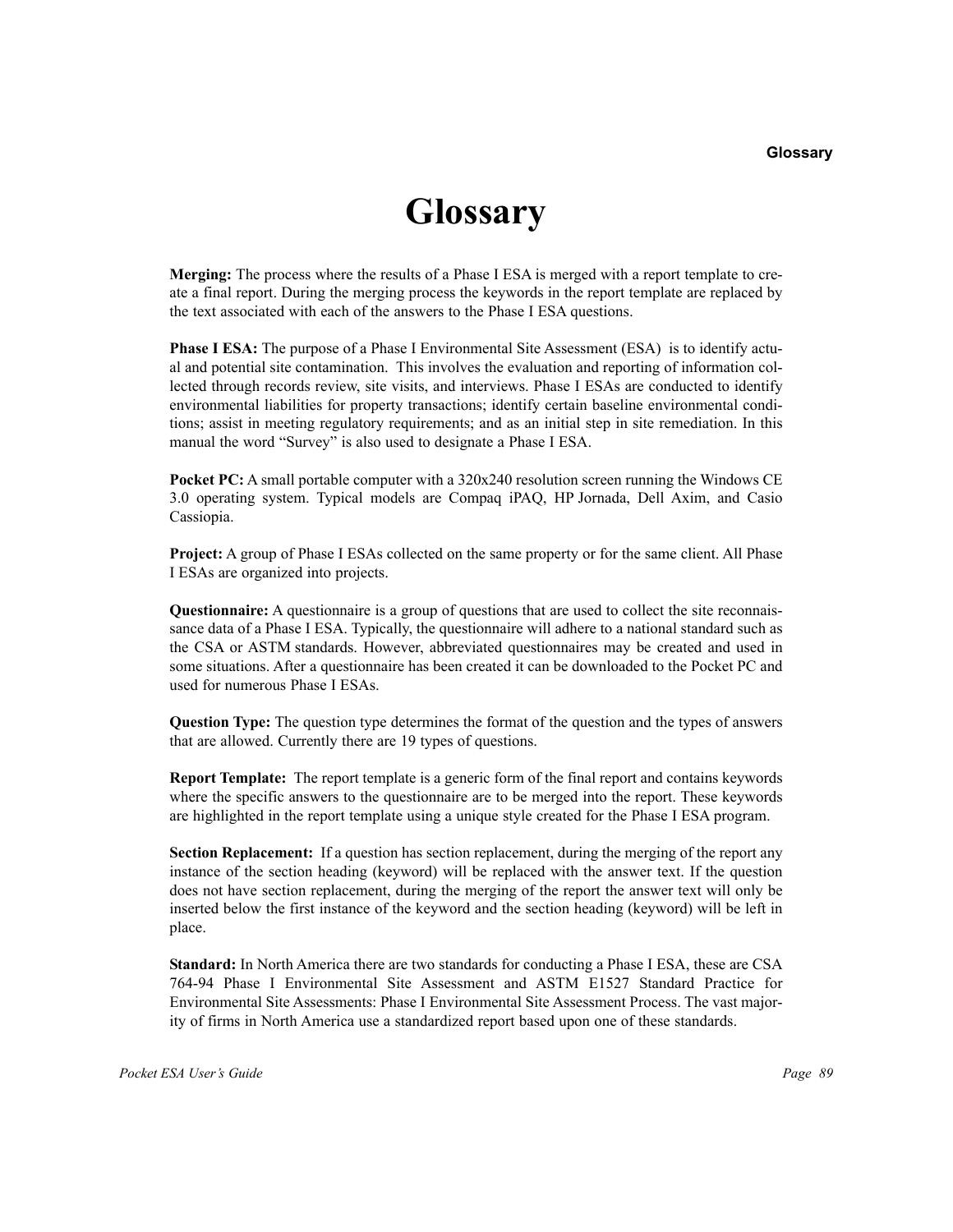### **Glossary**

**Text Macro:** Text macros are composed of lines of text (up to 255 characters) that can be selected and inserted whenever there is a description or information part of a question.